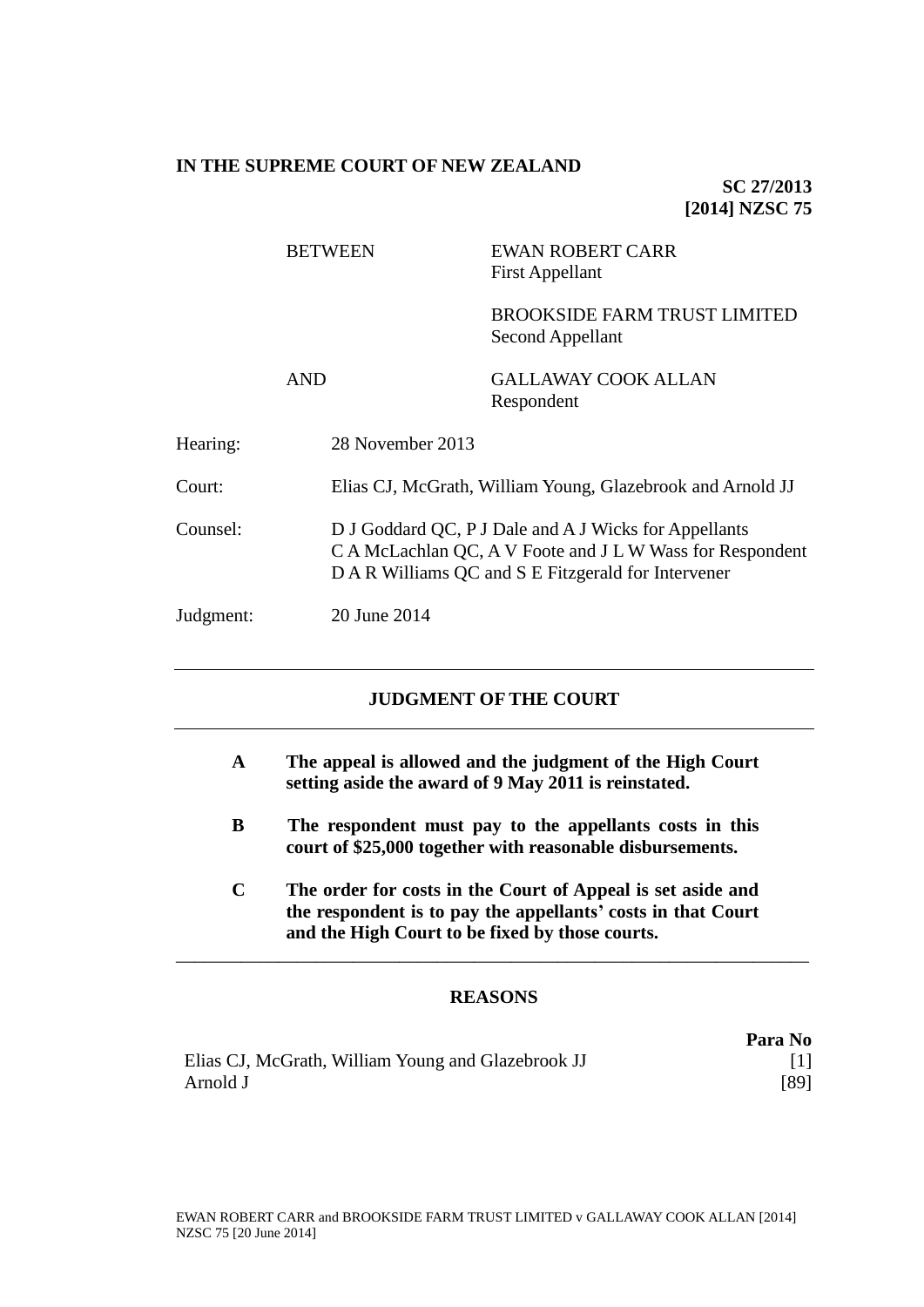# **ELIAS CJ, McGRATH, WILLIAM YOUNG AND GLAZEBROOK JJ**

(Given by McGrath J)

# **Table of Contents**

|                                                         | Para No |
|---------------------------------------------------------|---------|
| <b>Introduction</b>                                     | $[1]$   |
| <b>Background</b>                                       | $[4]$   |
| The agreement to arbitrate                              | [8]     |
| <b>Recourse to the courts under the Arbitration Act</b> | $[10]$  |
| The present proceeding                                  | $[15]$  |
| <b>High Court decision</b>                              | $[19]$  |
| <b>Court of Appeal decision</b>                         | $[24]$  |
| Purposes and principles of the Arbitration Act          | $[29]$  |
| The "arbitration agreement"                             | $[33]$  |
| The parties' submissions                                | $[35]$  |
| Our evaluation                                          | $[38]$  |
| Severance of void contractual provisions                | $[47]$  |
| <b>Introduction</b>                                     | $[47]$  |
| The approach in Carney v Herbert                        | $[50]$  |
| The Humphries approach                                  | $[55]$  |
| The United States approach                              | $[56]$  |
| Summary of principles                                   | [62]    |
| A subjective inquiry?                                   | [63]    |
| Application of principles to the present case           | [67]    |
| <b>Exercise of the art 34 discretion</b>                | $[73]$  |
| The parties' submissions                                | $[73]$  |
| Our evaluation                                          | $[76]$  |
| The relevance of art $34(2)(a)(iv)$                     | [81]    |
| <i>Exercise of the discretion in this case</i>          | [86]    |
| <b>Conclusion</b>                                       | [87]    |

# <span id="page-1-0"></span>**Introduction**

[1] The appellants were in dispute with the respondent, a firm of solicitors, which they had instructed to act for them on the settlement of a commercial transaction. The settlement did not take place on the due date and the other party to the transaction cancelled the contract. The appellants contended that this outcome was the fault of the member of the respondent firm who had acted on the settlement and claimed that the respondent was liable for damages for professional negligence.

[2] The parties agreed to arbitrate this claim. It was a term of their agreement that each should have a right of appeal to the High Court on any question of law or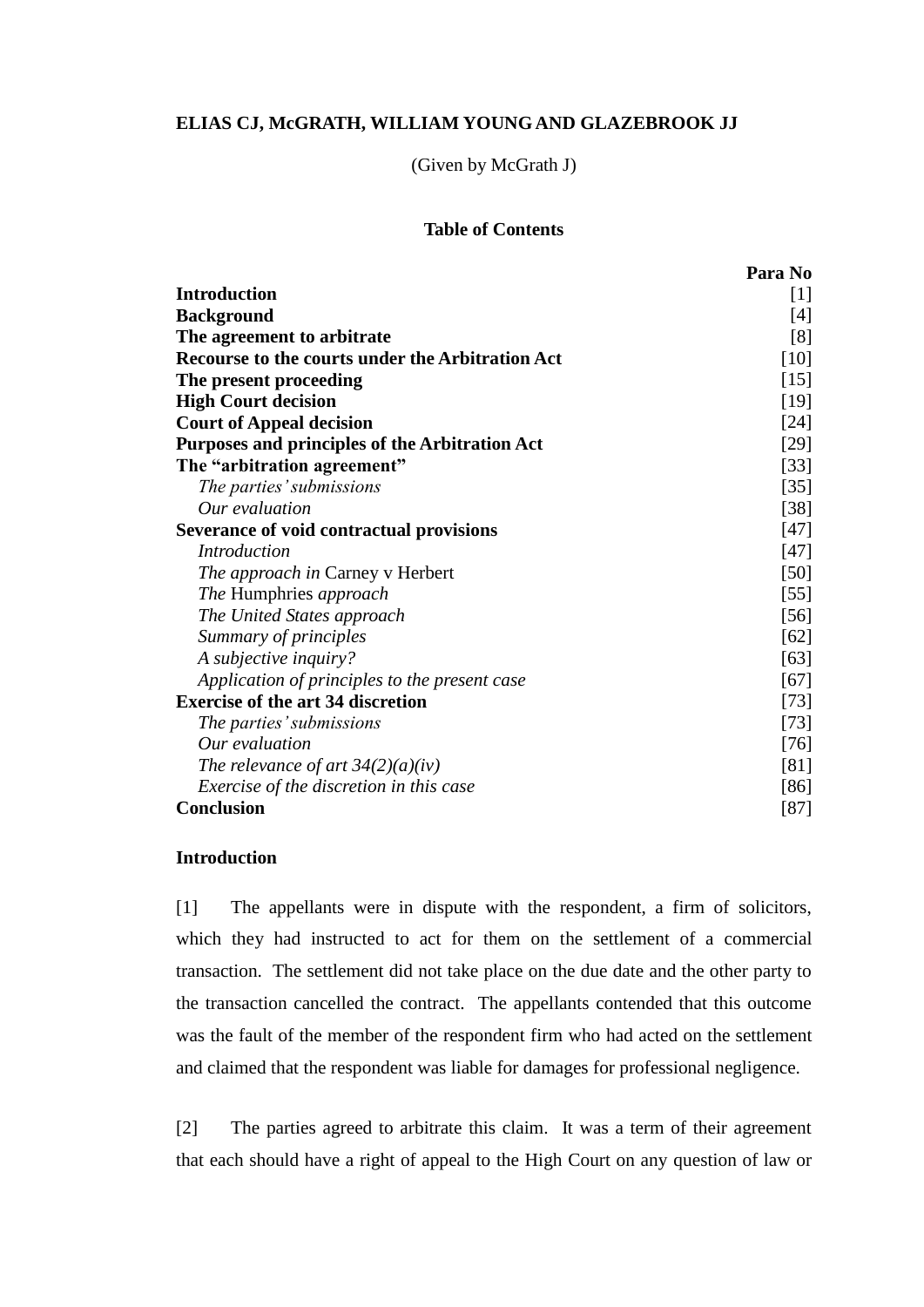fact arising out of the arbitrator's award. The applicable rules for the conduct of arbitration under the Arbitration Act 1996 include an optional provision that permits an appeal to the High Court on any question of law arising out of an award. In their agreement, the parties purported to amend this provision by extending the right of appeal to apply to questions of fact as well as of law. It is now common ground that this extension was not permitted by the Arbitration Act.

[3] In due course, and after hearing the parties, the arbitrator delivered an award dismissing the appellants' claim. The central issues in this appeal concern whether the respondent is entitled to enforce the parties' agreement to arbitrate despite the invalid provision for appeal. If so, the award will be final and binding on the parties, subject only to a right of appeal on questions of law. If not, the arbitration agreement will be invalid and it will be necessary to decide the further issue of whether the judgment of the High Court setting aside the award was a correct exercise of the court's discretion in art 34 of schedule 1 of the Arbitration Act. Article 34(2)(a)(i) provides that the High Court "may" set aside an arbitral award where the arbitration agreement between the parties was not valid.

### **Background**

<span id="page-2-0"></span>[4] The appellants, Mr Carr and a company of which he is a director, were in dispute with interests associated with a Mr Humphries. The parties agreed to settle their differences on terms which included completion of certain transactions, involving the purchase by the appellants of farming and hotel assets, by 4pm on 31 May 2007, time being of the essence. The appellants were unable to complete by the stipulated time and the Humphries interests terminated the contract. Litigation disputing the termination followed in which the appellants were unsuccessful in their attempt to attribute the failure to complete to the Humphries interests. The Humphries interests' termination of the contract was upheld by the courts.

[5] The appellants then contended that a member of Gallaway Cook Allan, the respondent firm which had acted for them, was negligent in handling settlement of their transactions, causing delay which had ultimately enabled the Humphries interest to cancel the agreement.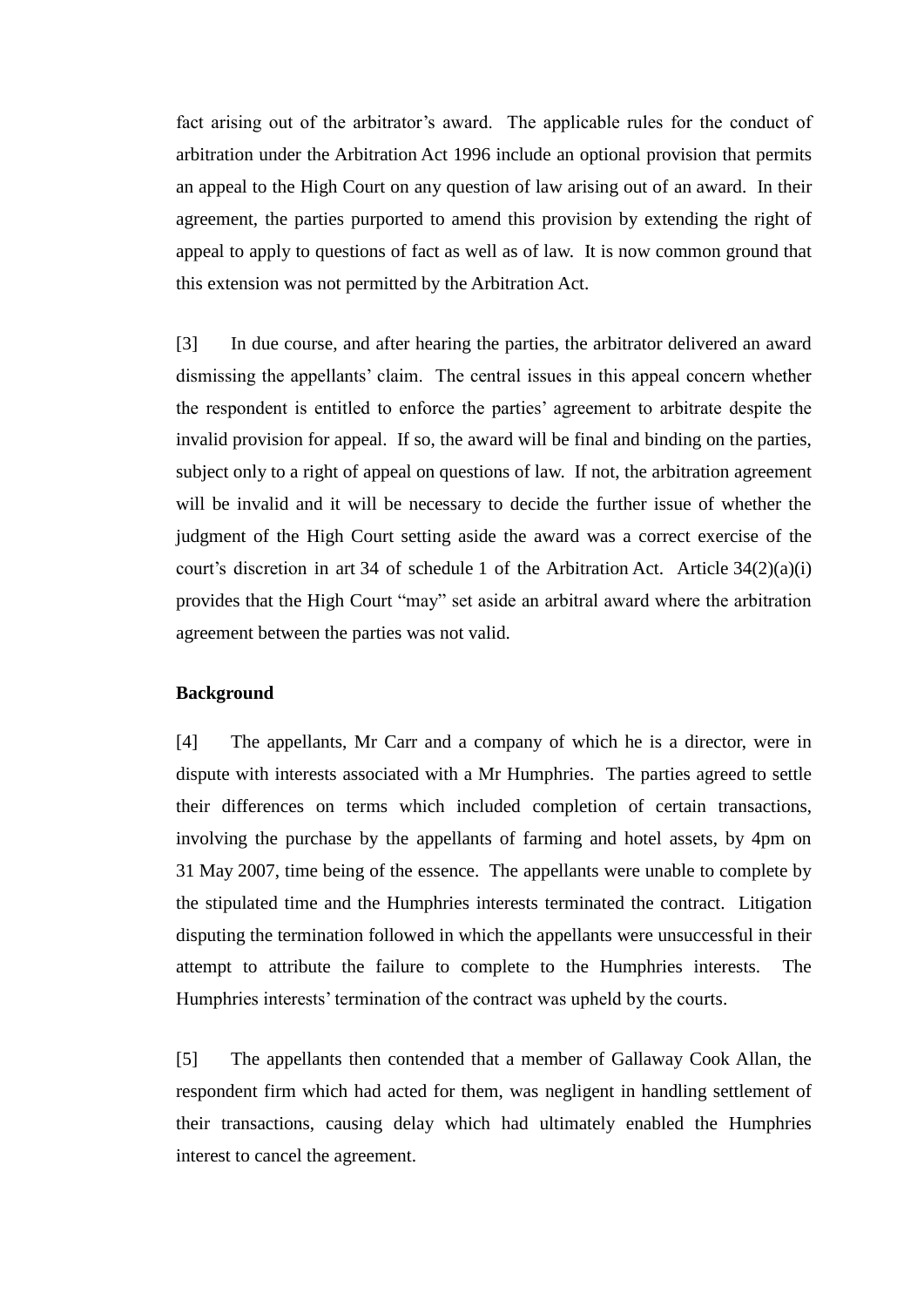[6] The appellants and respondent entered into an agreement to arbitrate their dispute. On 9 May 2011, the arbitrator, the Honourable Robert Fisher QC, delivered a partial award in which he held that the solicitor acting for the appellants had been negligent, but that his negligence was not causative of the inability of the appellants to settle by the due time and date. The arbitrator decided, on the basis of a detailed counter-factual analysis, that, even if the solicitor had not been negligent, he could not have completed settlement by the stipulated time on 31 May 2007. On the counter-factual analysis, settlement could not have occurred before 4.07pm on that day, a mere seven minutes after the stipulated time. The appellants had failed by that narrow margin to prove causation, and their claim failed.

[7] In accordance with what they believed were their rights under the agreement to arbitrate, the appellants then applied to the High Court for an order setting aside the award or, in the alternative, for leave to appeal on the grounds of errors of fact and law by the arbitrator.

#### **The agreement to arbitrate**

…

<span id="page-3-0"></span>[8] The provision concerning rights of appeal appears in that part of the agreement of 28 September 2010 by which the parties submit their dispute concerning negligence by the respondent to arbitration. It reads:

The parties agree as follows:

- 1. Arbitral tribunal and remedies
- 1.1 The dispute is submitted to the award and decision of the Honourable Robert Fisher QC as Arbitrator whose award shall be final and binding on the parties (subject to clause 1.2).
- 1.2 The parties undertake to carry out any award without delay subject only to such rights as they may possess under Articles 33 and 34 of the First Schedule to the Arbitration Act 1996 (judicial review), and clause 5 of the Second Schedule (appeals subject to leave) but amended so as to apply to "*questions of law and fact*" (emphasis added).

The italics and the words in parentheses appear in the agreement.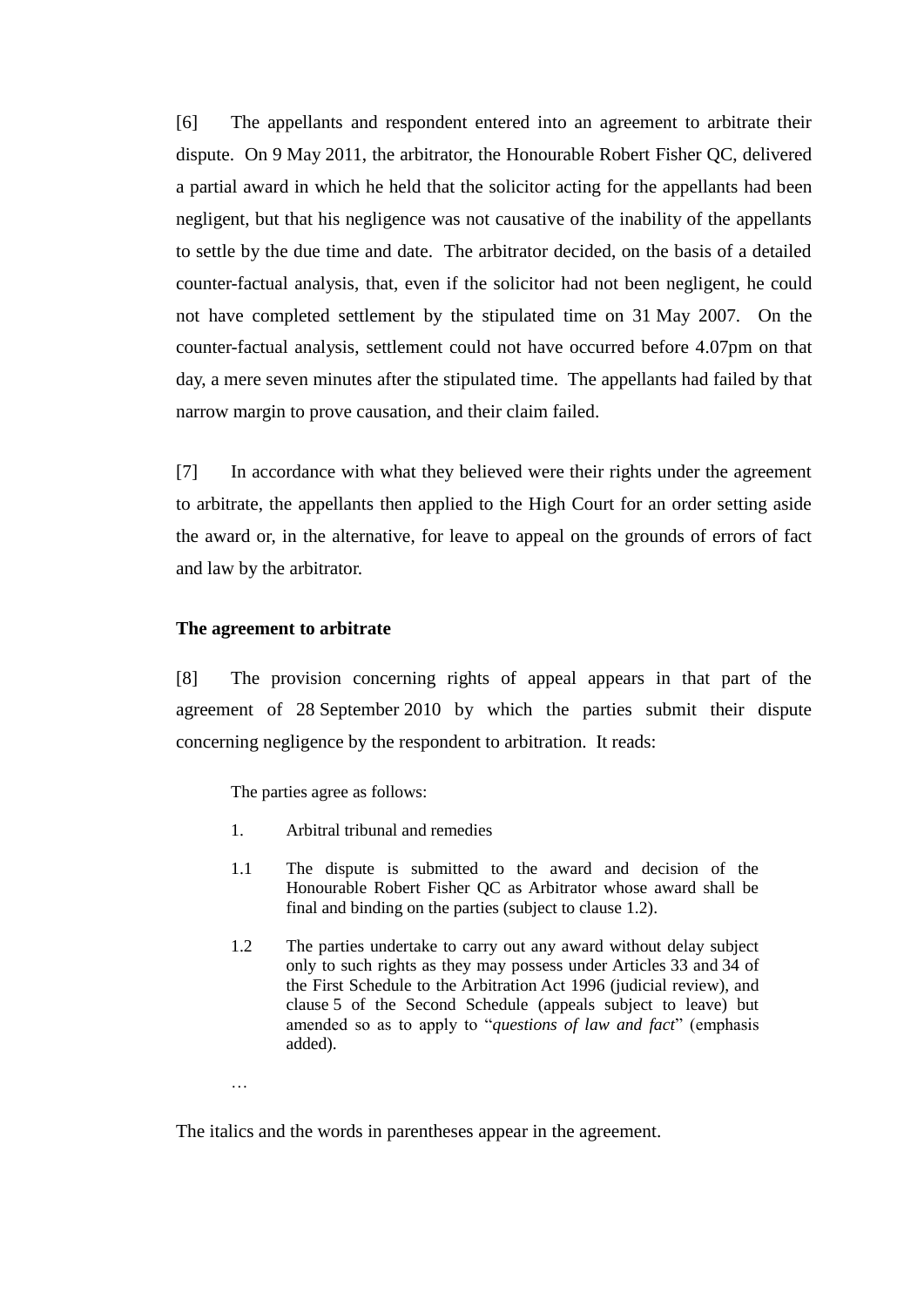[9] The problem leading to the present litigation arises from the qualification, in the final words of cl 1.2, to the provision in cl 1.1 for finality of the arbitral award in relation to the dispute. The italicised words indicated that an award would be subject to appeal to the High Court, by either party, for errors of both fact and law. It is common ground that this provision is contrary to the requirements of the Arbitration Act, a theme of which is reducing the extent of court intervention in the arbitral process. The parties, however, differ as to the consequences of the ineffectiveness of the provision extending the optional right of appeal.

## **Recourse to the courts under the Arbitration Act**

<span id="page-4-0"></span>[10] It is convenient at this point to set out the provisions of the Arbitration Act concerning recourse to the courts to impugn an award. Section 6(1) provides that the procedural rules set out in schedule 1 of the Act apply where the place of arbitration is in New Zealand. Article 5 of schedule 1 states:

# **5 Extent of court intervention**

In matters governed by this schedule, no court shall intervene except where so provided in this schedule.

Article 34 of schedule 1 provides for recourse to the courts in relation to awards, but only in limited circumstances:

## **34 Application for setting aside as exclusive resource against arbitral award**

- (1) Recourse to a court against an arbitral award may be made only by an application for setting aside in accordance with paragraphs (2) and (3).
- (2) An arbitral award may be set aside by the High Court only if―
	- (a) the party making the application furnishes proof that―
		- (i) a party to the arbitration agreement was under some incapacity, or the said agreement is not valid under the law to which the parties have subjected it, or, failing any indication on that question, under the law of New Zealand; or
		- (ii) the party making the application was not given proper notice of the appointment of an arbitrator or of the arbitral proceedings or was otherwise unable to present that party's case; or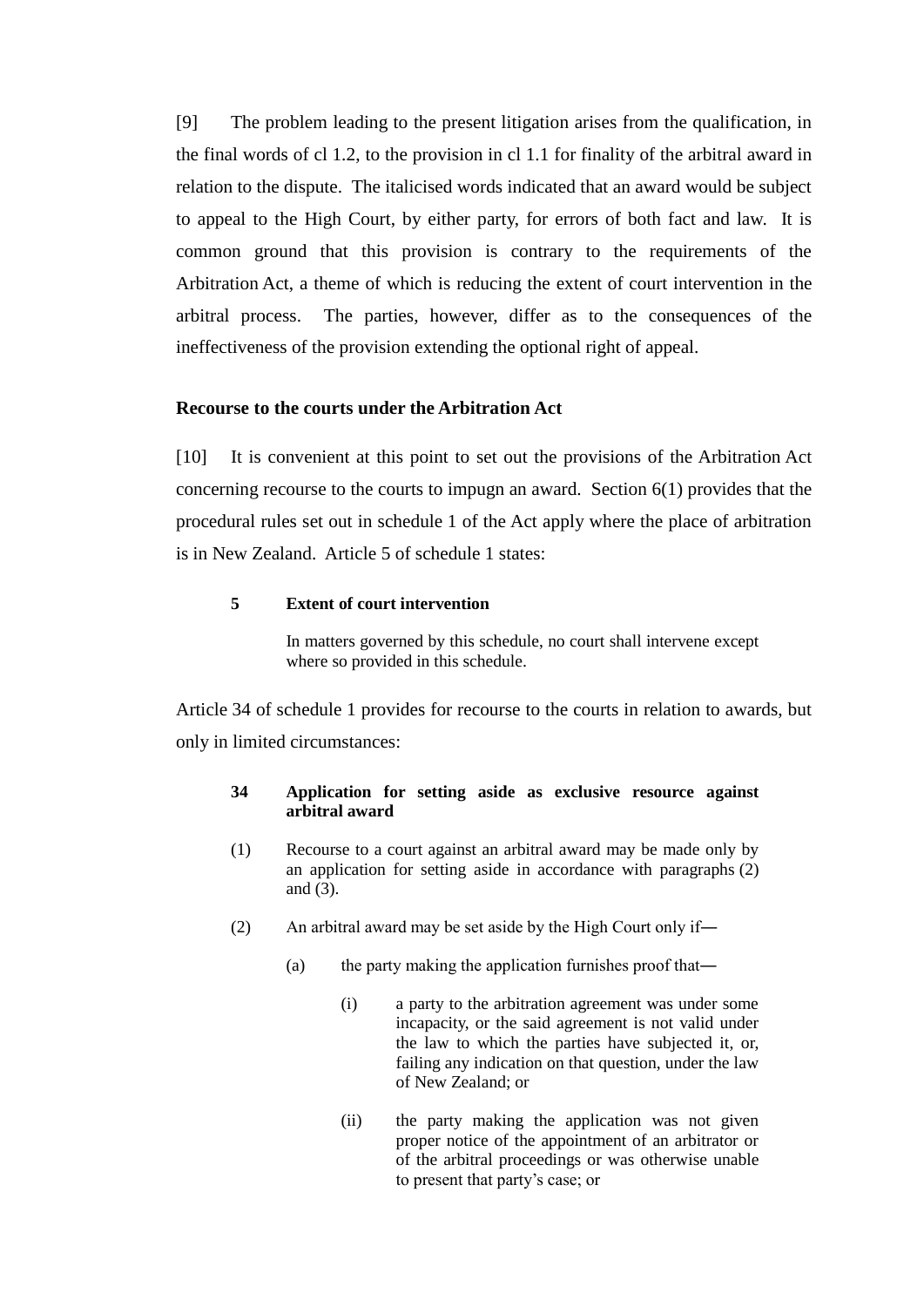- (iii) the award deals with a dispute not contemplated by or not falling within the terms of the submission to arbitration, or contains decision on matters beyond the scope of the submission to arbitration, provided that, if the decisions on matters submitted to arbitration can be separated from those not so submitted, only that part of the award which contains decisions on matters not submitted to arbitration may be set aside; or
- (iv) the composition of the arbitral tribunal or the arbitral procedure was not in accordance with the agreement of the parties, unless such agreement was in conflict with a provision of this schedule from which the parties cannot derogate, or, failing such agreement, was not in accordance with this schedule; or
- (b) the High Court finds that―
	- (i) the subject matter of the dispute is not capable of settlement by arbitration under the law of New Zealand; or
	- (ii) the award is in conflict with the public policy of New Zealand.
- (3) An application for setting aside may not be made after 3 months have elapsed from the date on which the party making that application had received the award or, if a request had been made under article 33, from the date on which that request had been disposed of by the arbitral tribunal. This paragraph does not apply to an application for setting aside on the ground that the award was induced or affected by fraud or corruption.
- …
- (6) For the avoidance of doubt, and without limiting the generality of paragraph 2(b)(ii), it is hereby declared that an award is in conflict with the public policy of New Zealand if―
	- (a) the making of the award was induced or affected by fraud or corruption; or
	- (b) a breach of the rules of natural justice occurred―
		- (i) during the arbitral proceedings; or
		- (ii) in connection with the making of the award.

The mandatory rules in schedule 1 essentially replicate those of the UNCITRAL Model Law on International Commercial Arbitration. The principles of the Model Law are extended by the Arbitration Act to cover domestic arbitrations.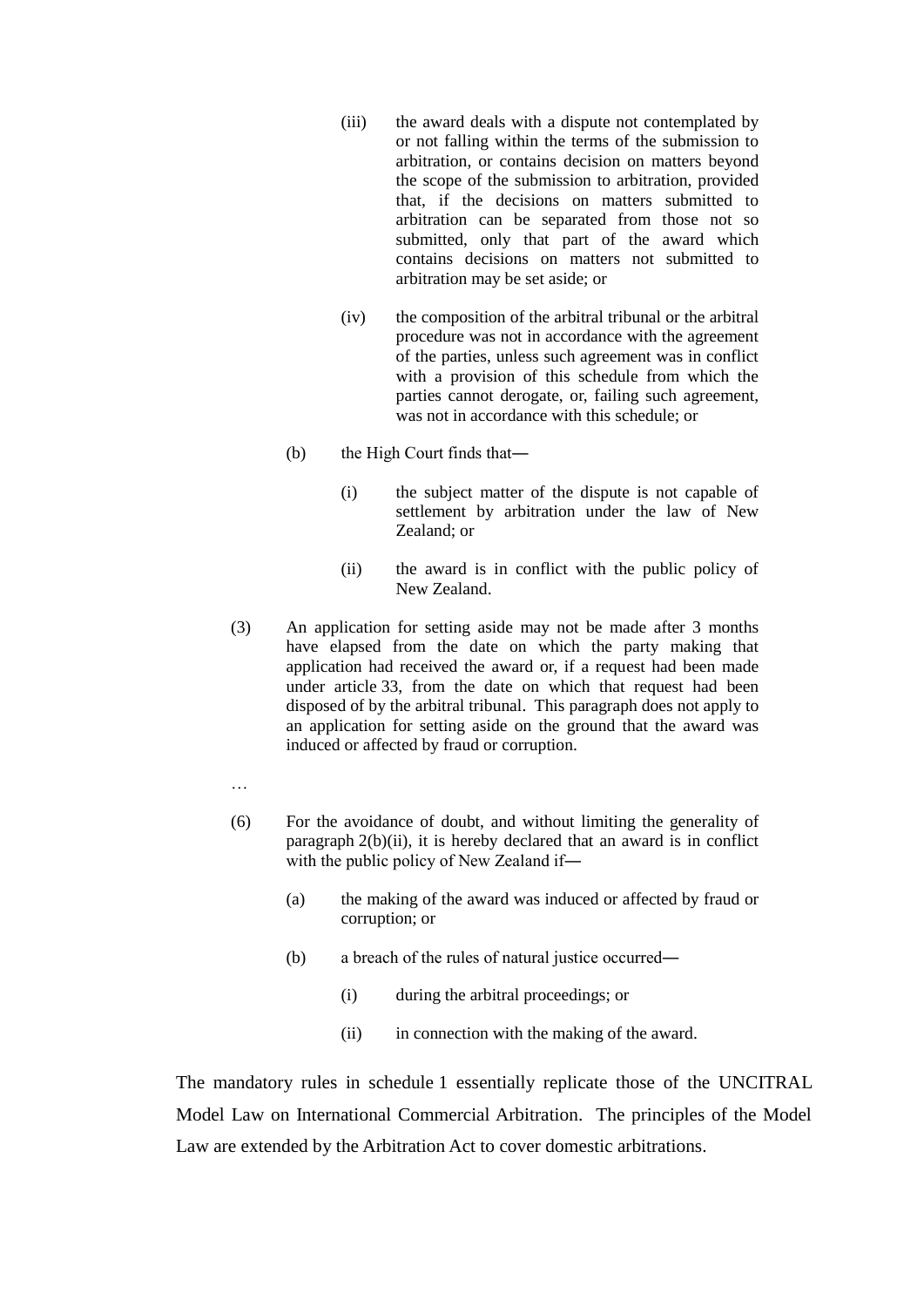<span id="page-6-0"></span>[11] Under s 6(2)(b), additional procedural rules in schedule 2 to the Arbitration Act apply to New Zealand domestic arbitrations unless the parties "agree otherwise". The parties may accordingly opt out of these procedural rules. Clause 5 of schedule 2, which applies notwithstanding arts 5 and 34 of schedule  $1<sup>1</sup>$  makes provision for appeals against arbitral awards, but only on questions of law:

#### <span id="page-6-1"></span>**5 Appeals on questions of law**

- (1) Notwithstanding anything in articles 5 or 34 of Schedule 1, any party may appeal to the High Court on any question of law arising out of an award―
	- (a) if the parties have so agreed before the making of that award; or
	- (b) with the consent of every other party given after the making of that award; or
	- (c) with the leave of the High Court.
- (2) The High Court shall not grant leave under subclause 1(c) unless it considers that, having regard to all the circumstances, the determination of the question of law concerned could substantially affect the rights of 1 or more of the parties.
- (3) The High Court may grant leave under subclause 1(c) on such conditions as it see fit.
- (4) On the determination of an appeal under this clause, the High Court may, by order-
	- (a) confirm, vary, or set aside the award; or
	- (b) remit the award, together with the High Court's opinion on the question of law which was the subject of the appeal, to the arbitral tribunal for reconsideration or, where a new arbitral tribunal has been appointed, to that arbitral tribunal for consideration,―

and, where the award is remitted under paragraph (b), the arbitral tribunal shall, unless the order otherwise directs, make the award not later than 3 months after the date of the order.

- (5) With the leave of the High Court, any party may appeal to the Court of Appeal from any refusal of the High Court to grant leave or from any determination of the High Court under this clause.
- (6) If the High Court refuses to grant leave to appeal under subclause (5), the Court of Appeal may grant special leave to appeal.

 $\overline{1}$ As was proposed by the Law Commission report on which the Arbitration Act 1996 is based: see Law Commission *Arbitration* (NZLC R20, 1991) at [93] and [97].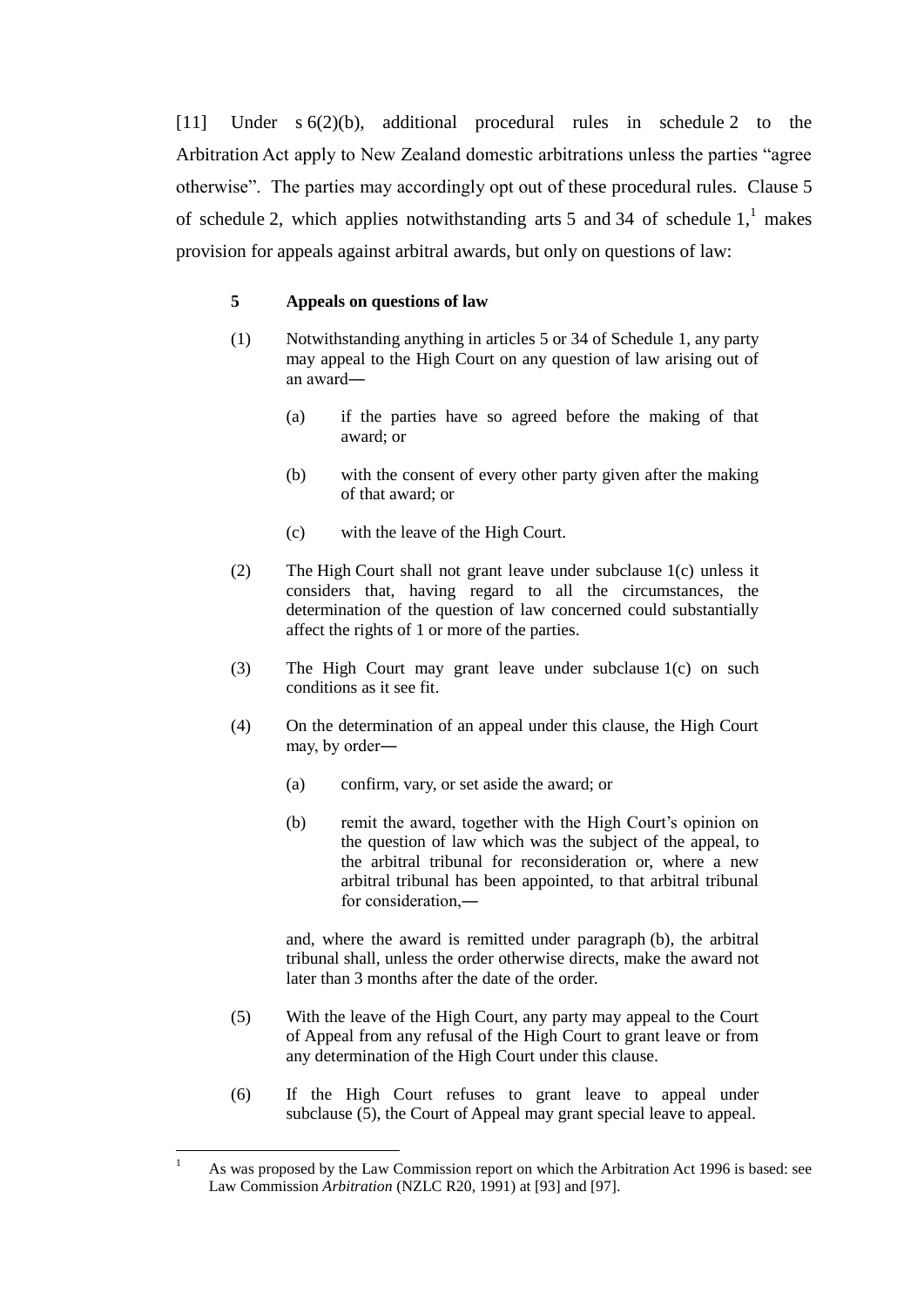- (7) Where the award of an arbitral tribunal is varied on an appeal under this clause, the award as varied shall have effect (except for the purposes of this clause) as if it were the award of the arbitral tribunal; and the party relying on the award or applying for its enforcement under article 35(2) of Schedule 1 shall supply the duly authenticated original order of the High Court varying the award or a duly certified copy.
- (8) Article 34(3) and (4) of Schedule 1 apply to an appeal under this clause as they do to an application for the setting aside of an award under that article.
- (9) For the purposes of article 35 of Schedule 1,―
	- (a) an appeal under this clause shall be treated as an application for the setting aside of an award; and
	- (b) an award which has been remitted by the High Court under subclause (4)(b) to the original or a new arbitral tribunal shall be treated as an award which has been suspended.
- (10) For the purposes of this clause, **question of law**―
	- (a) includes an error of law that involves an incorrect interpretation of the applicable law (whether or not the error appears on the record of the decision); but
	- (b) does not include any question as to whether―
		- (i) the award or any part of the award was supported by any evidence or any sufficient or substantial evidence; and
		- (ii) the arbitral tribunal drew the correct factual inferences from the relevant primary facts.

[12] To summarise: there is a general rule against court intervention in matters governed by schedule 1, which applies where the place of arbitration is New Zealand. The only permitted means of recourse to the court against an award under schedule 1 is by application for setting aside under one of the limited grounds of irregularity prescribed by art 34(2). The Law Commission has observed that the grounds on which an award may be challenged under art 34 "must be taken to be fundamental to the procedure of arbitrations which the Model Law establishes".<sup>2</sup>

<span id="page-7-0"></span>[13] There is also, however, an optional overriding provision in cl 5 of schedule 2 for a right of appeal on a question of law in domestic arbitrations. Clause 5 applies

 $\overline{2}$ <sup>2</sup> At [291]. See also *Methanex Motunui Ltd v Spellman* [2004] 3 NZLR 454 (CA) at [110].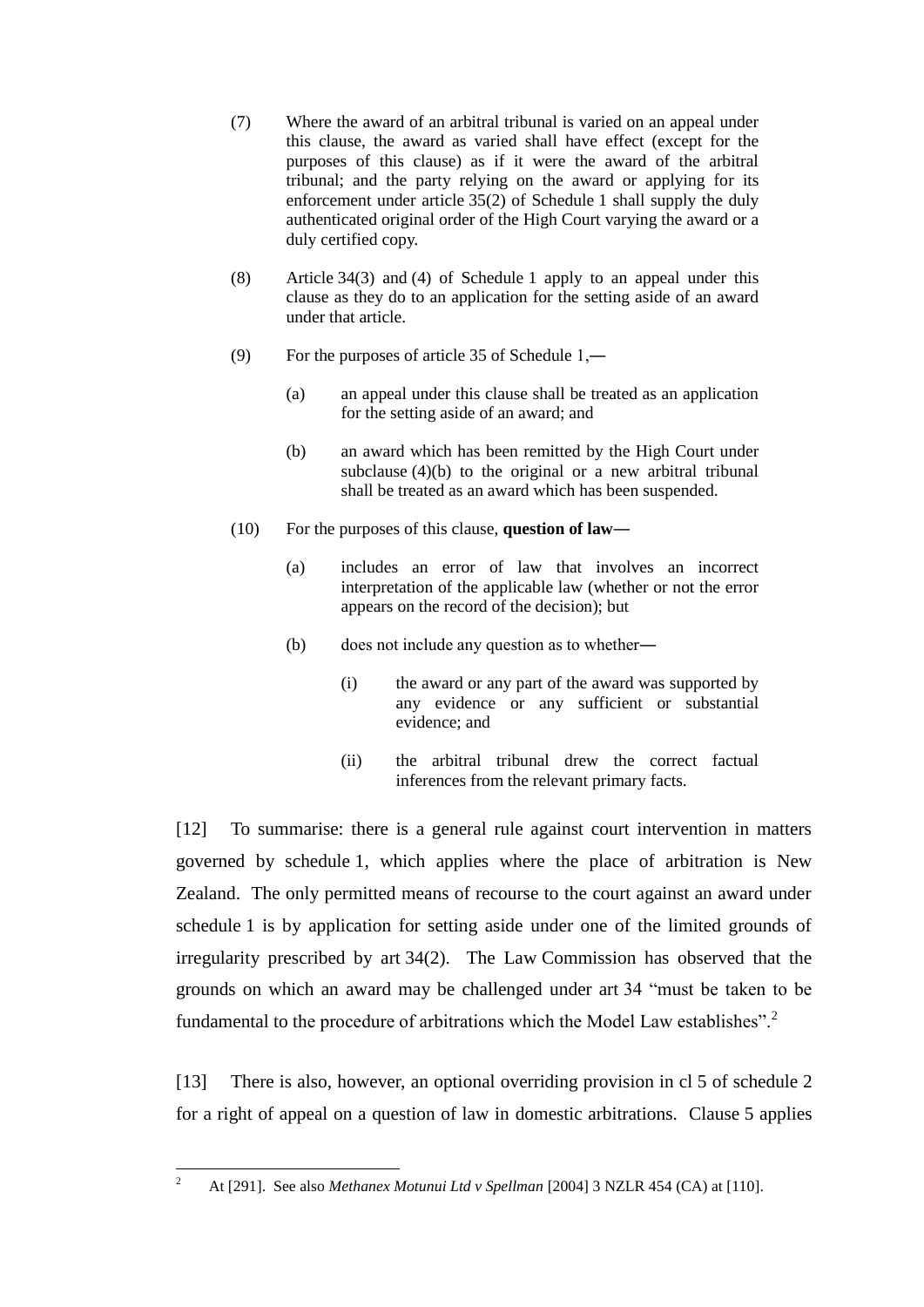notwithstanding arts 5 and 34 of schedule 1. It makes provision for a limited right of appeal to the High Court against an award on any "question of law".<sup>3</sup> The Law Commission recognised that its proposal for inclusion in the Act of a power to review an award, beyond that in art 34, was a considered departure from the spirit of the Model Law.<sup>4</sup>

<span id="page-8-1"></span>[14] None of these provisions or any other in the Arbitration Act provides any basis for a right of appeal against an arbitral award on a question of fact. Nor does any other New Zealand legislation. In New Zealand, a right of appeal to a court only exists where created by statute.<sup>5</sup> Contracting parties cannot, by agreement, create such a right of appeal to a court where no statutory authorisation exists. It follows that the words "but amended so as to apply to '*questions of law and fact*' (emphasis added)" in cl 1.2 of the parties' agreement are ineffective. At issue in this appeal is whether there is, nevertheless, an agreement by the parties to arbitrate that can be enforced.

## <span id="page-8-0"></span>**The present proceeding**

[15] On 8 August 2011, the appellants applied under art 34(2) to set aside the partial award on the ground that the arbitration agreement was not valid in law. They also sought relief under the Contractual Mistakes Act 1977, and orders estopping the respondent from asserting that there was no jurisdiction to appeal against the arbitrator's findings of fact. As well, they appealed against the award, giving particulars of errors said to be of both fact and law and seeking leave to appeal, if necessary.

[16] In this Court, it is only the contention that the award should be set aside because of the invalidity of the arbitration agreement that is in issue. The appellants contend that, in consequence of the defective provision concerning appeals, the agreement to arbitrate lacks legal force. They submit that the words at issue – "but

 $\overline{a}$ 

Under cl  $5(10)(b)$  of schedule 2 to the Arbitration Act, set out at [\[11\]](#page-6-0) above, a question as to whether there was sufficient or substantial evidence supporting an award is not a "question of law". Nor is a question as to whether the arbitrator drew the correct inferences from the relevant primary facts. Clause 5(10) was inserted by s 9 of the Arbitration Amendment Act 2007.

 $\frac{4}{2}$  Law Commission, above n [1,](#page-6-1) at [93] and [97].

<sup>5</sup> By contrast, the High Court has inherent jurisdiction to hear and determine applications for judicial review.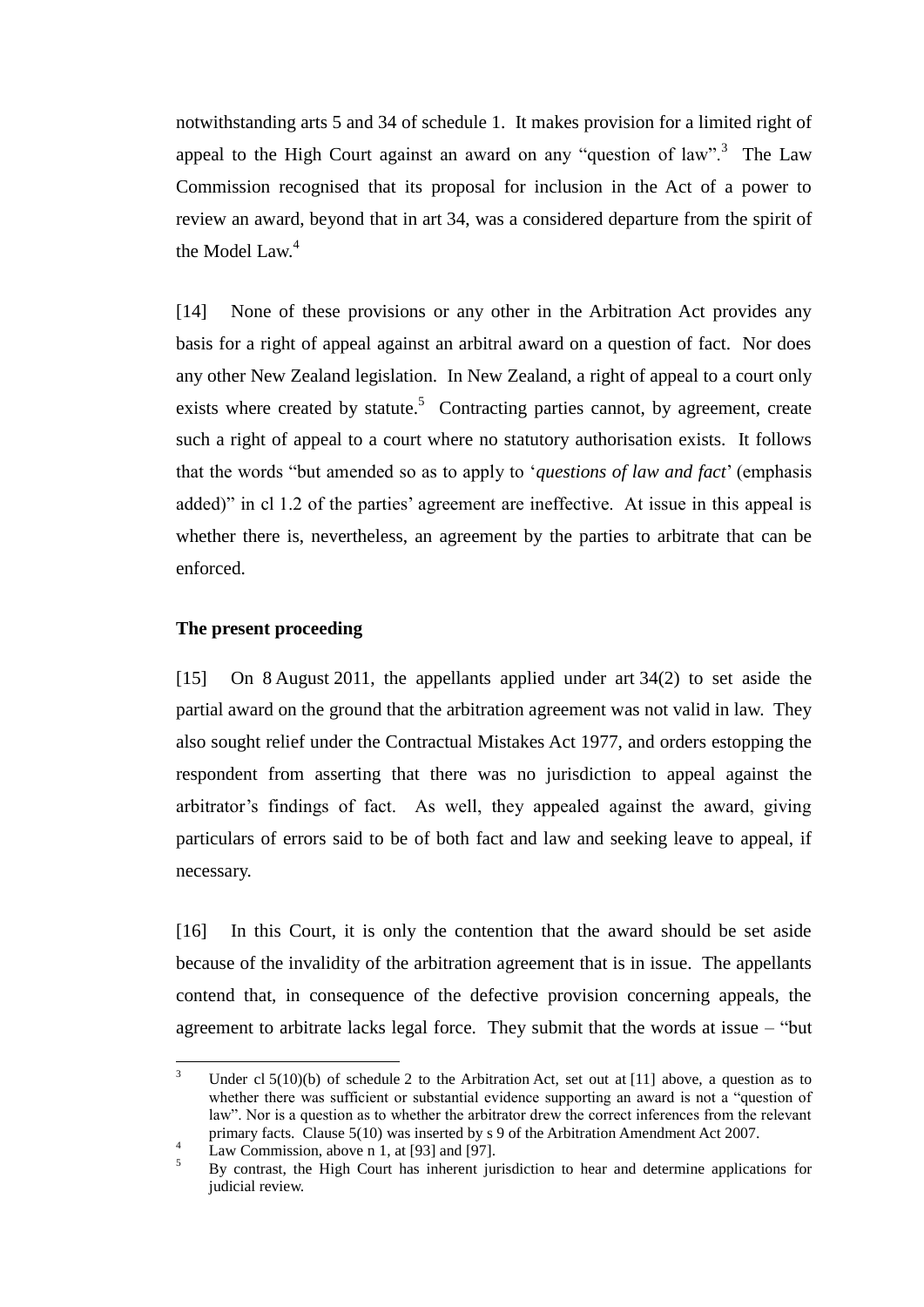amended so as to apply to '*questions of law and fact'* (emphasis added)" – cannot be severed from cl 1.2, and that the invalidity of the provision renders the entire agreement unenforceable. On that basis, the appellants submit that the Court should set aside the arbitral award under art 34(2)(a)(i) of schedule 1 to the Arbitration Act.

[17] The respondent's argument in the High Court and Court of Appeal was that the agreement can be enforced with the words in issue severed from cl 1.2. Alternatively, they said the power to set aside the award under art 34(2) is discretionary and the discretion should be exercised against the appellants. In this Court, the respondent has advanced these arguments again, but also raises a further preliminary point in resisting the contention that the agreement to arbitrate is invalid and the award should be set aside under art 34.

[18] The further ground raised by the respondent concerns what comprises the "arbitration agreement" that the appellants contend is invalid. The respondent says that the arbitration agreement is that part of the parties' agreement which refers the dispute to arbitration by the arbitrator, and nothing else. On this basis, the arbitration agreement is only the words in cl 1.1 that submit the dispute to the named arbitrator and provide that his award shall be final and binding on the parties. From this premise, the respondent says that the arbitration agreement does not include the provision for appeals in cl 1.2 and that the deficiencies of that clause are accordingly not a ground for setting aside an award.

# **High Court decision**

<span id="page-9-2"></span> $\overline{a}$ 

<span id="page-9-1"></span><span id="page-9-0"></span>[19] In the High Court, Ellis J decided that the words "and fact"<sup>6</sup> could not be severed from cl 1.2 and, accordingly, the arbitration agreement as a whole was not valid under New Zealand law.<sup>7</sup> Ellis J approached the issue of severability primarily on the basis set out in the Privy Council's judgment in *Carney v Herbert<sup>8</sup>* and that of McHugh J of the High Court of Australia in *Humphries v The Proprietors "Surfers* 

<sup>6</sup> As indicated above, we see the issue as whether the phrase "but amended so as to apply to '*questions of law and fact'* (emphasis added)" can be severed from the agreement, given that the removal of that entire phrase is necessary to ensure cl 1.2 is both valid and makes sense.

<sup>7</sup> *Carr v Gallaway Cook Allan* [2012] NZHC 1537, [2012] 3 NZLR 97 at [50] [*Carr* (HC)].

<sup>8</sup> *Carney v Herbert* [1985] AC 301 (PC).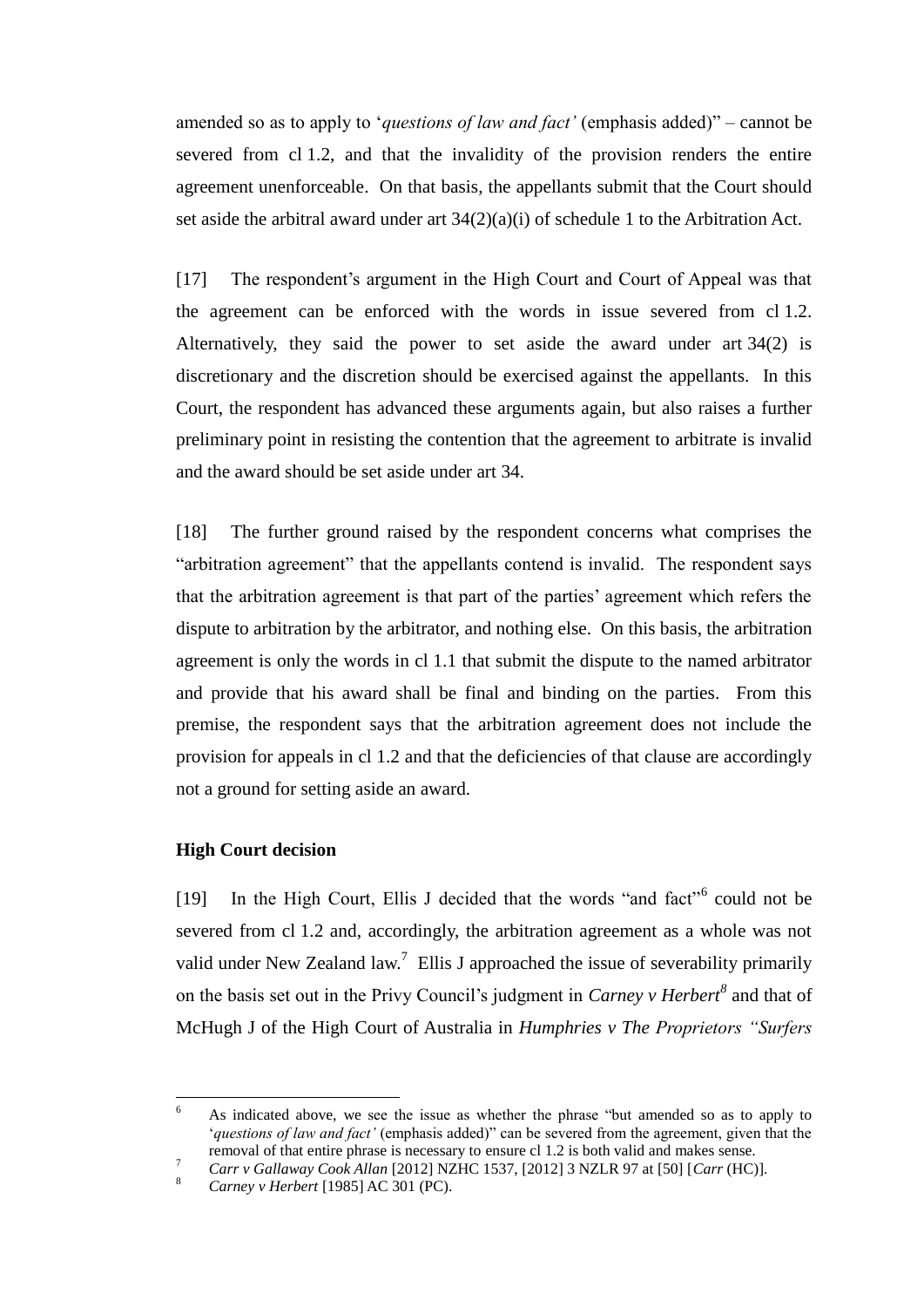<span id="page-10-0"></span>Palms North" Group Titles Plan 1955,<sup>9</sup> both of which we discuss below. Applying those principles, Ellis J considered that it was necessary to consider the relative importance of the clause to the parties and whether it could objectively be inferred that they would not have entered into the contract without it. If that was so, severance was difficult to justify.<sup>10</sup>

[20] The italicisation of "questions of law and fact" and the parenthetical reference to "emphasis added" in cl 1.2 were, in the Judge's view, "express indications of its importance to the parties".<sup>11</sup> This indicated that the inclusion of a factual appeal right "might objectively be seen as particularly critical".<sup>12</sup> The highly factual nature of the dispute underscored the importance of the extended provision for appeals.<sup>13</sup> As well, to the extent that it could properly be taken into account, correspondence between the parties prior to their agreement clearly suggested that the respondent, in particular, would not have agreed to arbitrate without the inclusion of a right to appeal on questions of fact.<sup>14</sup> Ordering severance would also actively improve the contractual position of the respondent, the party who now sought to enforce the contract. In the Judge's view the interests of justice did not support that outcome.<sup>15</sup>

[21] In relation to exercise of the art 34 discretion, Ellis J decided that setting aside the award was the proper course because otherwise the respondent would "reap the very substantial benefit" of a mistake for which it was at least partly responsible.<sup>16</sup> In the result, Ellis J set aside the award on the basis that the arbitration agreement was not valid under New Zealand law.

[22] Ellis J went on to consider an alternative basis for the appellants' claim under the Contractual Mistakes Act. The appellants asserted that the parties had been influenced in deciding to enter the agreement by their common mistaken view that

 $\overline{a}$ 

<sup>9</sup> *Humphries v The Proprietors "Surfers Palms North" Group Titles Plan 1955* (1994) 179 CLR 597.

 $\frac{10}{11}$  *Carr* (HC), above n [7,](#page-9-1) at [43].

 $11$  At [44].

 $12$  At [44].

 $13$  At [45].

 $14$  At [46]–[47].

 $15$  At [48].

At [51].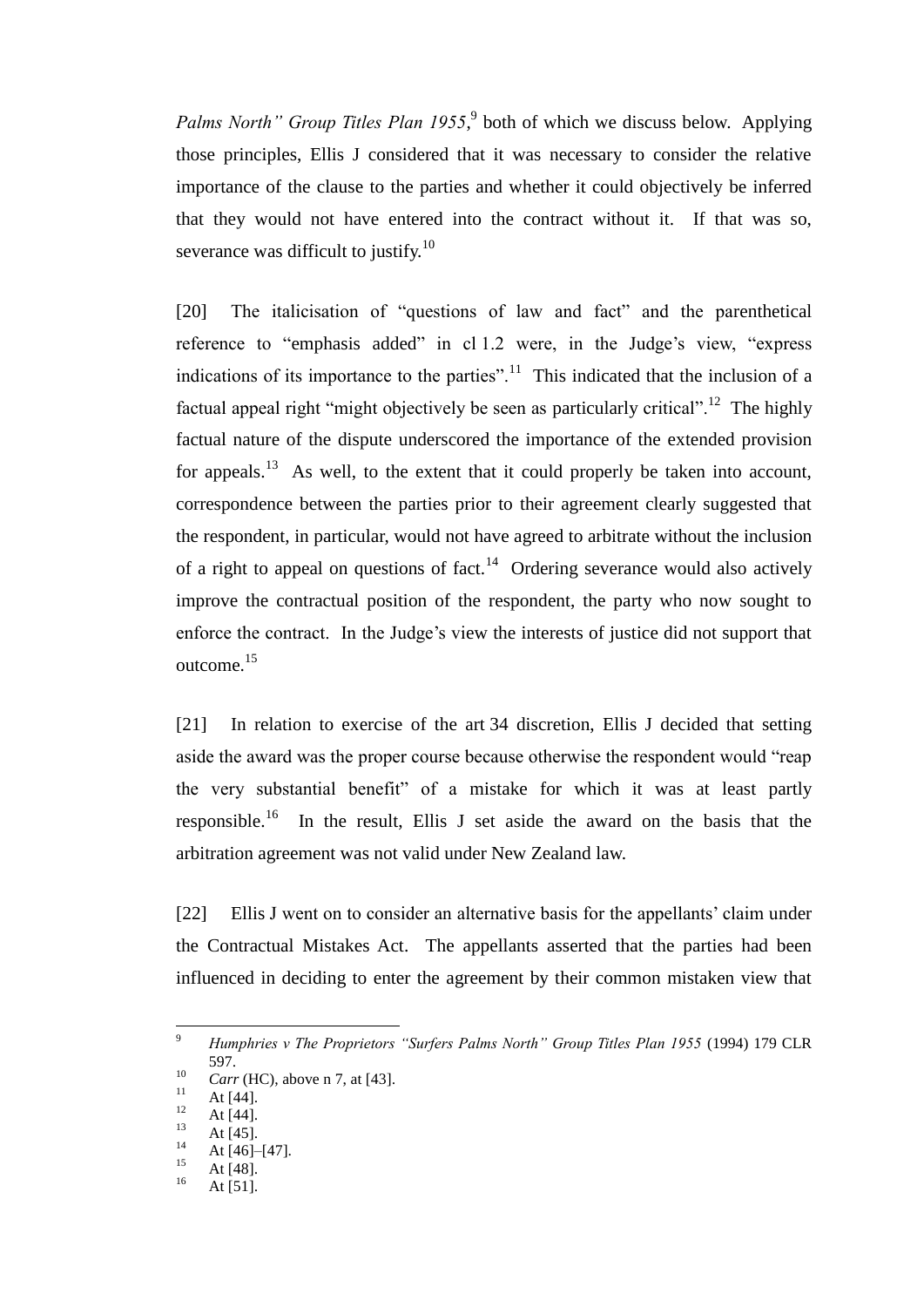they could provide for an appeal on questions of fact. Ellis J accepted this was the position but decided that the mistake had not "at the time of the contract" resulted in a "substantially unequal" exchange of values or benefits in terms of s 6(1) of the Contractual Mistakes Act. $17$  That precluded the grant of relief and the Judge granted the respondent summary judgment on this ground of the appellants' claim.

[23] This finding was not challenged in the Court of Appeal or before this Court. Although in this Court counsel referred to the Contractual Mistakes Act in their submissions on the issue of severance, we are not required to address the High Court's finding that the Contractual Mistakes Act did not apply.

# **Court of Appeal decision**

<span id="page-11-1"></span><span id="page-11-0"></span>[24] In the Court of Appeal, the parties took different positions in their characterisation of the arbitration agreement.<sup>18</sup> The respondent argued that it was an agreement to arbitrate, with an ancillary right of appeal. The appellants submitted that it was an agreement to which the right of appeal on questions of fact was integral.

[25] The Court of Appeal summarised the principles to be applied:  $19$ 

- (a) The arbitration agreement must be construed as a whole including the relevant provisions of the Arbitration Act to determine whether excision of the offending words "of fact" will change the nature or merely the extent of the mutual promises.
- (b) In determining this question it is appropriate to enquire whether:
	- (i) the offending words are so interconnected with the rest of the agreement that it can be said that they form an indivisible whole without which the character of the agreement cannot survive;
	- (ii) expressed slightly differently, the excision of the offending words would leave unchanged the subject matter of the agreement and the parties' primary obligations;
	- (iii) if the offending words are excised, there is an identifiable element of the consideration which remains apportionable to the enforceable promises; and

 $17$  $17 \text{ At } [64]–[65].$ 

<sup>18</sup> *Gallaway Cook Allan v Carr* [2013] NZCA 11, [2013] 1 NZLR 826 (Harrison, Wild and Ronald Young JJ) [*Carr* (CA)].

 $^{19}$  At [42].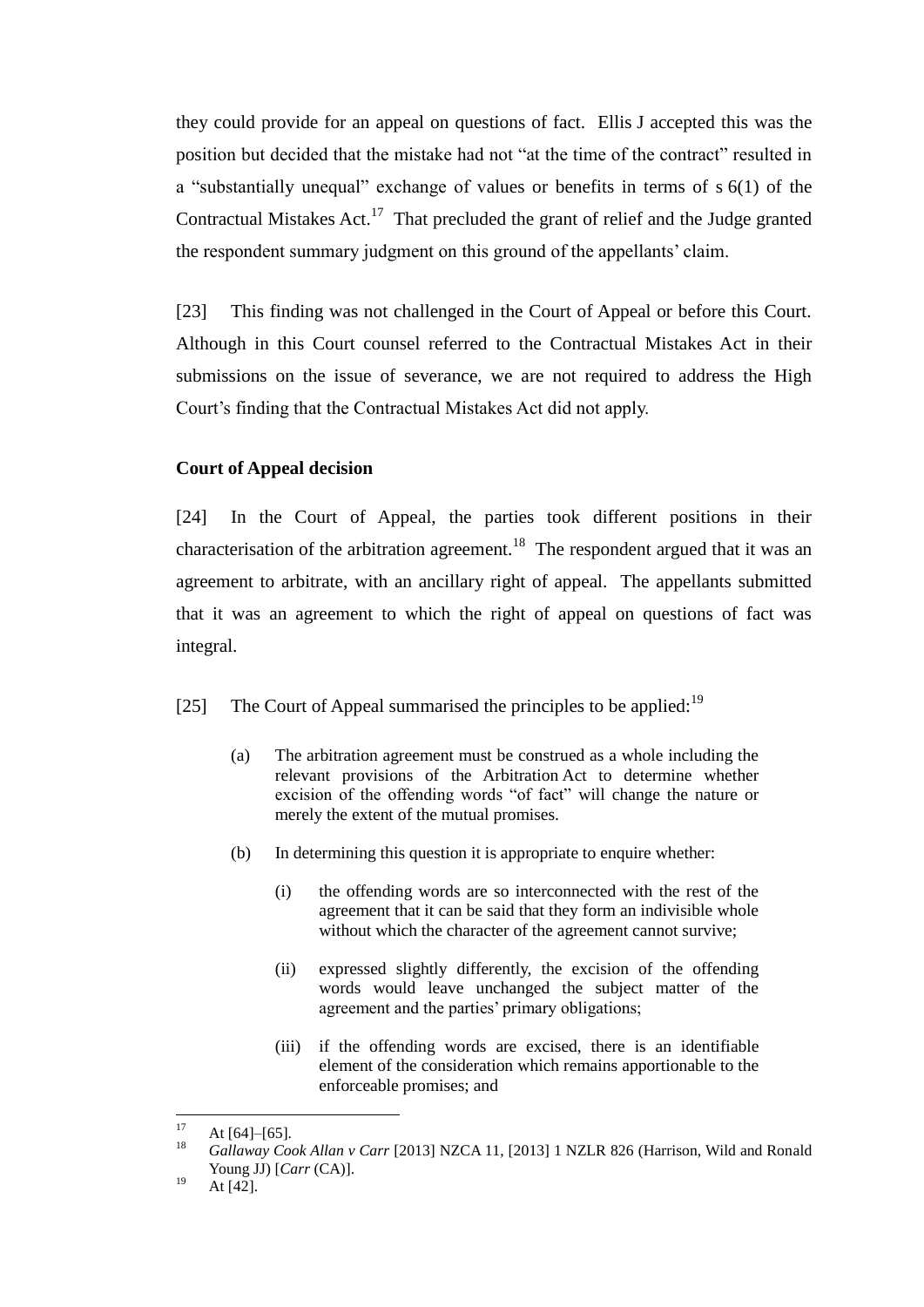- (iv) the invalidity taints the whole agreement.
- (c) The issue is to be determined by:
	- (i) assessing the agreement at the date when it was entered into; and
	- (ii) excluding a subjective enquiry into a party's intentions or a hindsight analysis of the result under the wider umbrella of fairness.
- <span id="page-12-0"></span>(d) However, the fact of performance of the parties' obligations is relevant and may be taken into account at this stage or within the later discretionary enquiry.

[26] The Court of Appeal saw as important that the purpose of the Arbitration Act was to give effect to finality of awards where there was no departure from principles of law or breach of natural justice.<sup>20</sup> In the present case, the Court decided that severance of the offending phrase would not alter the nature and character of the agreement to arbitrate. The parties' primary obligations, to which the factual right of appeal was only subsidiary, would remain unchanged.<sup>21</sup> The policy of the law was to give effect to a contractual relationship wherever possible, despite the existence of a vitiating factor and even more so where parties have substantially performed the agreement.<sup>22</sup> As well, the invalidity was by reason of a statutory prohibition; there was no reprehensible element to taint the agreement as a whole.<sup>23</sup>

[27] In view of the Court of Appeal's decision that the agreement to arbitrate was valid, art 34(2)(a)(i) of schedule 1 of the Arbitration Act did not apply. The Court nevertheless recorded its view that the discretion in art 34 is of a wide and apparently unfettered nature, which was to be exercised in accordance with the purposes and policy of the Arbitration Act.<sup>24</sup> The Court's view was that, if it were wrong in its conclusion on the severability issue, the statutory principles and philosophy plainly rendered it inappropriate to exercise the discretion to set aside the award.<sup>25</sup>

<sup>20</sup> <sup>20</sup> At [46], citing *Gold and Resource Developments (NZ) Ltd v Doug Hood Ltd* [2000] 3 NZLR 318  $(CA)$ .

<sup>&</sup>lt;sup>21</sup> At [48](a)–[48](b).<br><sup>22</sup> At [48](d), [48](c).

<sup>&</sup>lt;sup>22</sup> At [48](d)–[48](e).

 $\frac{23}{24}$  At [48](c).

 $\frac{24}{25}$  At [66].

At  $[67]$ .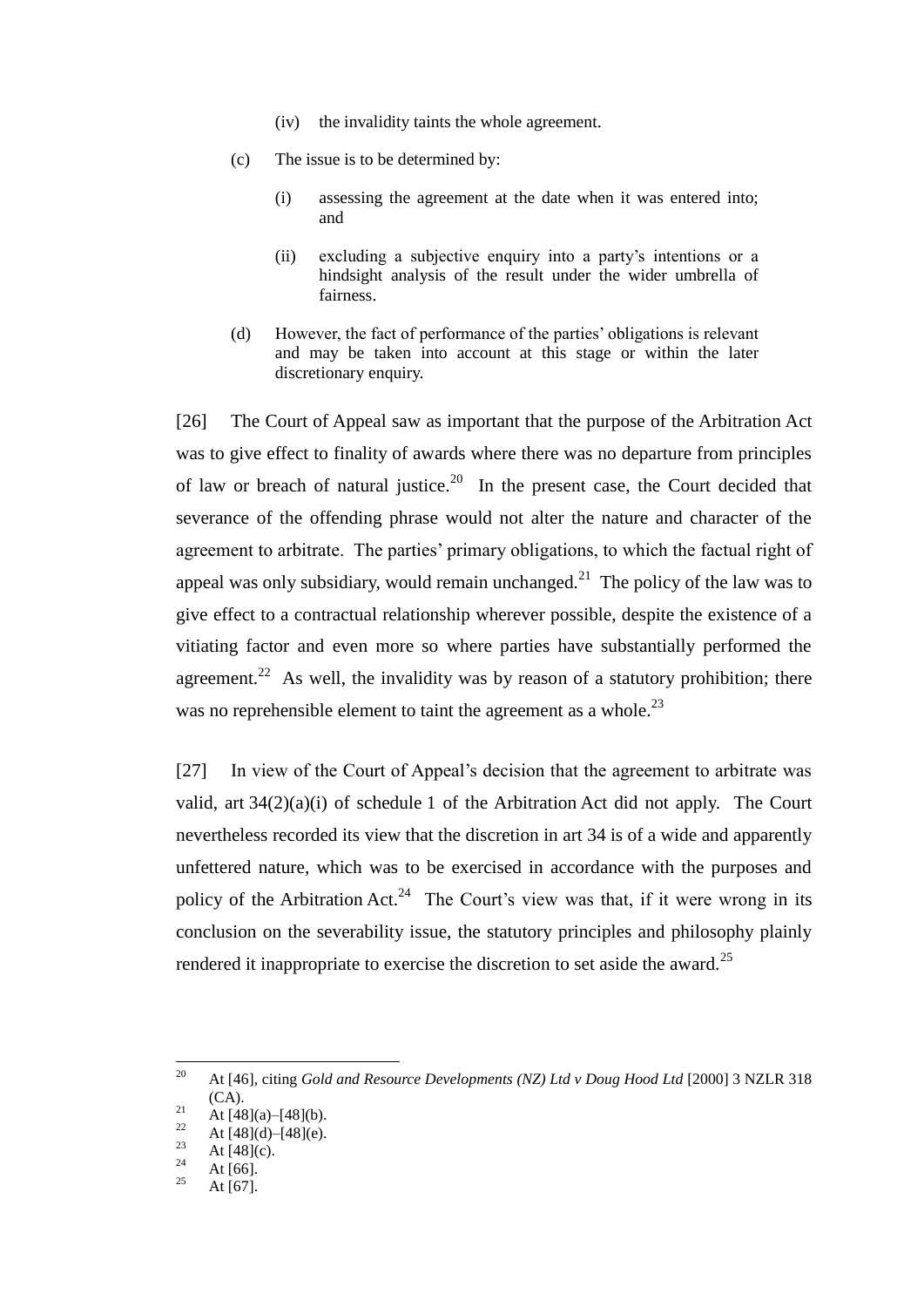#### **Issues**

- [28] There are three issues for determination in the present appeal:
	- (a) First, what constitutes an "arbitration agreement" for the purposes of the Arbitration Act?
	- (b) Second, can the ineffective words in cl 1.2 be severed from the remainder of the parties' agreement?
	- (c) Third, if they cannot, so that the parties' arbitration agreement is invalid, should this Court set aside the award under art  $34(2)(a)(i)$ ?

# **Purposes and principles of the Arbitration Act**

<span id="page-13-0"></span>[29] All three of these issues must be considered having regard to the purpose and in the context of the relevant legislation. Section 5 of the Arbitration Act is its purpose provision:

# **5 Purposes of Act**

The purposes of this Act are―

- (a) to encourage the use of arbitration as an agreed method of resolving commercial and other disputes; and
- (b) to promote international consistency of arbitral regimes based on the Model Law on International Commercial Arbitration adopted by the United Nations Commission on International Trade Law on 21 June 1985; and
- (c) to promote consistency between the international and domestic arbitral regimes in New Zealand; and
- (d) to redefine and clarify the limits of judicial review of the arbitral process and of arbitral awards; and
- (e) to facilitate the recognition and enforcement of arbitration agreements and arbitral awards; and
- (f) to give effect to the obligations of the Government of New Zealand under the Protocol on Arbitration Clauses (1923), the Convention on the Execution of Foreign Arbitral Awards (1927), and the Convention on the Recognition and Enforcement of Foreign Arbitral Awards (1958) (the English texts of which are set out in Schedule 3).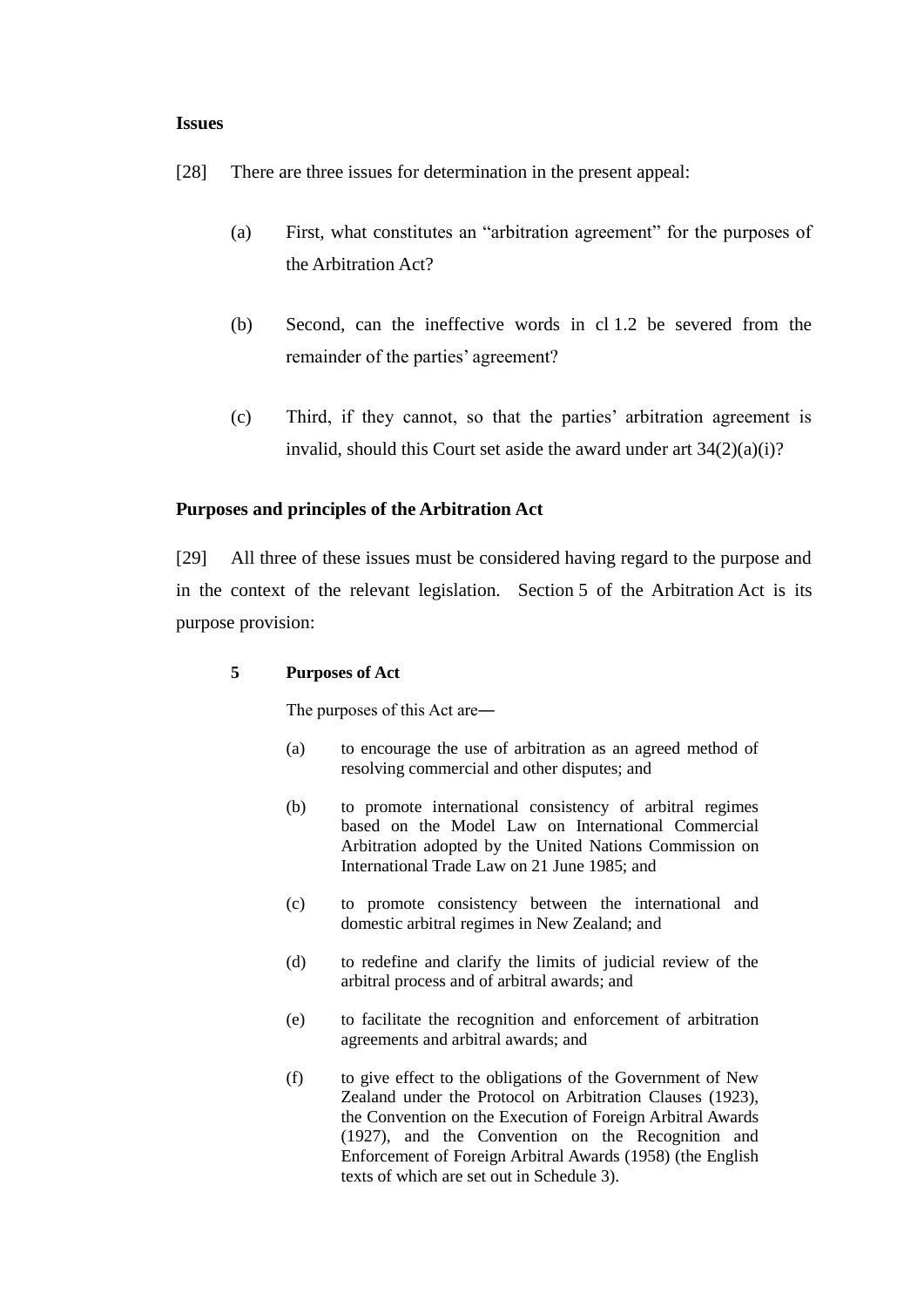[30] The word "agreed" in s 5(a) is a reminder that the Act's policy of encouraging the use of arbitration as a method of resolving commercial and other disputes is premised on arbitration being the parties' agreed method to resolve the dispute. As Lord Mustill once said in delivering a judgment in the Privy Council: $^{26}$ 

Arbitration is a contractual method of resolving disputes. By their contract the parties agree to entrust the differences between them to the decision of an arbitrator or panel of arbitrators, to the exclusion of the Courts, and they bind themselves to accept that decision, once made, whether or not they think it right.

<span id="page-14-0"></span>Arbitration accordingly has its origins in and depends for its continuing authority on the agreement of the parties.<sup>27</sup> When the parties enter into an arbitration agreement they provide the contractual basis on which the statutory regime is founded.

[31] Section 5(d) of the Arbitration Act states a purpose of redefining and clarifying the limits of judicial review of the arbitral process and of arbitral awards. The regulation of court intervention in the arbitral process is achieved through arts 5 and 34 of schedule 1 and, (unless the parties opt out) cl 5 of schedule 2, already discussed. Section 5(e) sets out the associated purpose of facilitating the recognition and enforcement of arbitration agreements and arbitral awards. This is relevant to the statutory policy favouring finality of arbitral determination subject to limited exceptions provided in the Arbitration Act.

[32] The arbitral procedure is regulated by the Arbitration Act partly in order to maintain a fair and uniform process for exercise of its adjudicative function, and in part to accord finality to the award to facilitate its enforcement. But it is the parties who select arbitration rather than court proceedings, and who, subject to mandatory statutory rules, set up the process by which arbitration will be conducted. The parties' choices must be respected if contractual principles are to have due application in the arbitration context. $28$ 

<sup>26</sup> <sup>26</sup> *Pupuke Service Station Ltd v Caltex Oil (NZ) Ltd* PC 63/94, 16 November 1995 at 1. An abridged version of the judgment is reported as an Appendix to *Gold and Resources Developments (NZ) Ltd v Doug Hood Ltd*, above [n 20,](#page-12-0) at 338.

<sup>&</sup>lt;sup>27</sup> See Law Commission, above n [1,](#page-6-1) at [41] and Megan Richardson "Arbitration Law Reform: The New Zealand Experience" (1996) 12 Arbitration International 57.

<sup>&</sup>lt;sup>28</sup> See Law Commission, above n [1,](#page-6-1) at [42].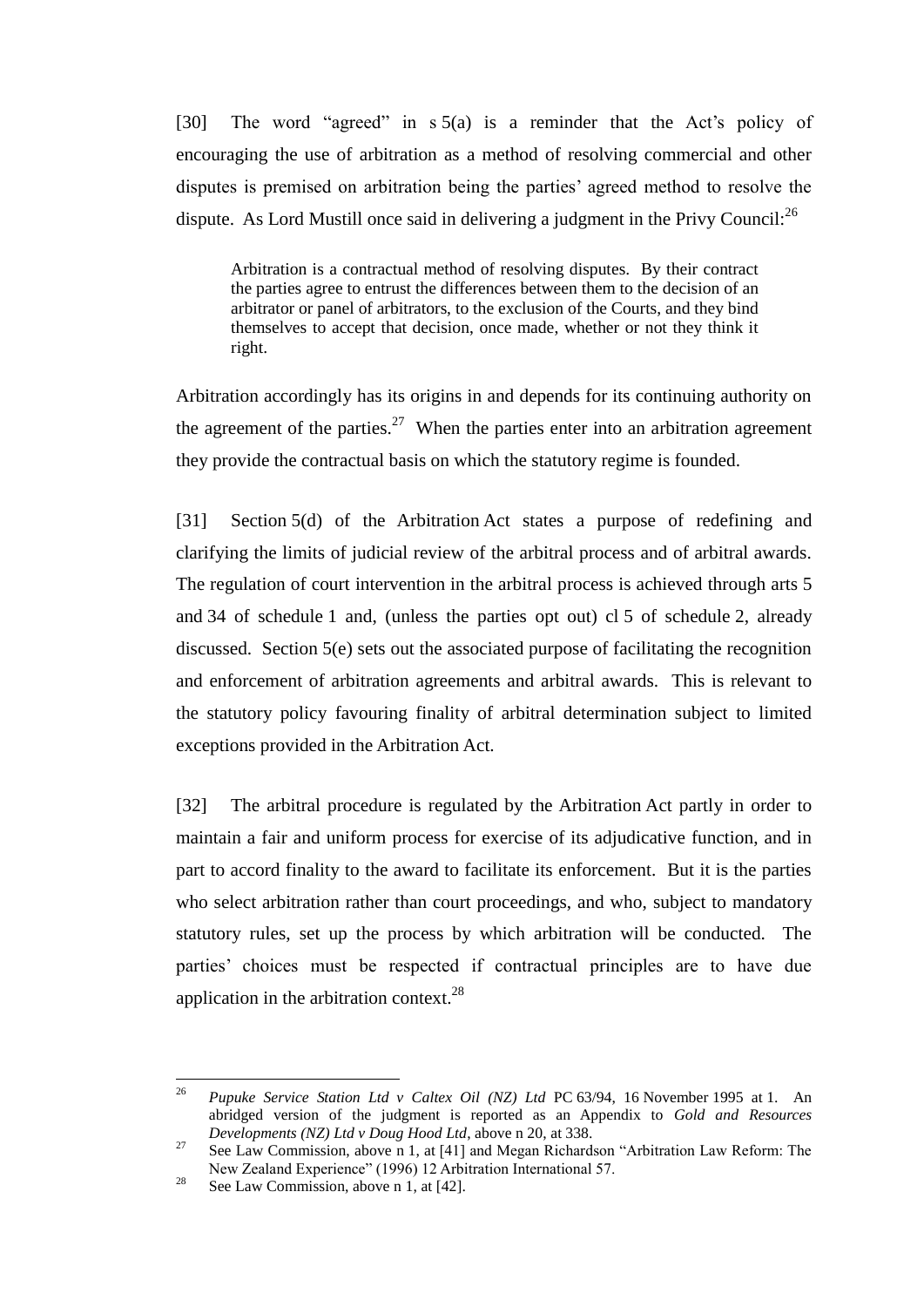## **The "arbitration agreement"**

<span id="page-15-0"></span>[33] In that context, we consider the respondent's submission in relation to the meaning of "arbitration agreement". Section 2 of the Arbitration Act defines "arbitration agreement" as follows:

**arbitration agreement** means an agreement by the parties to submit to arbitration all or certain disputes which have arisen or which may arise between them in respect of a defined legal relationship, whether contractual or not …

This meaning applies also to schedule 1 and thus to art 34.

[34] An arbitration agreement may be in the form of an arbitration clause in a contract.<sup>29</sup> If it takes that form, it has effect independently of the contract. Its separate status is affirmed by art  $16(1)$  of schedule 1 to the Act.<sup>30</sup> Art  $16(1)$  provides for the competence of an arbitral tribunal to rule on its jurisdiction in these terms:

# **16 Competence of arbitral tribunal to rule on its jurisdiction**

(1) The arbitral tribunal may rule on its own jurisdiction, including any objections with respect to the existence or validity of the arbitration agreement. For that purpose, an arbitration clause which forms part of a contract shall be treated as an agreement independent of the other terms of the contract. A decision by the arbitral tribunal that the contract is null and void shall not entail *ipso jure* (necessarily) the invalidity of the arbitration clause.

This is referred to as the doctrine of separability.

# *The parties' submissions*

<span id="page-15-1"></span>[35] Mr McLachlan QC for the respondent, in support of his submission that in this case the arbitration agreement was confined to the words in cl 1.1, argued that the purpose and effect of the doctrine of separability is to ensure that defects in parties' contractual arrangements outside of an arbitration agreement do not affect their consent to arbitration, and accordingly do not displace the arbitrator's jurisdiction to resolve disputes coming within the clause. Treating cl 1.1 as separate from the remainder of the submission agreement was in accordance with that

<sup>29</sup> <sup>29</sup> Arbitration Act, schedule 1, art 7.<br><sup>30</sup> Law Commission, above n 1, at <sup>17</sup>

Law Commission, above n [1,](#page-6-1) at [334].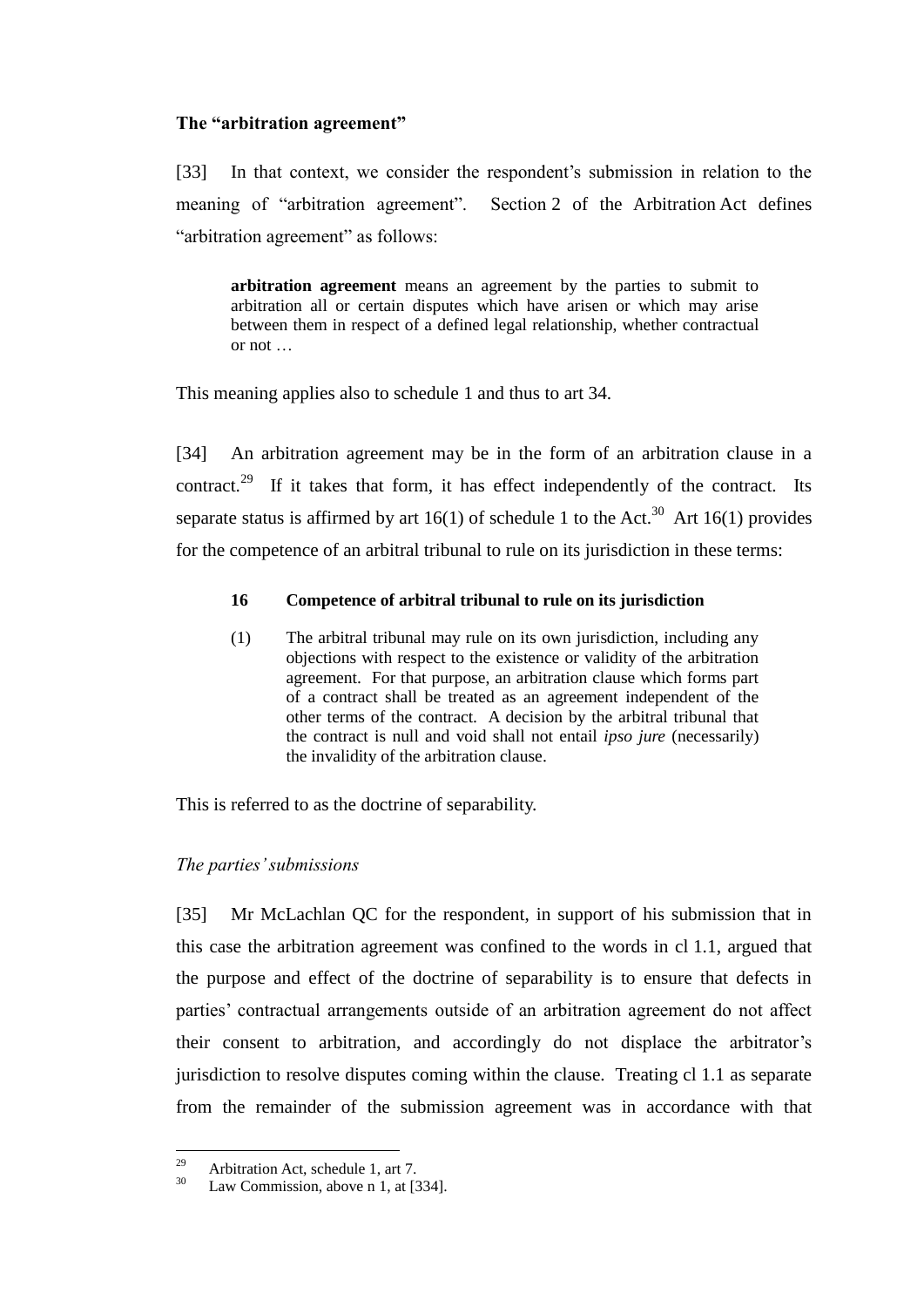purpose. Mr McLachlan cited the Court of Appeal's judgment in *Methanex Motunui Ltd v Spellman*<sup>31</sup> as an instance of a New Zealand Court treating an arbitration agreement within a settlement agreement as being a separate agreement, suggesting that the position in the present case was analogous.

[36] Counsel for the intervener, the Arbitrators' and Mediators' Institute of New Zealand, supported this submission, drawing a distinction in their written submissions between the "arbitration agreement", which refers the dispute to arbitration, and collateral matters concerning the procedure and outcome of the arbitration that may be included in the broader "submission agreement". Mr Williams QC and Mr McLachlan, in developing that submission, argued that the procedural provisions, including those for an appeal, are not a part of an arbitration agreement. It was submitted that this position has gained wide international acceptance. As well, to support the separation of the arbitration agreement from the procedure governing it, Mr McLachlan emphasised that the law governing the material validity, scope and interpretation of an arbitration agreement may be different from the 'curial law' that governs the parties' rights of recourse.<sup>32</sup>

[37] In response, Mr Goddard QC submitted that neither the text nor purpose of the Act supported the interpretation contended for by the respondent and intervener. He said that "arbitration agreement" is used through the Act and schedule 1 to refer not only to the core submission of the dispute to arbitration, but also to encompass provisions governing the manner in which the arbitration is to be conducted. At the hearing, he emphasised that such an interpretation is consistent with ordinary usage.

# *Our evaluation*

<span id="page-16-0"></span>[38] The meaning of "arbitration agreement", which is defined in general terms in s 2, is to be ascertained from the text of the Arbitration Act, considered in light of its purpose and statutory context.<sup>33</sup>

 $31$ <sup>31</sup> *Methanex Motunui Ltd v Spellman, above n [2,](#page-7-0) at [49]–[56].*<br><sup>32</sup> See Land Colling (ad) Diegy *Magnie and Colline an the* 

<sup>32</sup> See Lord Collins (ed) *Dicey, Morris and Collins on the Conflict of Laws* (15th ed, Sweet & Maxwell, London, 2012) at 829.

 $33$  Interpretation Act 1999, s 5.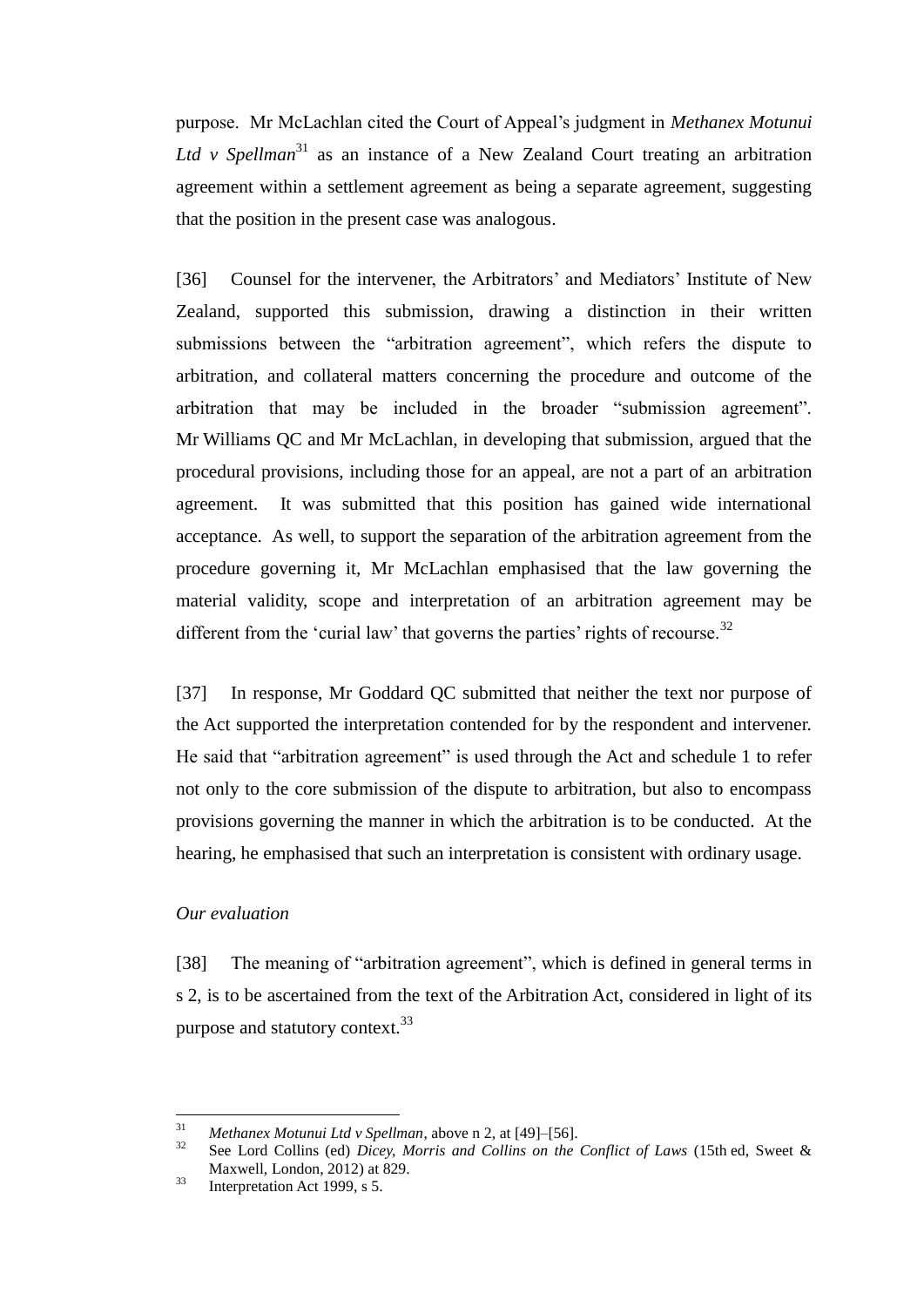[39] The context in which "arbitration agreement" is used in the Arbitration Act indicates that it has a broad meaning going beyond the formal submission of disputes to the arbitral tribunal. For example, s 12 contemplates that the parties may, in their arbitration agreement, modify the powers of an arbitral tribunal.<sup>34</sup> Section 14 states that the parties may agree "in the arbitration agreement or otherwise" to terms governing the privacy and confidentiality of the arbitral proceedings. This provision contemplates that such terms can form part of the arbitration agreement itself.

[40] Schedule 1 sets out procedural rules for arbitration. Article 4 is concerned, in part, with departures from requirements under the arbitration agreement. A party who, knowing of non-compliance, fails to object in a timely manner, is deemed to have waived the right to object. This article also clearly contemplates that procedural requirements will form part of the arbitration agreement. Article 7(1) provides that "an arbitration agreement may be in the form of an arbitration clause in a contract or that of a separate agreement". It is implicit in the latter case, that the whole of the separate agreement is the "arbitration agreement". Finally, art 31(5) provides for arbitration agreements to deal with interest on the amounts of awards.

[41] These provisions provide context which indicates that, within the scheme of the New Zealand Arbitration Act, the term "arbitration agreement" has a broad meaning that encompasses procedural matters on which the parties agree.

[42] We do not read art 16 of schedule 1 as requiring a more limited meaning of "arbitration agreement". There is an important distinction between an arbitration clause which forms part of a contract (whether establishing the relationship between the parties, or providing for settlement of a dispute, as in *Methanex*), and an arbitration clause in a submission agreement, being an agreement wholly concerned with submission of a particular dispute to arbitration and the terms of that submission.

[43] Under art 16 of schedule 1 to the Arbitration Act, separation of an arbitration clause from a principal contract, of which it is part, ensures that the arbitration clause will have an independent existence, thereby giving the arbitrator jurisdiction to

 $34$ In relation to remedies, relief and awarding interest.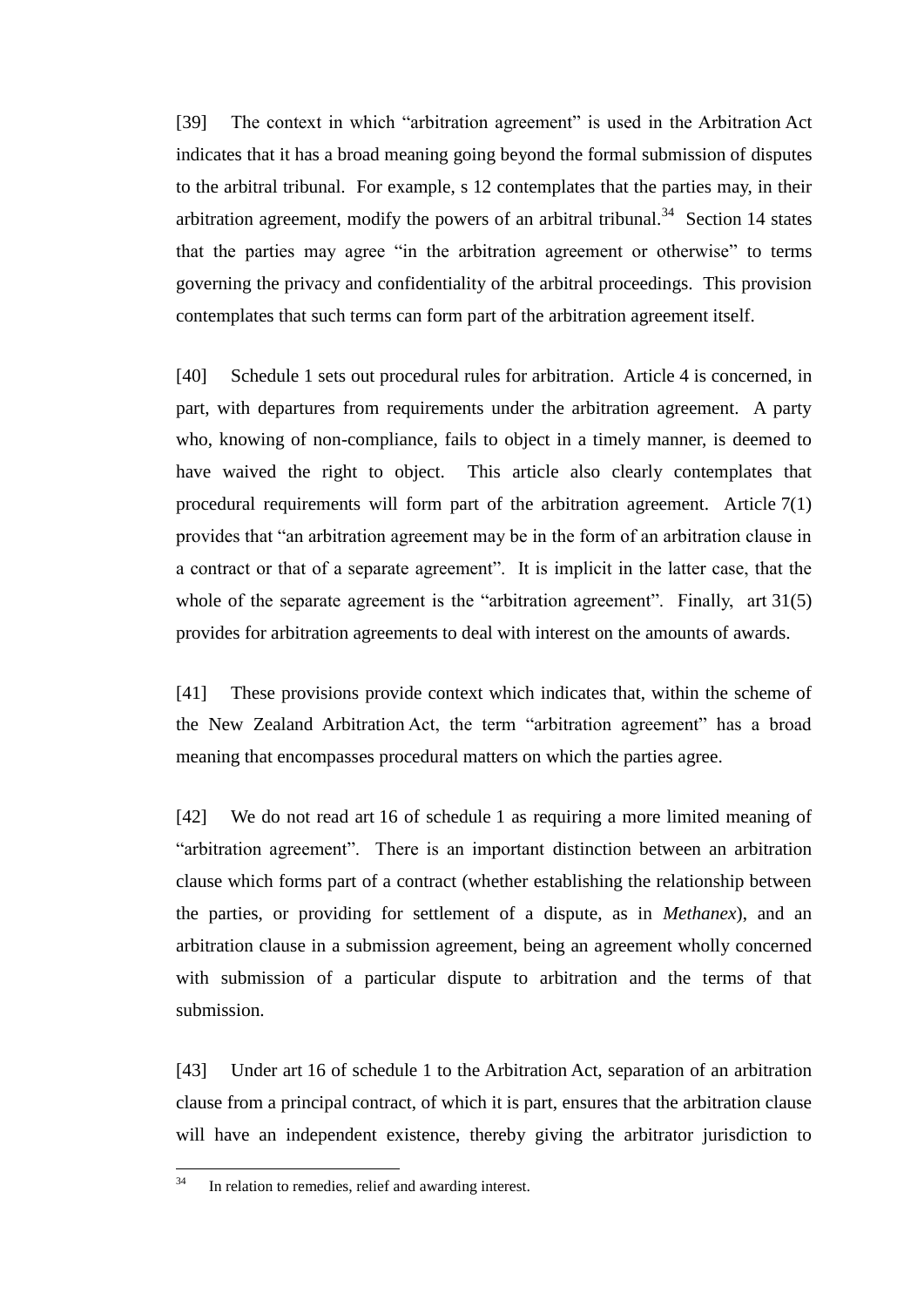determine the validity of the principal contract. Any issue as to that contract's illegality or invalidity is capable of being referred to arbitration. If the arbitration clause were not severable, this would lead to the absurd result that, if an arbitrator held that there was a defect in the contract that rendered it invalid, this would be to determine that the arbitration clause itself was invalid, and deprive the arbitrator of jurisdiction. Article 16 overcomes this potentially destructive consequence. As Lord Hoffman has said: $35$ 

The principle of separability enacted in s 7 means that the invalidity or rescission of the main contract does not necessarily entail the invalidity or rescission of the arbitration agreement. The arbitration agreement must be treated as a "distinct agreement" and can be void or voidable only on grounds which relate directly to the arbitration agreement.

[44] There is, however, no possibility of the destructive result where an arbitration clause is contained in a submission agreement that is distinct and separate from the contract to which the dispute being submitted to arbitration relates. In such circumstances, a finding by the arbitrator that the contract from which the dispute arises is invalid would not undermine arbitral jurisdiction. For these reasons, we do not accept the submission that art 16 requires or supports the proposition that the meaning of "arbitration agreement" is to be confined to the contractual term submitting a dispute to arbitration, so as to exclude any procedural terms agreed by the parties.

[45] Furthermore, treating the arbitration agreement, whether in the form of an arbitration clause or clauses within a contract, or a submission agreement, as including both the provision submitting the dispute to arbitration and any governing procedural terms agreed on by the parties respects the autonomy of the parties, consistently with the purposes and principles underlying the Arbitration Act. It enables them to agree to arbitration with particular features. This is important where the ultimate issue is whether, as in this case, there was ever an agreement to arbitrate at all.

[46] The fact that different rules apply to the agreement to arbitrate and the procedure governing the arbitration does not mean that they are separate agreements.

 $35$ <sup>35</sup> *Fiona Trust & Holding Corp v Privalov* [2007] UKHL 40, [2007] 4 All ER 951 at [17].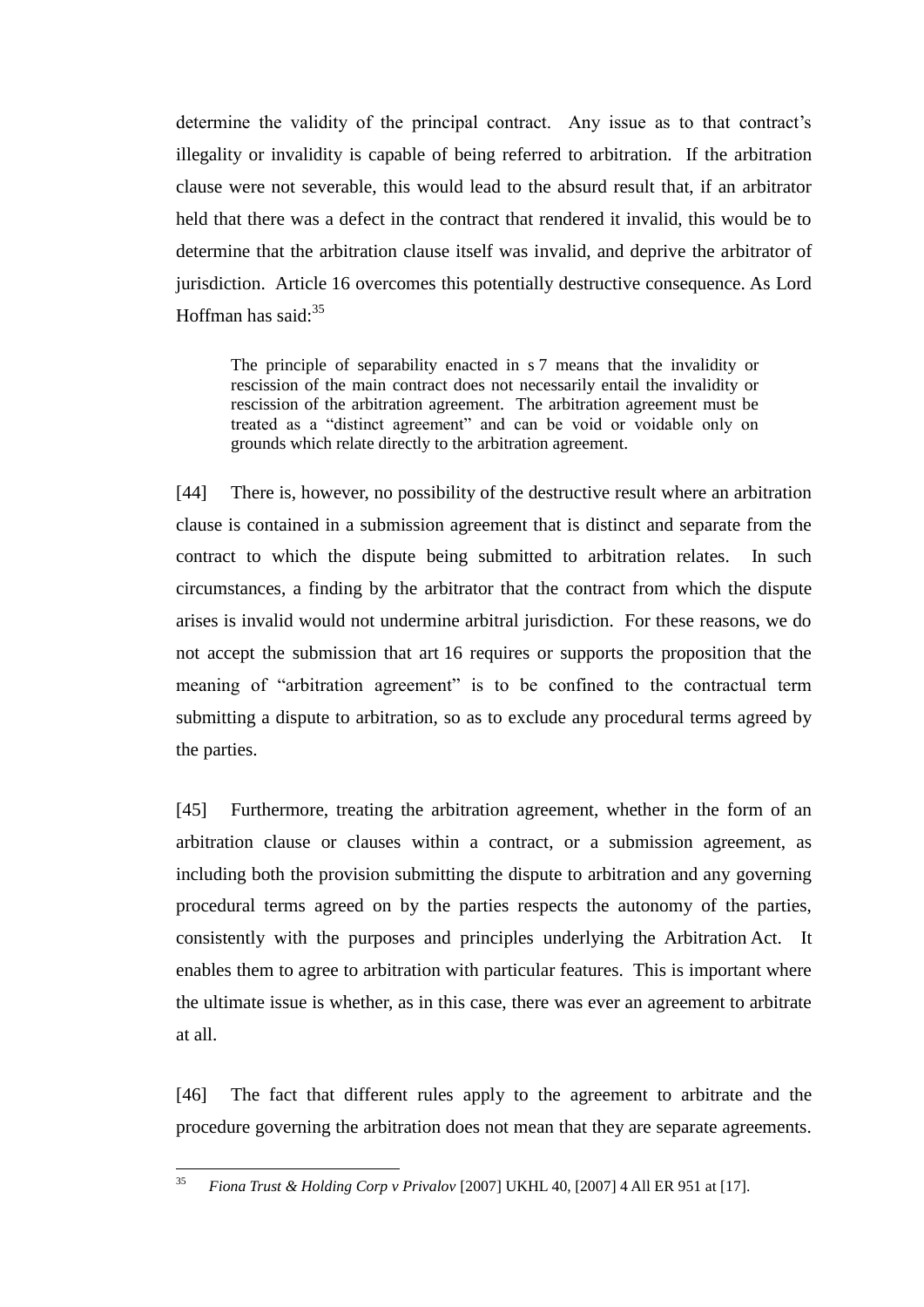In our view, if parties' contractual assent to arbitration is made conditional, in the specific clause submitting the dispute to arbitration, upon certain procedural matters or other terms, it must follow that those conditions are part of the arbitration agreement. That is the case with cl 1.2 of the agreement that is the subject of the present appeal, as the language of submission in cl 1.1 is expressed as being "subject to clause 1.2". The parties' "arbitration agreement" is (at least) the whole of cl 1 of the submission agreement.<sup>36</sup>

#### **Severance of void contractual provisions**

## *Introduction*

<span id="page-19-0"></span>[47] The respondent's alternative submission is that the words at issue can be deleted from cl 1.2, and the remainder of the arbitration agreement enforced. It is to the law of contract that the Court must turn to decide this question. Most of the cases that bear on this issue involve contractual terms that were found to be illegal or contrary to public policy, rather than merely ineffective, but they nonetheless are of assistance.

[48] The invalidity of a contractual provision does not necessarily render the entire agreement unenforceable. In *Pickering v Ilfracombe Railway Co*, Willes J said: $37$ 

The general rule is that, where you cannot sever the illegal from the legal part of a covenant, the contract is altogether void; but, where you can sever them, whether the illegality be created by statute or by the common law, you may reject the bad part and retain the good.

[49] At one time, the emphasis of the common law was on the requirement that an illegal promise could only be severed if it was supported by separate consideration. But, towards the end of the nineteenth century, the courts began to develop a broader

<sup>36</sup> <sup>36</sup> Had we decided that procedural terms were part of a separate agreement an issue would arise over whether the two agreements were so closely connected that the submission agreement could not stand if the procedural agreement were invalid.

<sup>37</sup> *Pickering v Ilfracombe Railway Co* (1868) LR 3 CP 235 at 250. See also J Beatson, A Burrows and J Cartwright *Anson's Law of Contract* (29th ed, Oxford University Press, New York, 2010) at 432–433.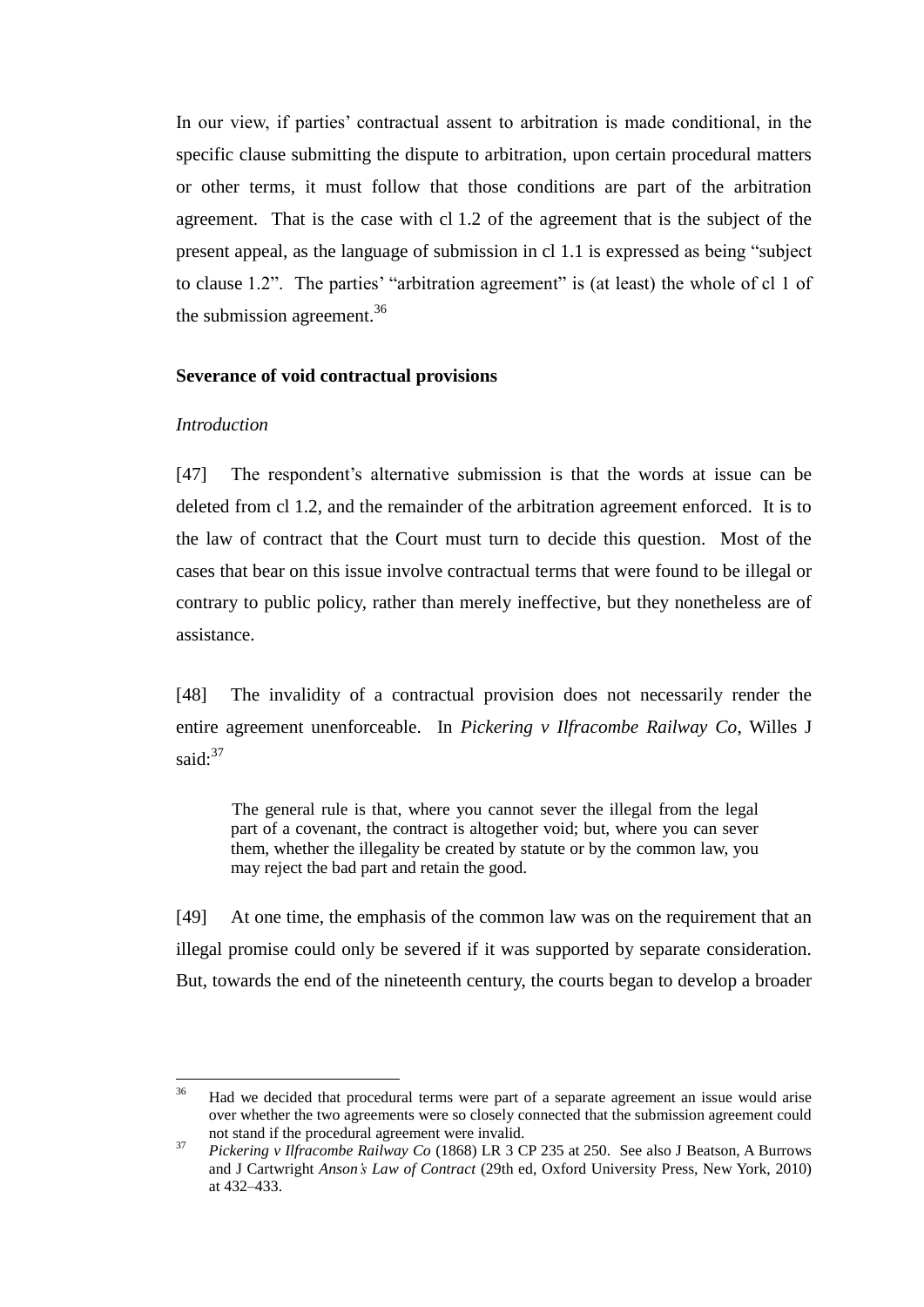approach to the issue of severability. The start of this development can be seen in 1893, in *Kearney v Whitehaven Colliery Co*, where Lopes LJ said:<sup>38</sup>

It has been argued that the result of that unlawful provision is to vitiate the whole contract of employment. The law is clear that where the consideration for a promise or promises contained in the contact is unlawful, the whole agreement is void. The reason is that it is impossible to discriminate between the weight to be given to different parts of the consideration, and therefore you cannot sever the legal from the illegal part. But where there is no illegality in the consideration, and some of the provisions are legal and others illegal, the illegality of those which are bad does not communicate itself to, or contaminate, those which are good, unless they are inseparable from and dependent upon one another.

## *The approach in* Carney v Herbert

<span id="page-20-0"></span>[50] In *Carney v Herbert*,<sup>39</sup> the Privy Council brought more directly into consideration both the severability of an offending provision, and the policy concern that the entire contract might be tainted by the provision sought to have severed. The Privy Council approved the reasoning of Jordan CJ in *McFarlane v Daniell*,<sup>40</sup> who had recognised that the question of severability had two limbs: the first being whether valid promises supported by legal consideration were severable from the invalid and, if so, the second being whether the valid promises were enforceable. As to severability, Jordan CJ said: $41$ 

When valid promises supported by legal consideration are associated with, but separate in form from, invalid promises, the test of whether they are severable is whether they are in substance so connected with the others as to form an indivisible whole which cannot be taken to pieces without altering its nature. If the elimination of the invalid promises changes the extent only but not the kind of the contract, the valid promises are severable. If the substantial promises were all illegal or void, merely ancillary promises would be inseverable.

And later as to whether the modified contract was enforceable:<sup>42</sup>

The exact scope and limits of the doctrine that a legal promise associated with, but severable from, an illegal promise is capable of enforcement, are not clear. It can hardly be imagined that a Court would enforce a promise, however inherently valid and however severable, if contained in a contract one of the terms of which provided for assassination.

 $38$ <sup>38</sup> *Kearney v Whitehaven Colliery Co* [1893] 1 QB 700 (CA) at 713.

<sup>&</sup>lt;sup>39</sup> *Carney v Herbert*, above n [8.](#page-9-2)<br><sup>40</sup> *MeEarlaney Daviell* (1029)

<sup>40</sup> *McFarlane v Daniell* (1938) 38 SR (NSW) 337 (FC).

<sup>41</sup> At 345 (citations omitted), quoted in *Carney v Herbert*, above [n 8,](#page-9-2) at 311.

<sup>42</sup> At 346, quoted in *Carney v Herbert*, above [n 8,](#page-9-2) at 311.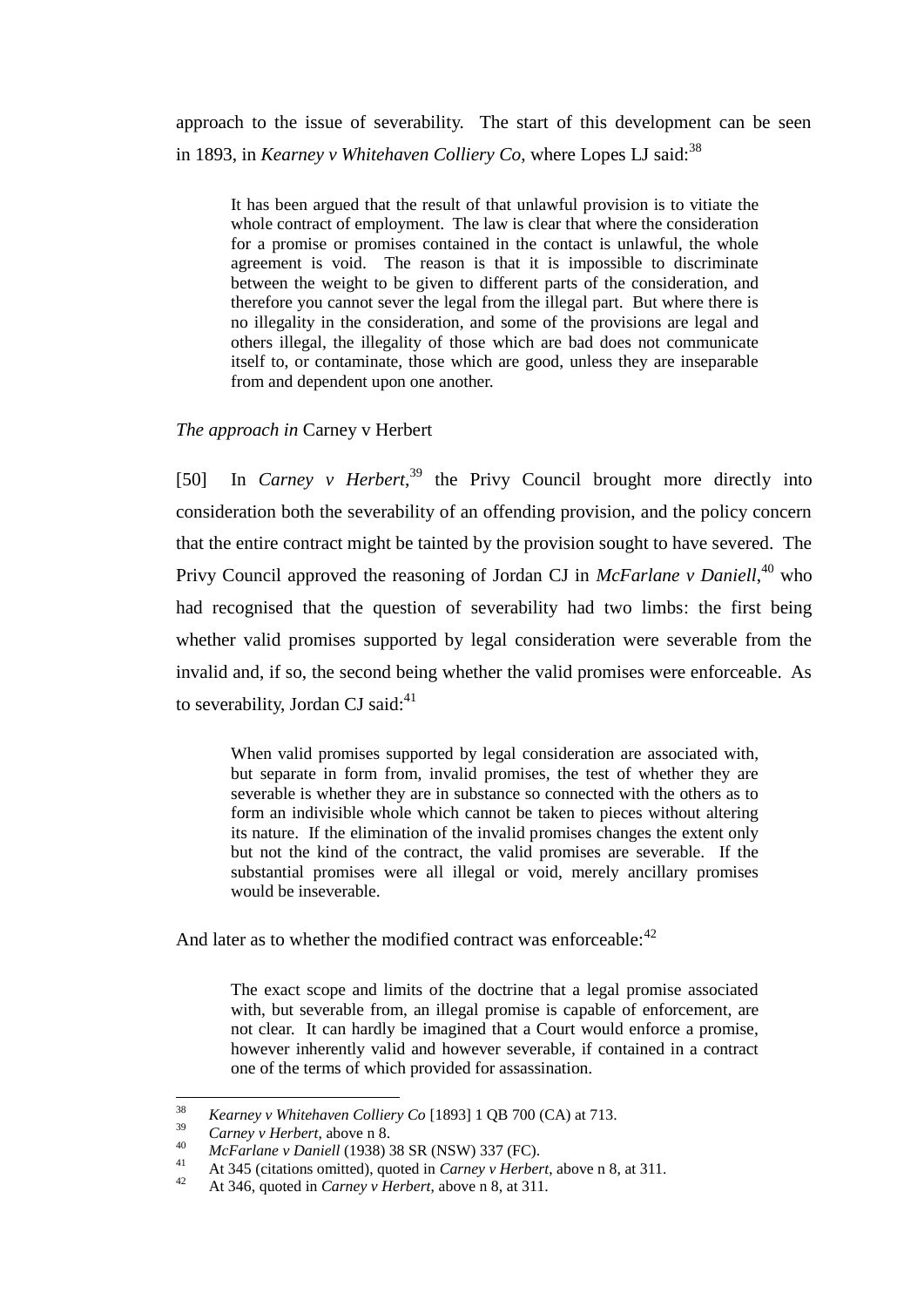# [51] The Privy Council said of these passages in *Carney*: 43

Their Lordships agree with both observations. There are therefore two matters to be considered where a contract contains an illegal term, first, whether as a matter of construction the lawful part of the contract can be severed from the unlawful part, thus enabling the plaintiff to sue on a promise unaffected by any illegality; secondly, whether, despite severability, there is a bar to enforceability arising out of the nature of the illegality.

The Privy Council rephrased the first consideration, saying that where the elimination of the illegal provision would "leave unchanged the subject matter of the contract and the primary obligations" of the parties, the valid portion would be severable.<sup>44</sup> This reflects Jordan CJ's reference to elimination of invalid promises that changed "the extent only but not the kind of contract".

[52] On the Privy Council's approach, if the first question were answered "yes" and the second question "no", the contract could be enforced with the unlawful provision severed. On the other hand, if the lawful part was severable from the unlawful, public policy might still preclude enforcement of a contract, from which an illegal promise had been severed, because of the tainting affect of the excised provision, even after severance. It is not, however, suggested that any such policy consideration arises in the present case, so this Court need only address the first question.

[53] But *Carney* also recognised that answering these two questions may not complete the inquiry. Earlier in its judgment, the Privy Council had reiterated the limits to the guidance given by the application of tests: $45$ 

Questions of severability are often difficult. There are not set rules which will decide all cases. ... [T]ests for deciding questions of severability that have been formulated as useful in particular cases are not always satisfactory for cases of other kinds.

The test in *Carney* for severability provides only limited guidance because there is no single statement of principle that will provide the answer in all cases. This

 $43$ <sup>43</sup> *Carney v Herbert*, above n [8,](#page-9-2) at 311.

 $44$  At 316.

At 309.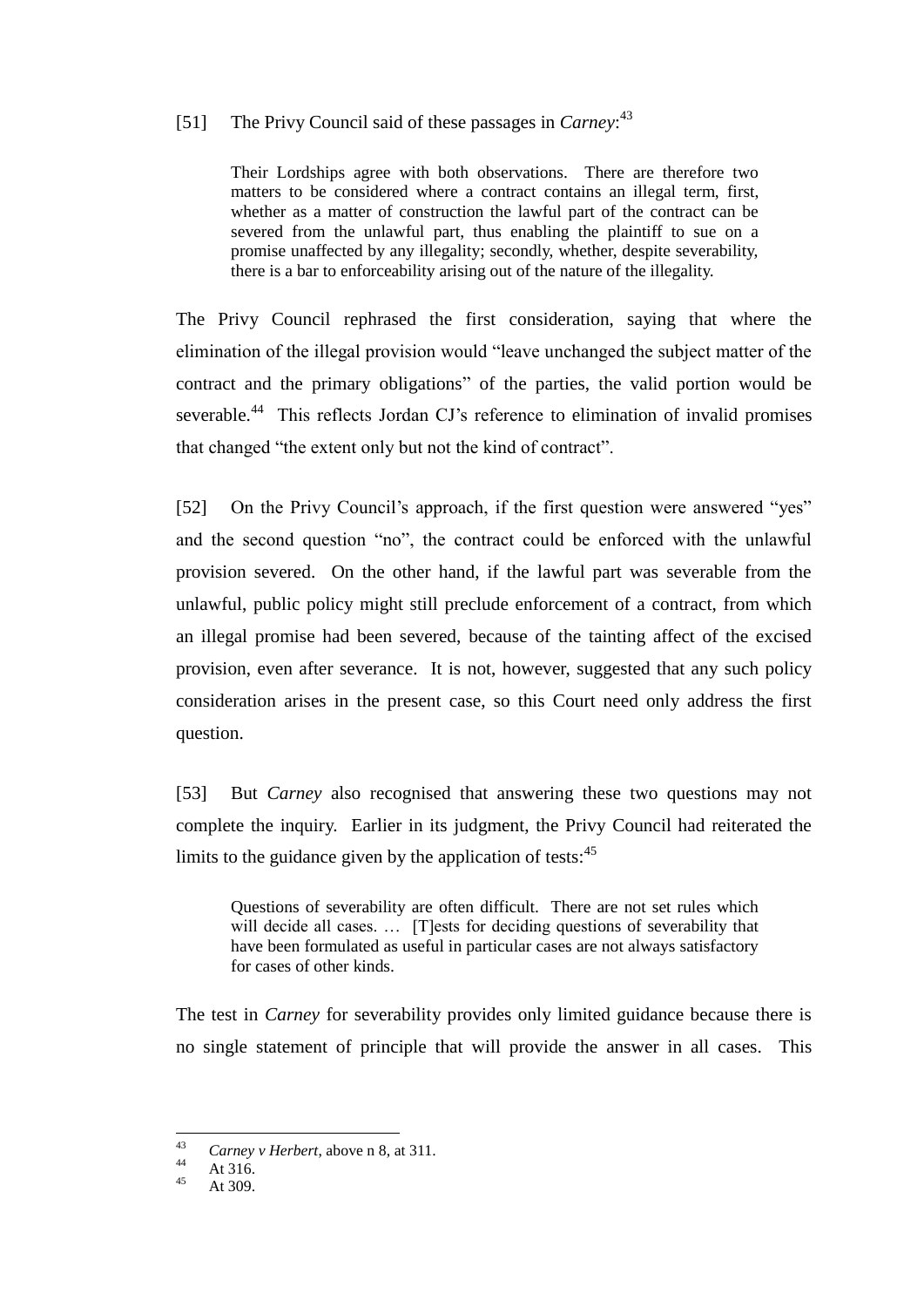highlights the necessity for the courts when addressing severability to exercise judgment, with regard to the circumstances of particular cases.

[54] In *Carney* itself, where a lawful contract included an unlawful ancillary term (for a mortgage to secure impermissible financing) the illegal term had been included for the exclusive benefit of the party seeking to enforce the contract. In that context the Privy Council said that a court might well enforce the contract without the illegal provision if the justice of the case so required and there was no public policy objection.<sup>46</sup> It accordingly rejected the proposition that a party could resist severance of a provision that solely benefited the other party on the basis that such a term was essential to that party. This observation has no relevance to the present case because the invalid provision for an appeal on questions of fact was not included solely for the benefit of the respondent which is the party seeking to enforce the contract without it.

## *The* Humphries *approach*

<span id="page-22-0"></span>[55] In his judgment in the High Court of Australia case of *Humphries v The Proprietors "Surfers Palms North" Group Titles Plan 1955*, <sup>47</sup> McHugh J adopted the Privy Council's views about the limited assistance that any single test could provide:<sup>48</sup>

However, this is not an exclusive test. The test of severability is a flexible one. "There are no set rules which will decide all cases" … .

McHugh J also observed that in *Humphries* the unenforceable provision was not for the exclusive benefit of the plaintiffs as it had been in *Carney*. 49 This was significant in His Honour's evaluation. He said that, in cases like *Humphries*: 50

… where a provision in a contract is void, is not for the exclusive benefit of the party seeking to enforce the contract, and is part of the consideration for an indivisible promise of the defendant, the proper test for determining

<sup>46</sup>  $46$  At 316–317.

<sup>47</sup> *Humphries v The Proprietors "Surfers Palms North" Group Titles Plan 1955*, above n [9.](#page-10-0) McHugh J's articulation of the approach was applied in New Zealand by the Court of Appeal in *Atrium Management Ltd v Quayside Trustee Ltd (In Receivership and Liquidation* [2012] NZCA 26, (2012) 7 NZ ConvC 96–001 at [41]–[43].

<sup>48</sup> At 619, citing *Carney v Herbert*, above n [8,](#page-9-2) at 309.

 $49$  At 620–621.

At 621–622 (citations omitted).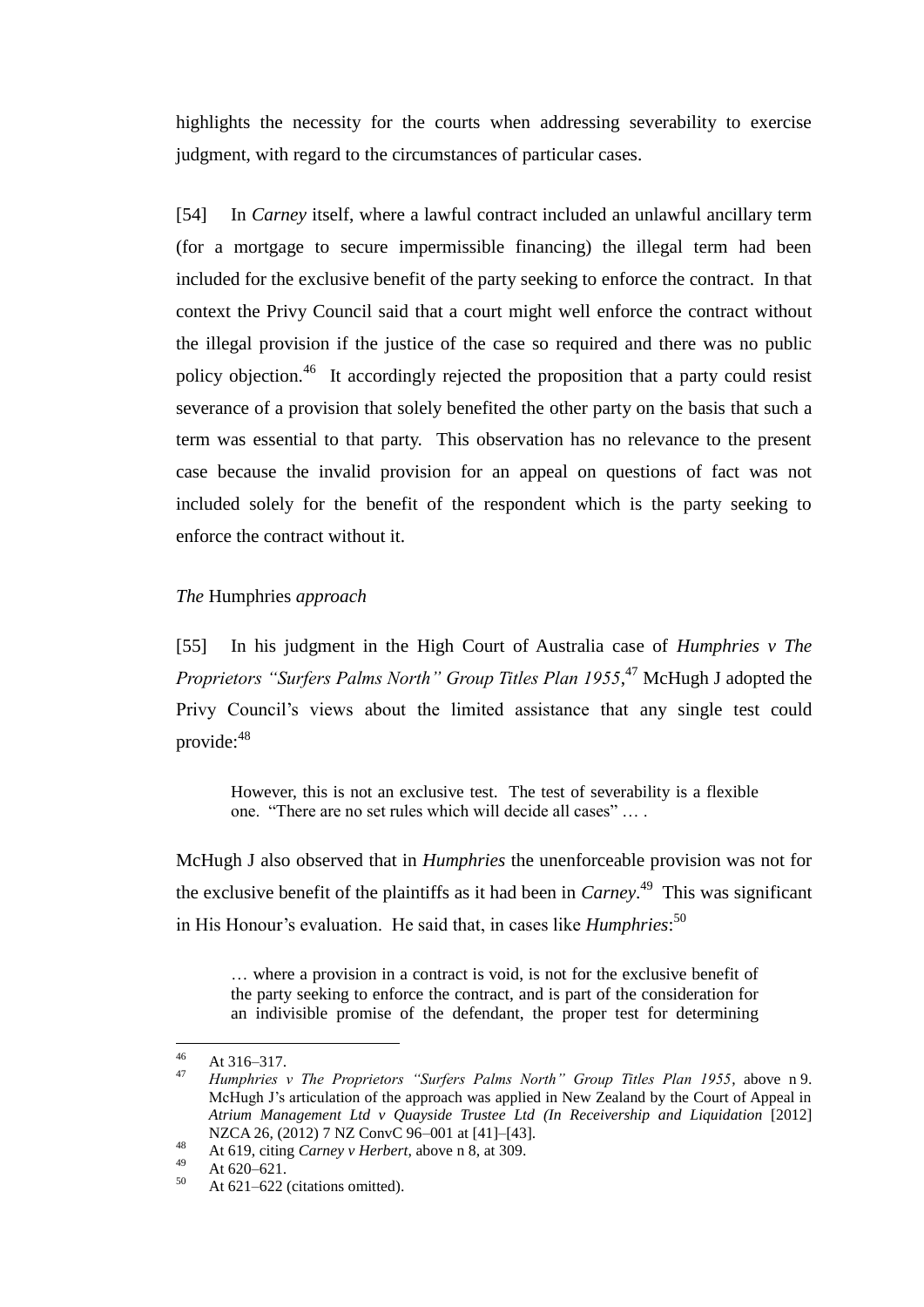whether the void provision is severable from the indivisible promise is that formulated by the Full Court of the Supreme Court of Victoria in *Brew v Whitlock [No 2]*. In that case, the Full Court said that "once the conclusion" is reached that the invalid promise is so material and important a provision in the whole bargain that there should be inferred an intention not to make a contract which would operate without it", the invalid promise should be treated as inseverable from the contract.

## *The United States approach*

<span id="page-23-0"></span>[56] Mr McLachlan cited two United States cases in support of the proposition that it is appropriate to sever a provision that purports to agree to a higher standard of court review of an arbitration award.

[57] *Kyocera Corp v Prudential-Bache Trade Services, Inc* was a decision of the United States Court of Appeals, Ninth Circuit.<sup>51</sup> The arbitration agreement provided that a court could vacate, modify or correct any award "where the arbitrators' findings of fact are not supported by substantial evidence" or "where the arbitrators' conclusions of law are erroneous".<sup>52</sup> These grounds for judicial intervention went beyond those provided for in the federal arbitration legislation and the Court held that the words purporting to expand the scope of court review were legally unenforceable.<sup>53</sup>

[58] The Court also decided that the invalid words could be severed from the remainder of the arbitration clause because they were not integrated into and interdependent with the remainder of the contract or sufficiently central to the purpose of the agreement. A factor influencing the Court's decision, which distinguishes it from the present case, was the absence of indications that the scope of court review was central to the parties' agreement:<sup>54</sup>

Although Kyocera asserts that the potential for expansive appellate review was critical to the entire agreement, its briefs cite absolutely no evidence that supports this assertion. … Under the circumstances, we find that the offending clauses must, in the interests of justice, be severed from the remainder of the contract.

 $51\,$ <sup>51</sup> *Kyocera Corp v Prudential-Bache Trade Services, Inc* 341 F 3d 987 (9th Cir 2003).

 $52$  At 990–991.

 $53$  At 994 and 998–1000.

At  $1001-1002$ .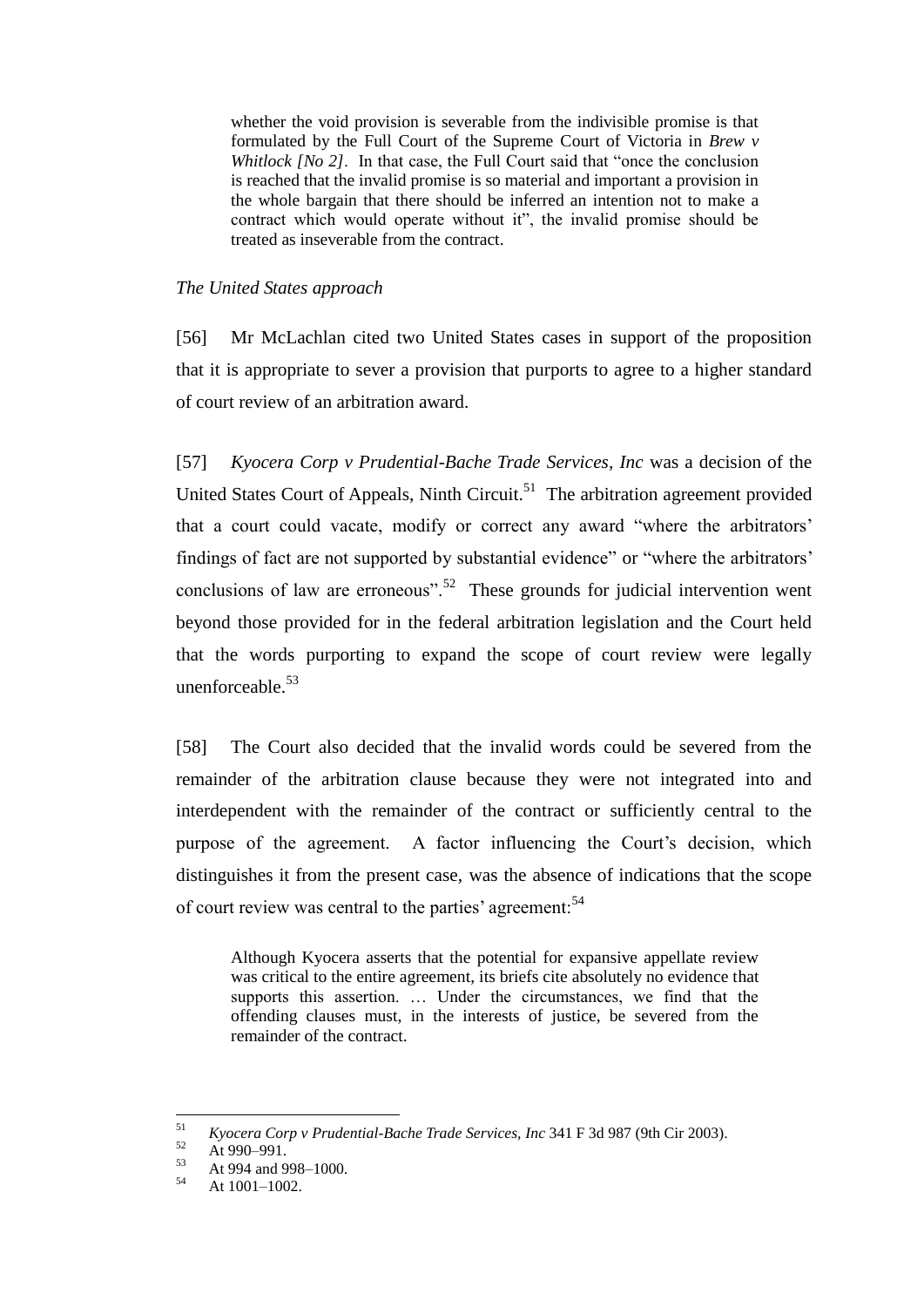<span id="page-24-1"></span>[59] Mr McLachlan also relied on the decisions of the Ninth Circuit Court of Appeals and the Supreme Court of the United States in the case of *Hall Street*  Associates, LLC v Mattel, Inc.<sup>55</sup> The arbitration agreement in that case provided for the same two grounds of court review as were at issue in *Kyocera*: unsupported factual findings, and erroneous legal conclusions.<sup>56</sup> The Court of Appeals and Supreme Court both decided that the contractual terms purporting to expand the scope of judicial review were legally unenforceable.<sup>57</sup>

[60] In relation to severability, the Court of Appeals decided that *Kyocera* was controlling and could not be distinguished: $58$ 

The evidence that the parties intended that the entire arbitration agreement should fail in the event that the expanded standard of review provision failed is not strong enough to distinguish this case from *Kyocera.*

On appeal, the Supreme Court did not address the issue of severability.

[61] These judgments indicate that United States federal law does not permit parties to expand, beyond the grounds provided for by statute, the basis on which a court can review, vary or set aside an arbitral award. We do not, however, accept that these United States authorities establish any principle requiring the severance from an arbitration agreement of words purporting to expand the scope of court review. They are merely examples of instances where, in the circumstances and on the basis of the evidence before the court, severance has been held to be appropriate.

# *Summary of principles*

<span id="page-24-0"></span>[62] The overall approach to severability that emerges from these decisions is one that is founded on core contractual principles. The significance of severance of an invalid contractual provision is evaluated in the course of examination of what the parties are to be taken to have agreed in the words they used. This is an issue of construction of the contract. It is likely to be permissible to sever an invalid promise

<sup>55</sup> <sup>55</sup> *Hall Street Associates, LLC v Mattel, Inc* 113 Fed Appx 272 (9th Cir 2004) [*Hall Street Associates* (CA)]; and *Hall Street Associates, LLC v Mattel, Inc* 552 US 576 (2008) [*Hall Street Associates* (SC)].

<sup>56</sup> *Hall Street Associates* (SC), above n [55,](#page-24-1) at 579.

<sup>57</sup> *Hall Street Associates* (CA), above n [55,](#page-24-1) at 272–273; and *Hall Street Associates* (SC), above n [55,](#page-24-1) at 584–589.

<sup>58</sup> *Hall Street Associates* (CA), above n [55,](#page-24-1) at 273.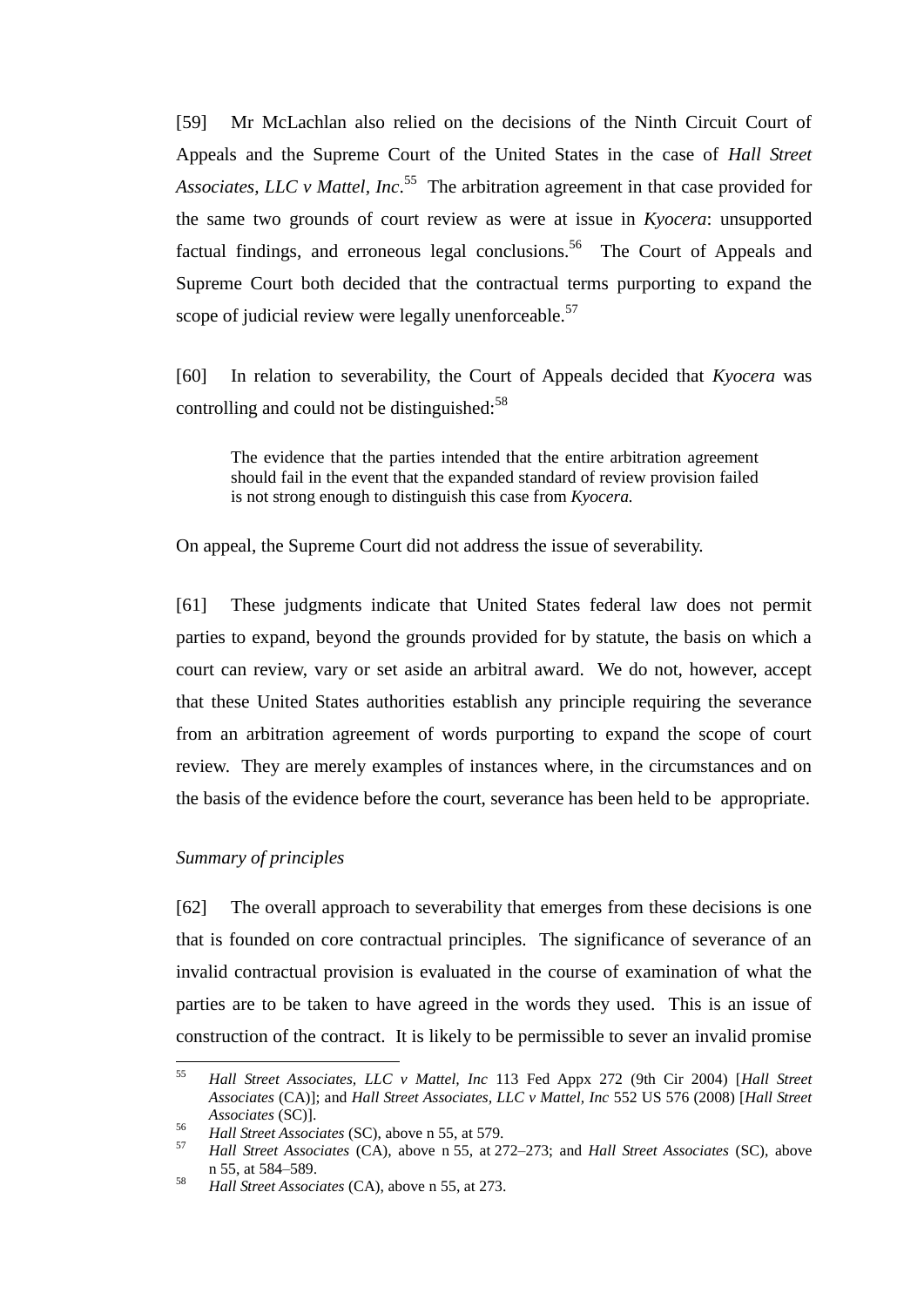which is subsidiary to the main purpose of the contract, but severance may not destroy the main purpose and substance of what has been agreed.<sup>59</sup> Severance cannot be permitted to alter the nature of a contract. This approach to severability is also consistent with the first purpose of the Arbitration Act expressed in s 5, which is the encouragement of the use of arbitration as an agreed method of resolving commercial and other disputes. It highlights the Act's contract based approach to the choice of arbitration over court processes to resolve a dispute.<sup>60</sup> We would adopt the approach as applicable in New Zealand.

*A subjective inquiry?*

<span id="page-25-0"></span>[63] The key point of difference between the judgments of the High Court and the Court of Appeal in this case concerned Ellis J's application of what McHugh J had said in *Humphries*.<sup>61</sup> The Court of Appeal saw Her Honour's application of McHugh J's approach as introducing a "but for" test: whether the invalid promise was so material that an intention should be inferred that, but for the inclusion of the invalid words, the parties would not have entered the bargain. $62$ 

[64] This, in the Court of Appeal's opinion, involved a subjective inquiry into the intentions of the contracting parties, in the course of which Ellis J had taken into account and relied on evidence given at trial of the parties' subjective intentions:<sup>63</sup>

That was extraneous to the contract and inadmissible, and introduced a wider and more problematic inquiry than was permissible on the speculative rationale that without it an injustice might arise.

In support, the Court of Appeal referred to observations in *Carney v Herbert* which indicated that there should be no subjective inquiry into intention.<sup>64</sup>

[65] In this Court, Mr Goddard for the appellants submitted that the Court of Appeal was wrong to criticise as subjective the approach taken by McHugh J in

<sup>59</sup> <sup>59</sup> MP Furmston, GC Cheshire and CH Stuart *Cheshire, Fifoot and Furmston's Law of Contract* (16th ed, Oxford University Press, Oxford, 2012) at 530, citing *Goodinson v Goodinson* [1954] 2 QB 118 (CA)*.*

 $\frac{60}{61}$  See Richardson, above n [27,](#page-14-0) at 58.

<sup>&</sup>lt;sup>61</sup> Ellis J's analysis is summarised at [\[19\]](#page-9-0) above.

 $\frac{62}{63}$  *Carr* (CA), above n [18,](#page-11-1) at [29].

 $\frac{63}{64}$  At [30].

<sup>64</sup> At [29]–[30]. See *Carney v Herbert*, above n [8,](#page-9-2) at 316.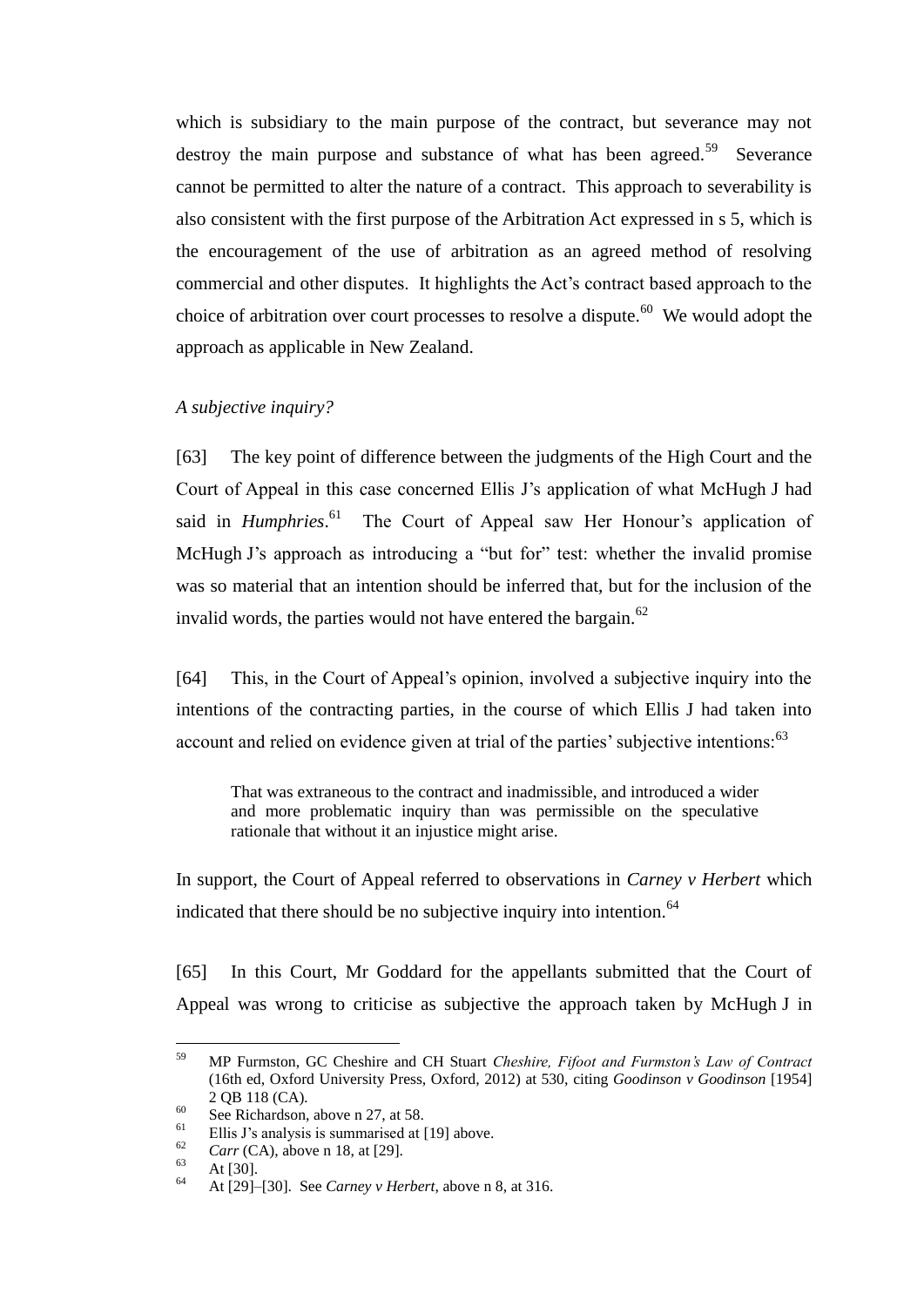*Humphries* and by Ellis J in the High Court. Counsel said that assessing whether a provision was so material and important to the parties' bargain that no intention could be inferred to enter a contract without it, was not invoking subjective intention. The inquiry was an objective one.

[66] We agree that the approach of McHugh J is based on objective manifestation of contractual intentions and does not involve a subjective inquiry.<sup>65</sup> It does not reduce severability to a question of whether the parties would have entered into the agreement had the relevant words been severed. The approach is one way of establishing whether applying the doctrine of severance would leave the subject matter of the contract and the primary obligations of the parties unchanged: it is an expression, in different words, of the first stage of inquiry into the severability referred to in *Carney*. An implied term approach as suggested by Mr Goddard would permit few, if any, contractual clauses to be capable of deletion since, by definition, the parties have included them.

# *Application of principles to the present case*

<span id="page-26-0"></span>[67] In the present case, the respondent seeks to enforce the contract shorn of its provision for a right of appeal on matters of fact. This involves severing the words "but amended so as to apply to '*questions of law and fact*' (emphasis added)" from the end of cl 1.2 of the parties' agreement.

[68] The nature of the transaction entered into by the parties was to submit their dispute to the award and decision of the nominated arbitrator for final and binding determination, with an important reservation concerning their agreement that the arbitrator's award would be final. The submission of the dispute to arbitration was stated to be subject to cl 1.2, being the term that provided for appeal on questions of law and fact. The parties' mutual undertaking to carry out any award without delay was also subject to that qualification in cl 1.2. By invoking cl 5 of schedule 2 of the Arbitration Act, the parties made it plain that they were not opting out of it. They

<sup>65</sup> It is not necessary for the purposes of the present appeal to consider if and when it may be appropriate to look at the pre-contractual negotiations of the parties when assessing whether or not a term is severable.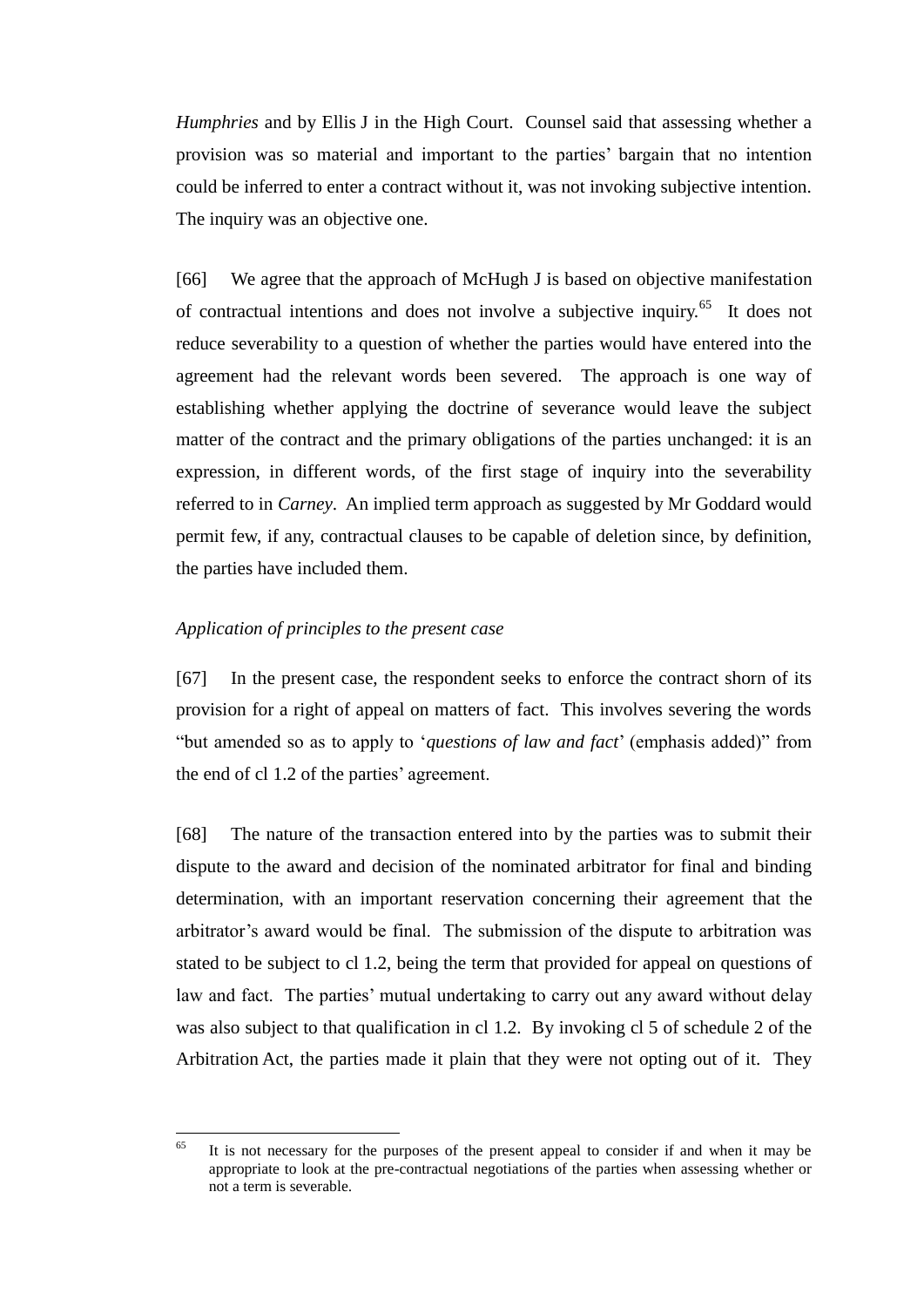did that, however, on the impermissible and unenforceable basis that cl 5 would be amended to apply to allow an appeal on "questions of law and fact".<sup>66</sup>

[69] Whether this provision goes to the very nature of their contract (and not merely its extent), and whether it was so material and important a provision in their agreement to submit the dispute to arbitration that objectively there should be inferred an intention not to submit the dispute to arbitration without it, is really the same issue. It is an issue of construction of their contract.

[70] In the present case, the parties indicated in their agreement to arbitrate the degree of importance that they attributed to the scope of their ability to challenge the award on appeal. Their italicisation of the words "questions of law and fact", followed by the notation "(emphasis added)" made clear, objectively, that the scope of the appeal right did go to the heart of their agreement to submit their dispute to arbitration. It is unnecessary to consider further the pre-contractual email discussion also relied on by Mr Goddard, as it is plain from the contractual terms themselves that an appeal on fact as well as law was central to the agreement of the parties. While that may not always be the position with a provision in an arbitration agreement that purports to expand recourse to the courts from what the Act permits, it is undoubtedly so in this instance. The dispute was submitted to arbitration on this basis.

[71] Furthermore, as Ellis J pointed out,  $67$  the factual matrix at the time the parties entered into the arbitration agreement reinforces the importance they attached to the right to bring a factual appeal. They had agreed to resolve by arbitration a dispute over the respondent's liability in negligence which would have to address both the conduct of solicitors and whether that conduct caused loss to the appellants. That arbitration, as Ellis J said, would involve a "highly fact driven enquiry".<sup>68</sup> This indicates why the parties' reservations concerning the finality of the arbitrator's award, and their alteration of cl 5 to provide full rights of appeal was so important and indeed a critical feature of their agreement. The words at issue, constituting the

<sup>66</sup> <sup>66</sup> We have already explained the reasons for the invalidity of cl 1.2 at [\[10\]](#page-4-0)[–\[14\]](#page-8-1) above.

 $\frac{67}{68}$  *Carr* (HC), above n [7,](#page-9-1) at [47].

At  $[45]$ .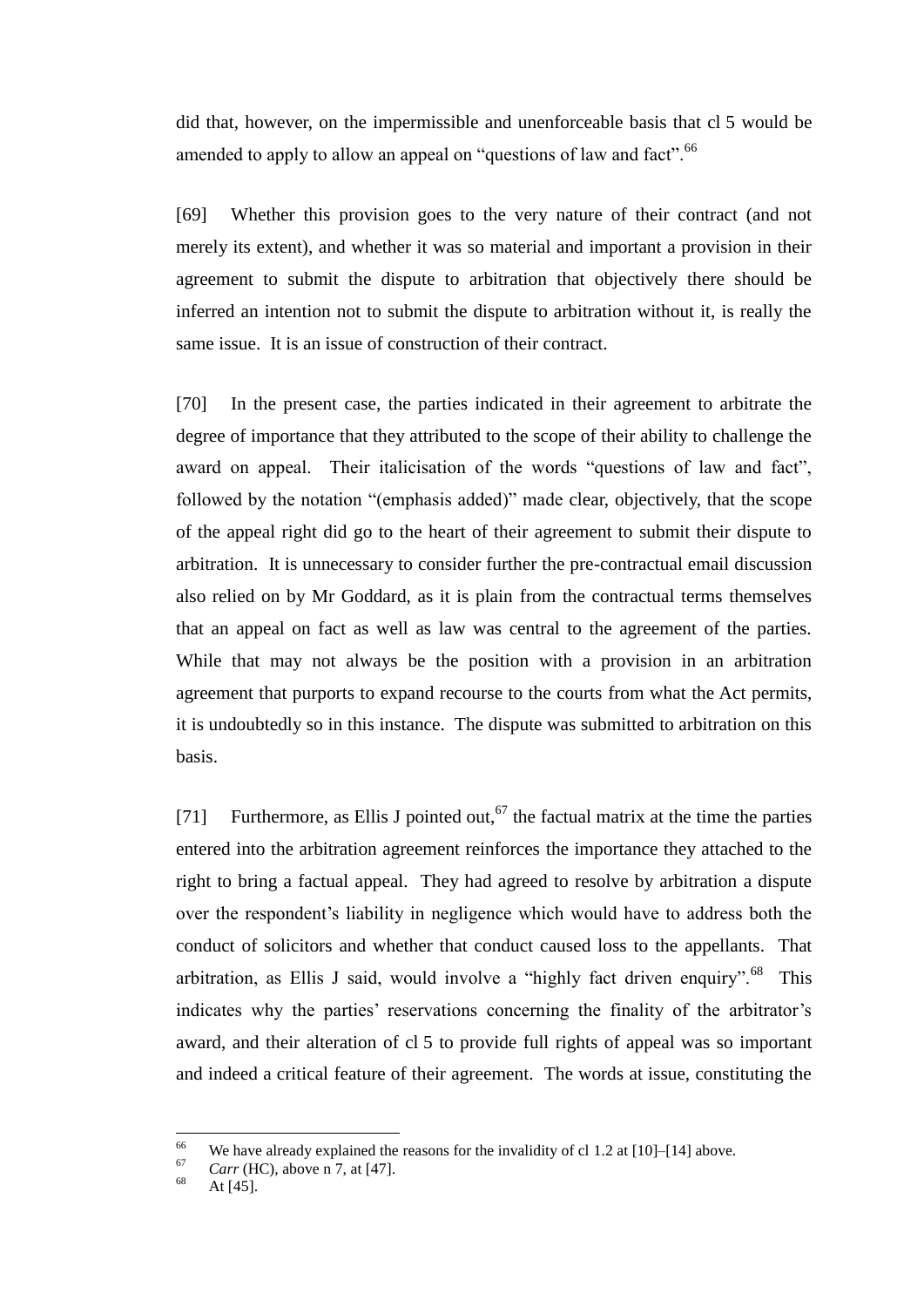condition to which the agreement to arbitrate was subject, are so material and important a promise in the agreement to arbitrate that they are not severable.

[72] For the above reasons, the agreement to arbitrate fails. The appellants have accordingly established, as required by art  $34(2)(a)(i)$  of schedule 1 to the Arbitration Act, that the arbitration agreement is not valid. It is therefore necessary for the Court to determine the third issue, to which we now turn, of whether the High Court was correct to exercise its discretion, under art 34, to set aside the arbitral award.

# **Exercise of the art 34 discretion**

#### *The parties' submissions*

<span id="page-28-0"></span>[73] The respondent contends that the discretion to set aside the award, under art 34(2) of schedule 1 to the Arbitration Act, should not be exercised in favour of the appellants in this case, so that the award should stand. Mr McLachlan submitted that the statutory discretion is broad and unfettered. The only guiding principles are those of the Arbitration Act itself, including the need to respect the parties' decision to submit their disputes to arbitration, the need for finality and the principle of nonintervention in the merits of an award. Counsel added that the key circumstances in the case were that an agreement to arbitrate had been reached between the appellants and the respondent and there was no dispute over how the arbitration had been conducted by the appointed arbitrator. To strike down the award in those circumstances, he argued, would be contrary to the Arbitration Act's purpose and principles and would provide the appellants with the windfall of having the award set aside without having established that there were any errors of fact or law.

[74] Mr Williams submitted for the Intervener that the Court should adopt the pro-enforcement approach of the international treaties on which art 34 is based, and the presumption in favour of upholding awards except in exceptional circumstances. He emphasised the importance of the principle of finality in arbitration and said that the Court should not interfere in the absence of compelling reasons. He also emphasised the importance of limiting review to be consistent with international practice. In this case, it was the parties' own legal error which had led to the invalidity and they should carry responsibility for that. They should have foreseen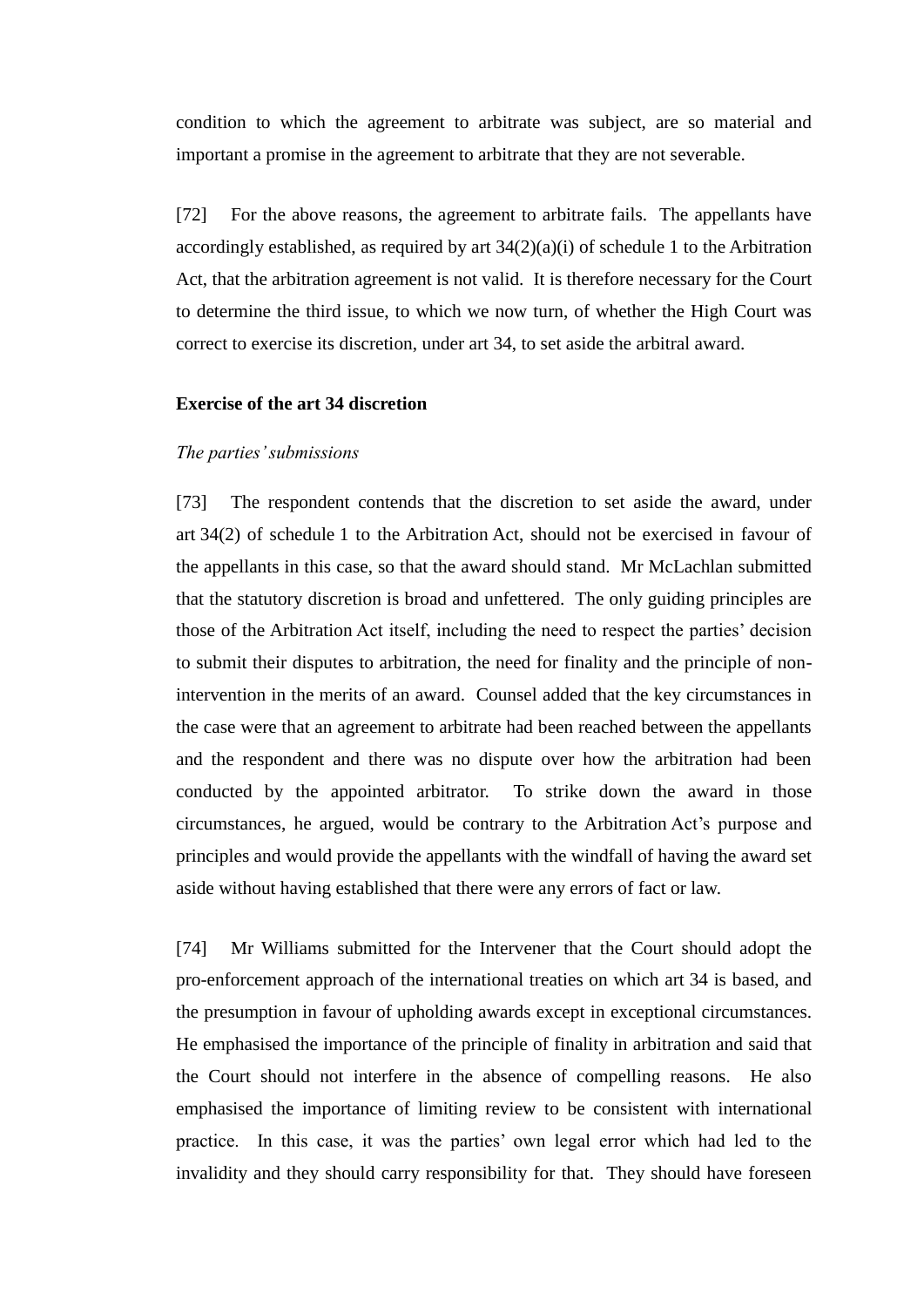that appeals on questions of fact were invalid. As a matter of principle, the courts should not exercise the discretion in art 34 to assist the party disenchanted with the award to escape the consequences of its error.

[75] Mr Goddard for the appellants pointed out the wide range of defects to which art 34 applied. He accepted that, in general, a court could refuse to set aside an award if the appellants had not been prejudiced by the matter giving rise to the application to set aside the award. But, if the defect was the absence of a valid agreement to arbitrate, the whole basis for enforcement of the award was absent. In such a case, only a subsequent valid agreement, or circumstances amounting to an estoppel, would justify refusal to set aside in the court's discretion. Mr Goddard added that, in this case, it would be unjust to leave the appellants bound by an award without the rights of review for which they had contracted.

#### *Our evaluation*

 $\overline{a}$ 

<span id="page-29-0"></span>[76] Article 34 provides for a limited exception to the finality of arbitral awards. $69$ It sets out an exhaustive list of the grounds upon which an award may be set aside. If the applicant party satisfies the High Court that one of those grounds exists, under art 34(2) the award "may" be set aside by the Court. The Court accordingly has a residual discretion not to set aside an award even though a ground specified in art 34 is made out.<sup>70</sup>

<span id="page-29-1"></span>[77] While the specified grounds for setting awards aside can generally be characterised as "serious defects",<sup>71</sup> it is clear that the potential flaws listed in art 34 have differing degrees of seriousness. As Lord Mance said in *Dallah Real Estate and Tourism Holding Co v Ministry of Religious Affairs of the Government of Pakistan*: 72

 $69$  Article 36 of schedule 1 and cl 5 of schedule 2 to the Arbitration Act contain further exceptions to the finality of awards.

<sup>70</sup> David AR Williams QC and Amokura Kawharu *Williams & Kawharu on Arbitration* (LexisNexis, Wellington, 2011) at 469.

<sup>71</sup> See AJ Van den Berg *The New York Arbitrators Convention of 1958: Towards a Uniform Interpretation* (Kluwer Law and Taxation Publishers, Deventer (The Netherlands), 1981) at 265.

<sup>72</sup> *Dallah Real Estate and Tourism Holding Co v Ministry of Religious Affairs of the Government of Pakistan* [2010] UKSC 46, [2011] 1 AC 763 at [68].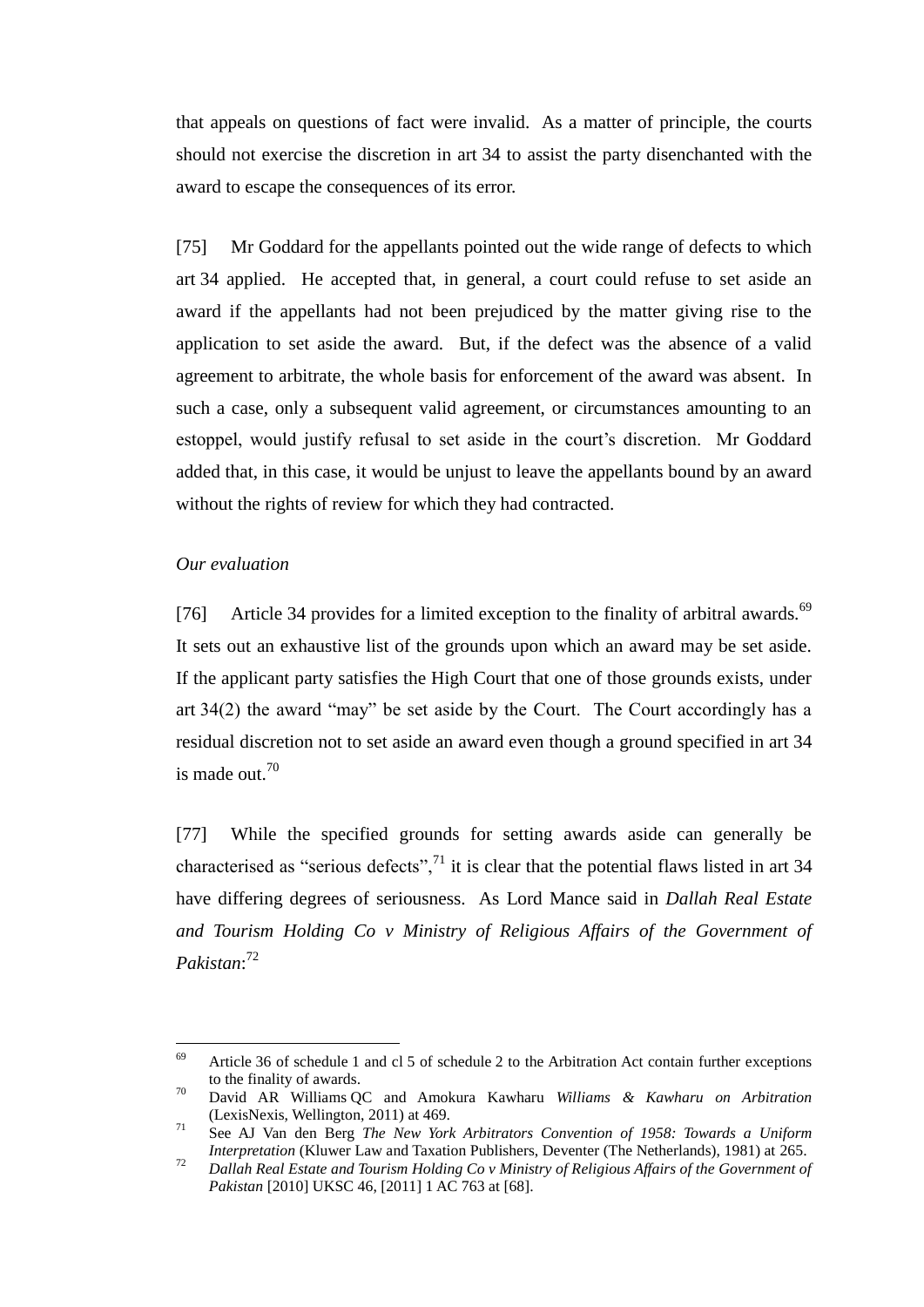… in relation to some of [the grounds] it might be easier to invoke such discretion as the word "may" contains than it could be in any case where the objection is that there was never any applicable arbitration agreement between the parties to the award.

[78] This is pre-eminently so in relation to challenges to the jurisdiction of the arbitrator on the ground of invalidity of the arbitration agreement under art  $34(2)(a)(i)$ , which strike at the foundations of arbitration. Under a statutory scheme that mandates a contractual approach to arbitration, it is a basic requirement that an award is based on a valid arbitration agreement. As Lord Collins pointed out in *Dallah*, art 34(2)(a)(i) protects the right of a party that has not agreed to arbitration to object to the jurisdiction of the tribunal.<sup>73</sup> This applies equally to a party that has agreed to arbitration only on certain terms. Where an arbitration agreement has been impeached (because of the invalidity of a provision that cannot be severed or for some other reason), that defect goes to the jurisdiction of the arbitrator and the legitimacy of the award.

<span id="page-30-0"></span>[79] The decision of the United Kingdom Supreme Court in *Dallah* provides helpful guidance on the appropriate exercise of the discretion in art 34(2) in cases where there was no valid arbitration agreement between the parties. Lord Mance said: $74$ 

Absent some fresh circumstance such as another agreement or an estoppel, it would be a remarkable state of affairs if the word "may" enabled a court to enforce or recognise an award which it found to have been made without jurisdiction, under whatever law it held ought to be recognised and applied to determine that issue.

In *Dallah*, the Supreme Court was concerned with s 103 of the Arbitration Act 1996 (UK), which is the equivalent of art 36 rather than art 34 of schedule 1 to the New Zealand Arbitration Act. Article 36 is concerned with the grounds on which recognition or enforcement of an arbitral award can be refused. Articles 34 and 36 are, however, "parallel" provisions, $<sup>75</sup>$  which indicates that the approach taken to the</sup> discretion under art  $36(1)(a)(i)$  is applicable in the context of art  $34(2)(a)(i)$ .

<sup>73</sup>  $73$  At [102] per Lord Collins.

<sup>&</sup>lt;sup>74</sup> At [68]. See also [127] per Lord Collins.<br><sup>75</sup> Low Commission above a 1 at [208]

Law Commission, above n [1,](#page-6-1) at [398].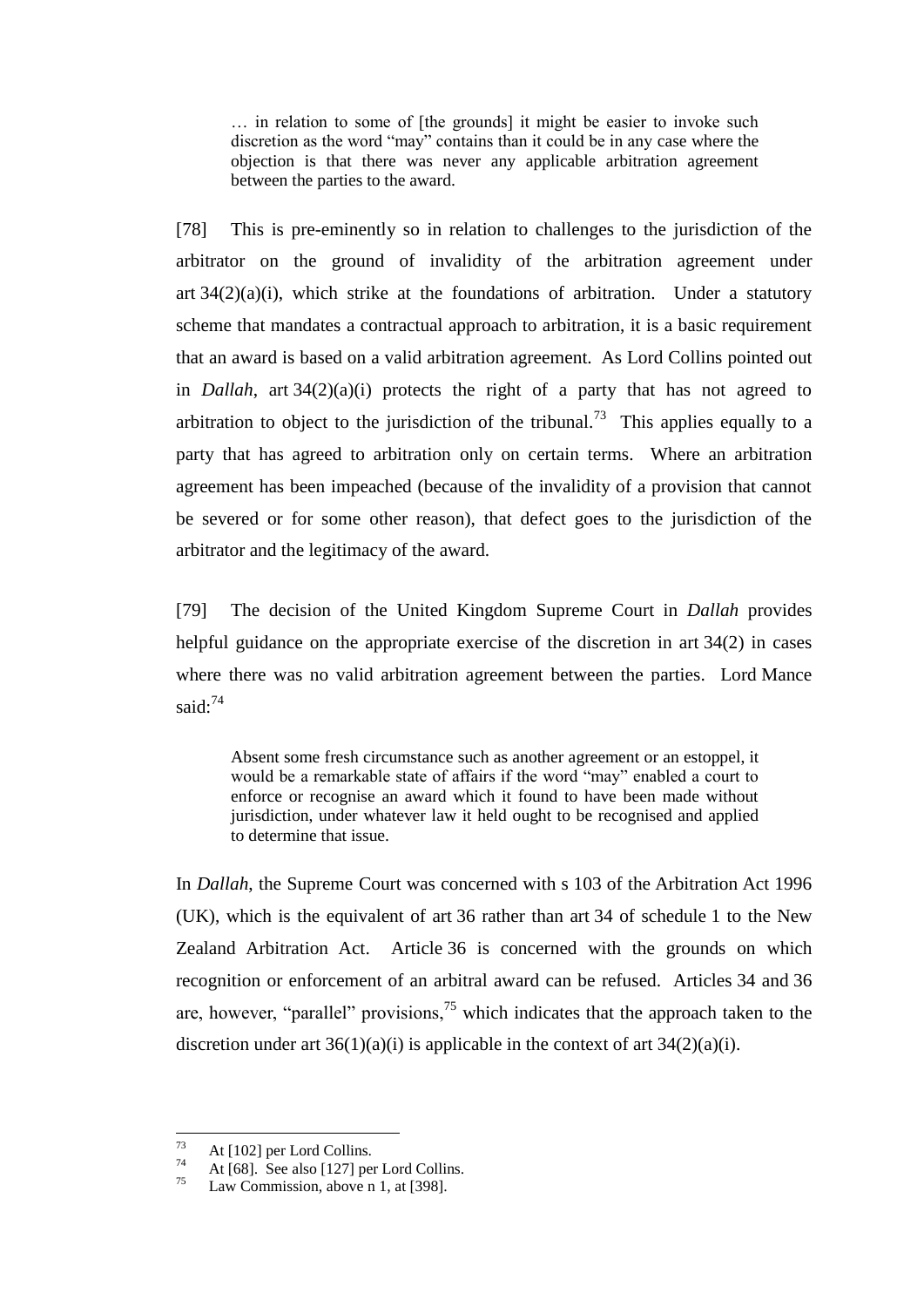<span id="page-31-1"></span>[80] The absence of a valid arbitration agreement to underpin an award goes to the root of the parties' intention to arbitrate their dispute.<sup>76</sup> Unless there are special intervening circumstances, it will rarely be appropriate for the Court to refuse to set aside such an award which has been made without jurisdiction.<sup>77</sup>

## *The relevance of art 34(2)(a)(iv)*

<span id="page-31-0"></span>[81] We have not overlooked the inclusion in the ground for setting aside under art 34(2)(a)(iv) of additional words that do not appear in art 36(1)(a)(iv):<sup>78</sup>

- (2) An arbitral award may be set aside by the High Court only if―
	- (a) the party making the application furnishes proof that―
		- …
		- (iv) the composition of the arbitral tribunal or the arbitral procedure was not in accordance with the agreement of the parties, *unless such agreement was in conflict with a provision of this schedule from which the parties cannot derogate,* or, failing such agreement, was not in accordance with this schedule; ...

In his dissent, Arnold J concludes that the ground for setting aside an award under art 34(2)(a)(iv) is a relevant matter in considering the exercise of the discretion to set aside an award under art  $34(2)(a)(i)$ . Subparagraph (iv) provides that an award may be set aside if the "arbitral procedure was not in accordance with the agreement of the parties", unless the agreed procedure was in conflict with a mandatory statutory provision in schedule 1 of the Arbitration Act.<sup>79</sup> Arnold J reasons that subpara (iv) establishes a general principle that parties will not be entitled to have an award set aside on the basis of failure to follow an agreed procedure, no matter how important, if that agreed procedure is in conflict with a mandatory rule of New Zealand law.<sup>80</sup> Therefore, Arnold J says that where such a conflict is the reason for the invalidity of the parties' arbitration agreement, the discretion in art  $34(2)(a)(i)$  should generally be exercised to uphold the award.<sup>81</sup>

<sup>76</sup> It is not necessary in the present case for the Court to consider the appropriate approach to the exercise of the discretion in relation to other grounds in art 34(2)(a).

 $\frac{77}{78}$  See Williams and Kawharu, above [n 70,](#page-29-1) at [17.2].

 $^{78}$  Emphasis added.

<sup>&</sup>lt;sup>79</sup> Article 34(2)(a)(iv) is set out above at [\[10\].](#page-4-0)<br><sup>80</sup> See [112] [114] of Armald *Penaggan* 

<sup>&</sup>lt;sup>80</sup> Se[e \[113\]–](#page-45-0)[\[114\]](#page-46-0) of Arnold J's reasons.

Se[e \[89\]](#page-34-0) an[d \[109\]](#page-43-0) of Arnold J.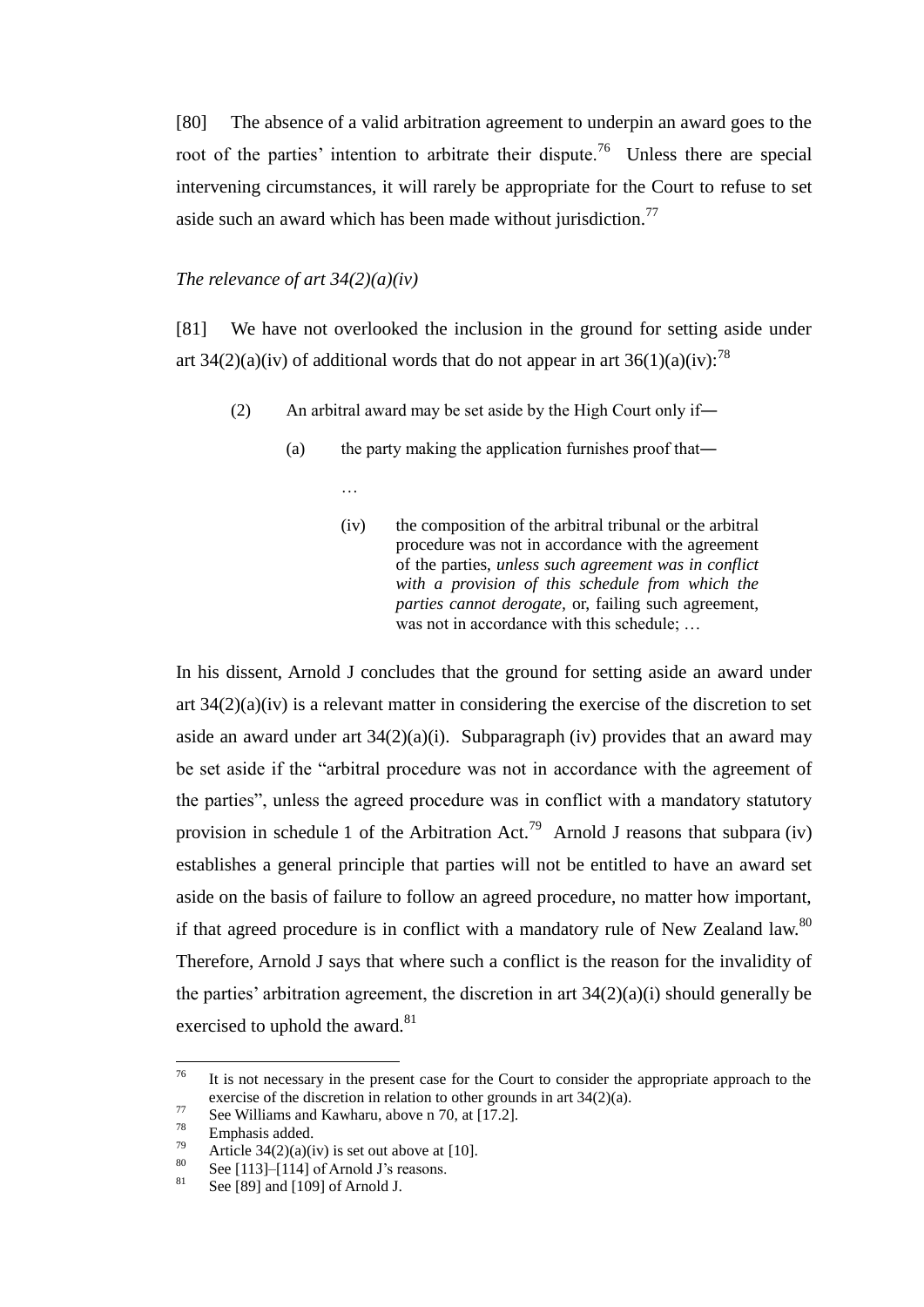<span id="page-32-1"></span>[82] We disagree. Article 34(2)(a)(iv) provides a basis for setting aside an award where there is a valid and subsisting arbitration agreement setting out a procedure agreed by the parties, which has not been complied with.

[83] The additional words, which reflect provisions in the Model Law, were inserted to make clear that parties' arbitration agreements which fell within the jurisdiction of the domestic court were subject to mandatory procedural provisions of domestic law in relation to arbitration. They were not included to lay down a general principle for exercise of the court's powers under art  $34$ <sup>82</sup> Furthermore, the scope of art 34(2)(a)(iv) is limited to matters of arbitral procedure, and the added words refer only to conflict with the rules set out in schedule 1 of the Act. This is another indication against the generality of the application of the principle in subpara (iv). We see no reason for going beyond its terms even if a right of appeal is to be characterised as arbitral procedure, which may be doubted. $83$  Subpara (iv) is accordingly inapplicable in the present case, at least because the appeals rule from which the invalidity of the parties' agreement arises is found in schedule 2 of the Act. $84$ 

<span id="page-32-0"></span>[84] The travaux préparatoires make clear that subpara (iv) was intended to encompass minor or trivial departures from agreed procedure,<sup>85</sup> but that does not provide a basis for giving it primacy over subpara (i) in relation to a term so fundamental to an agreement to arbitrate as to be incapable of severance from the arbitration agreement.

[85] Finally, the ground for setting aside under art  $34(2)(a)(i)$  is separate and distinct from that under art  $34(2)(a)(iv)$ . Like the other grounds in para (a), they are expressed as true alternatives so that where one specified ground is made out, the court is not restricted in its exercise of the discretion by the fact that one or more

<sup>82</sup> Possible explanations of why similar words were not included in art 36 are put forward in Howard M Holtzmann and Joseph E Neuhaus *A Guide to the UNCITRAL Model Law on International Commercial Arbitration: Legislative History and Commentary* (Kluwer Law and Taxation Publishers, Deventer (The Netherlands), 1989) at 1060–1061.

<sup>83</sup> See  $[96](d)$ ,  $[107]$  and  $[114]$  of Arnold J's reasons.<br>84 See  $[96](d)$ ,  $[107]$  and  $[114]$  of Arnold J's reasons.

<sup>&</sup>lt;sup>84</sup> It is not necessary to decide whether appeal rules are a procedural or substantive matter.<br><sup>85</sup> See Heltzmann and Naubous, above n  $84,$  at 021, 022

See Holtzmann and Neuhaus, above n [84,](#page-32-0) at 921–922.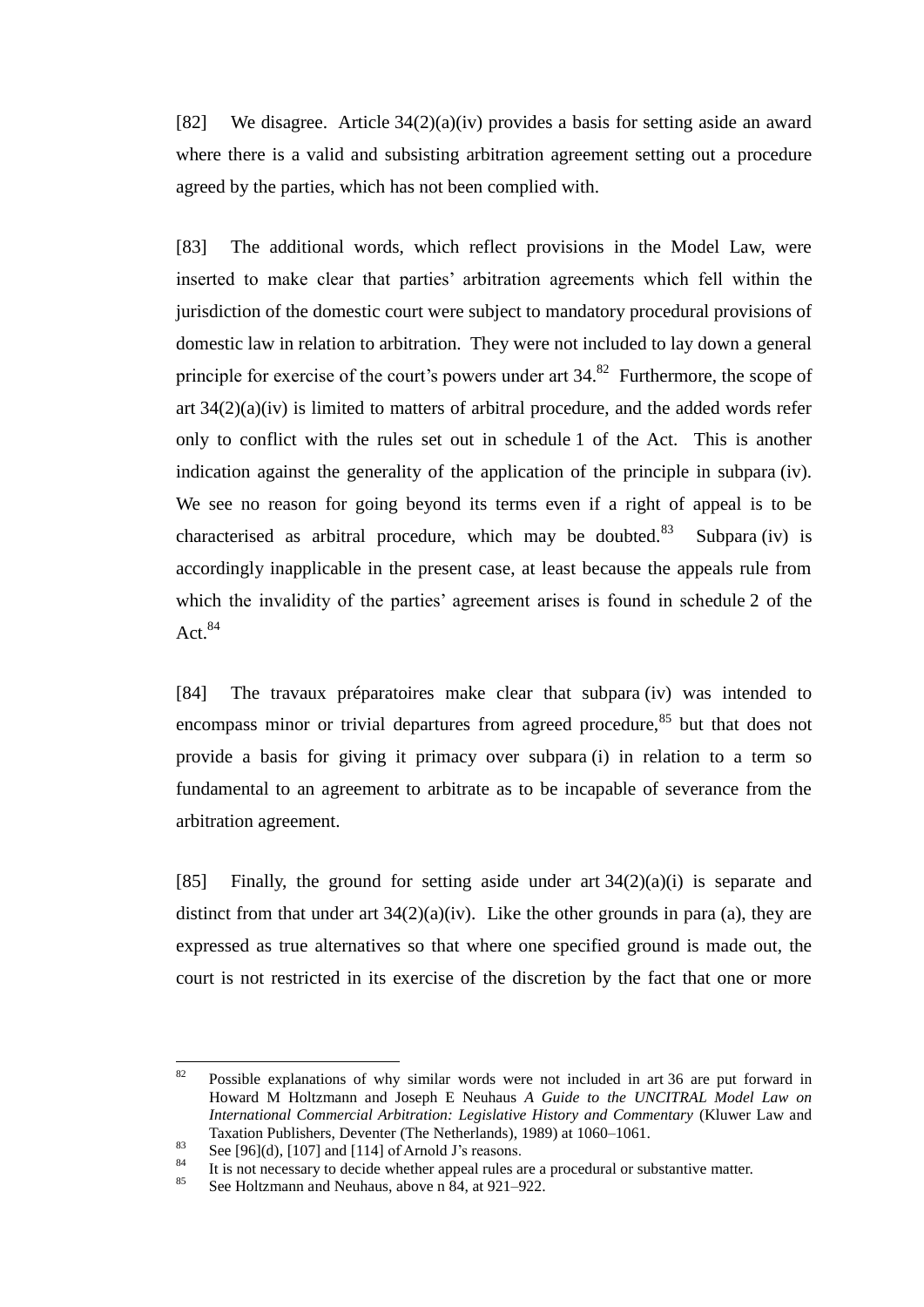other grounds are not. For the same reason the ground in subpara (iv) cannot be deployed as context to undermine subpara (i).

## *Exercise of the discretion in this case*

<span id="page-33-0"></span>[86] For these reasons, we conclude that the absence of a valid arbitration agreement underpinning the award was so fundamental a defect that the High Court was correct to exercise the discretion in art 34 to set aside the award. No issue of estoppel or waiver arises in the present case. Although the arbitration agreement has been substantially performed, this was on the basis of the mistaken assumption, shared by both parties, that there would be a right of appeal to the High Court on questions of fact. Finally, there is no other circumstance that would warrant the extraordinary step of upholding the award of an arbitral tribunal after it has been established that there was no contractual basis on which the award could have been made.

#### **Conclusion**

<span id="page-33-1"></span>[87] The appeal is accordingly allowed and the judgment of the High Court setting aside the award of 9 May 2011 is reinstated.

[88] The respondent must pay costs in this court of \$25,000 together with reasonable disbursements. The order for costs in the Court of Appeal is set aside and the respondent is to pay the appellants' costs in that Court and the High Court, to be fixed by those courts.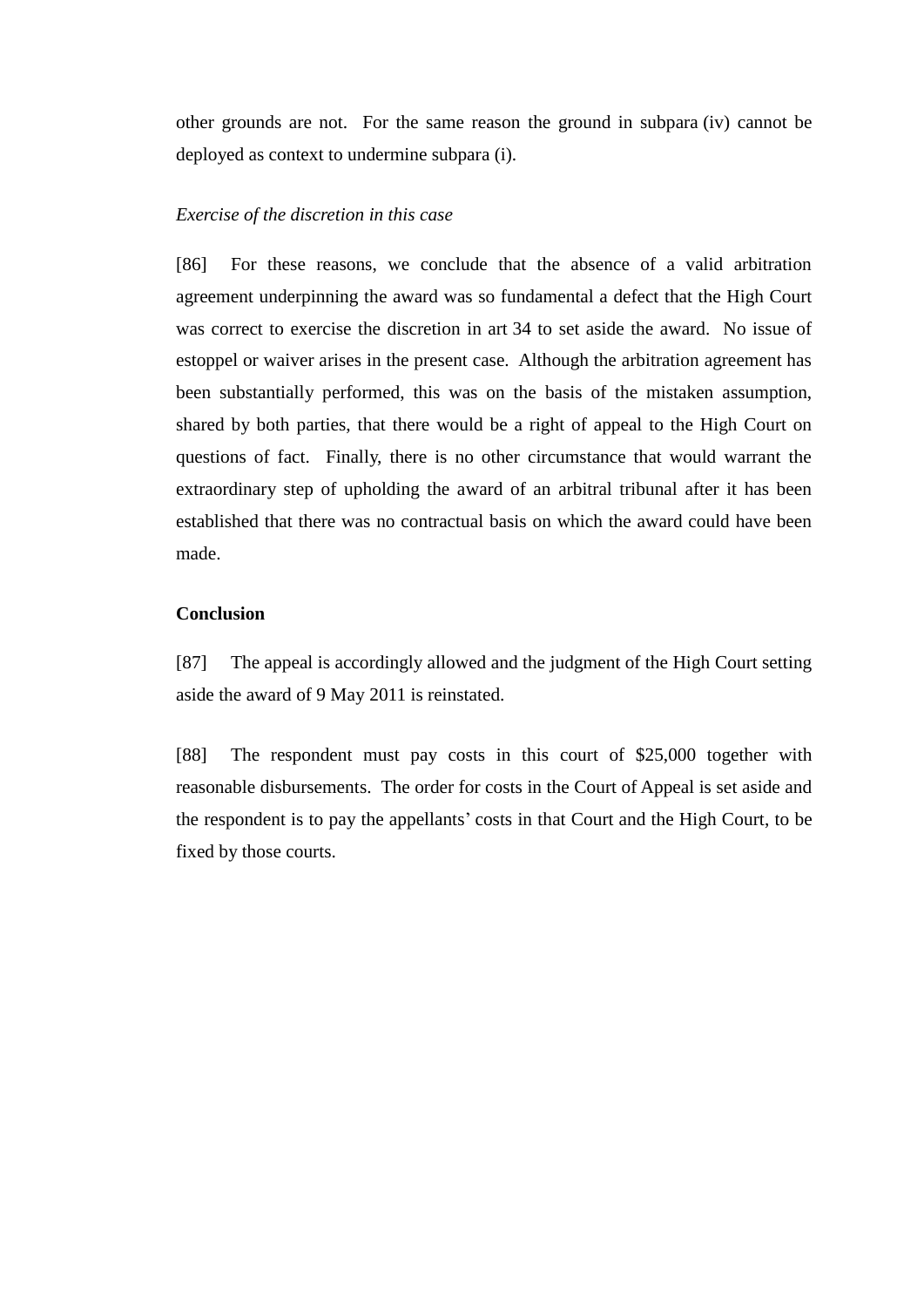#### <span id="page-34-0"></span>**ARNOLD J**

[89] Like the Court of Appeal, and in disagreement with the majority in this Court, I consider that the High Court should not have exercised its discretion to set aside the arbitrator's award under art  $34(2)(a)(i)$  of sch 1 to the Arbitration Act 1996, although for rather different reasons than those given by the Court of Appeal. In summary, my view is that the courts' power to set aside an award under art 34(2)(a)(i) should not be exercised in such a way as to undermine the principle underlying art 34(2)(a)(iv). To set aside the award in this case does, in my view, undermine that principle.

[90] Before I outline my reasons, I should say that I agree with the majority on the question of what constitutes the arbitration agreement (at [33] to [46] above) and on the general approach to be taken to severance (at [47] to [66] above). I also agree that the agreement concerning the availability of an appeal to the High Court on questions of fact was, viewed objectively, fundamental to the parties' agreement to arbitrate.

<span id="page-34-1"></span>[91] I will not repeat the background, which is set out in the majority judgment. I will make three preliminary points, however. First, the first of the purposes of the Act set out in s 5 is "to encourage the use of arbitration as an agreed method of resolving commercial and other disputes". As Williams and Kawharu note, although the law of arbitration derives principally from contract law, it contains an overlay of public law and policy.<sup>86</sup> Modern arbitration law as it applies to both domestic and international arbitrations contains policy elements which make a purely private law contractual approach to arbitrations inappropriate. This is reflected, for example, in the fact that there are standards or processes which must be applied in arbitrations whatever the parties may agree. Examples are the principles of natural justice and the availability of review through the courts on the statutory grounds. The law of arbitration, then, is not simply about party autonomy, important as that undoubtedly is. As Mr Williams QC submitted on behalf of the intervener, the Arbitrators' and

<sup>86</sup> <sup>86</sup> David AR Williams QC and Amokura Kawharu *Williams & Kawharu on Arbitration* (LexisNexis, Wellington, 2011) at [1.3.3].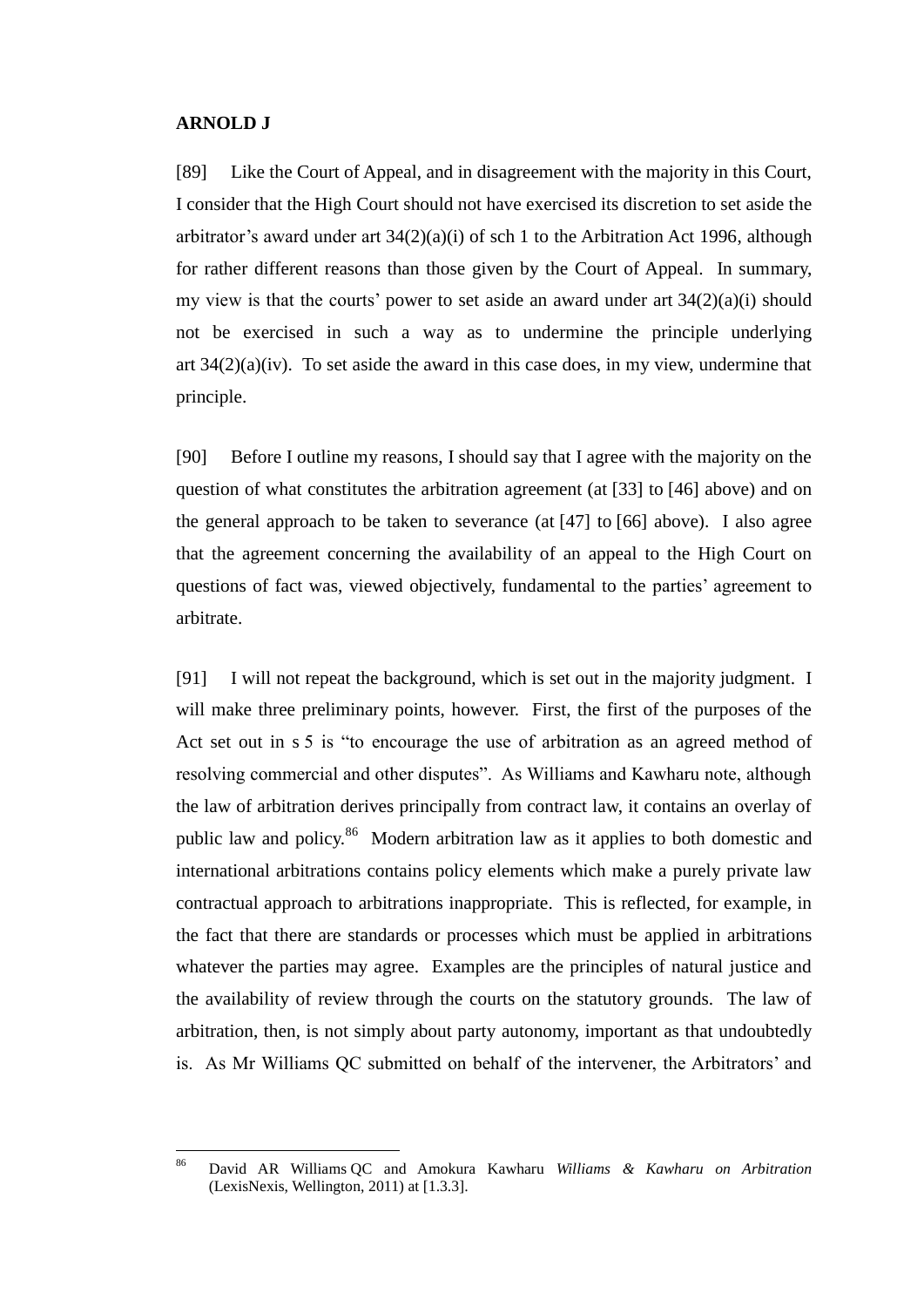Mediators' Institute of New Zealand Inc, party autonomy is not determinative of the interaction between the courts and the arbitral process – that is delineated in the Act.

[92] Second, art 5 of sch 1 to the Act provides that in matters covered by the schedule, "no court shall intervene except where so provided in this schedule". Although it is not a comprehensive code as to judicial intervention, the article is an important affirmation of the principle of limited judicial intervention in arbitral matters. Article 5 of sch 1 is expressly qualified by several provisions in sch 2, including relevantly cl 5 dealing with appeals. The various provisions in the Act and the schedules dealing with the circumstances in which judicial intervention is permissible give effect to one of the purposes of the Act, namely "to redefine and clarify the limits of judicial review of the arbitral process and of arbitral awards".<sup>87</sup>

[93] Third, art 34 of sch 1 sets out the circumstances in which a court may set aside an award. It applies to arbitrations where the seat of arbitration is New Zealand. By contrast, art 36 of sch 1, which sets out the circumstances in which a court may refuse to recognise or enforce an award, applies to all arbitrations, whether the seat of arbitration is New Zealand or elsewhere.<sup>88</sup> As the majority note, sch 1 to the Act is based on the United Nations Commission on International Trade Law (UNCITRAL) Model Law on International Commercial Arbitration. The grounds in arts 34 and 36 of sch 1, which are substantially the same albeit not identical, replicate those in arts 34 and 36 of the Model Law, which were in turn based on art V of the Convention on the Recognition and Enforcement of Foreign Arbitral Awards (the New York Convention).<sup>89</sup> As I develop later in this judgment, it is not possible to contract out of review under art  $34.90$ 

[94] Because I differ from the majority in respect of the interpretation of art 34, I will set out the relevant portion of the article again:

<sup>89</sup> Convention on the Recognition and Enforcement of Foreign Arbitral Awards 330 UNTS 38 (opened for signature 10 June 1958, entered into force 7 June 1959) [New York Convention].

<sup>87</sup> 87 Arbitration Act 1996, s 5(d).

<sup>&</sup>lt;sup>88</sup> See Williams and Kawharu, above [n 86,](#page-34-1) at [17.3.1].

 $^{90}$  Se[e \[101\]–](#page-41-0)[\[103\]](#page-41-1) below.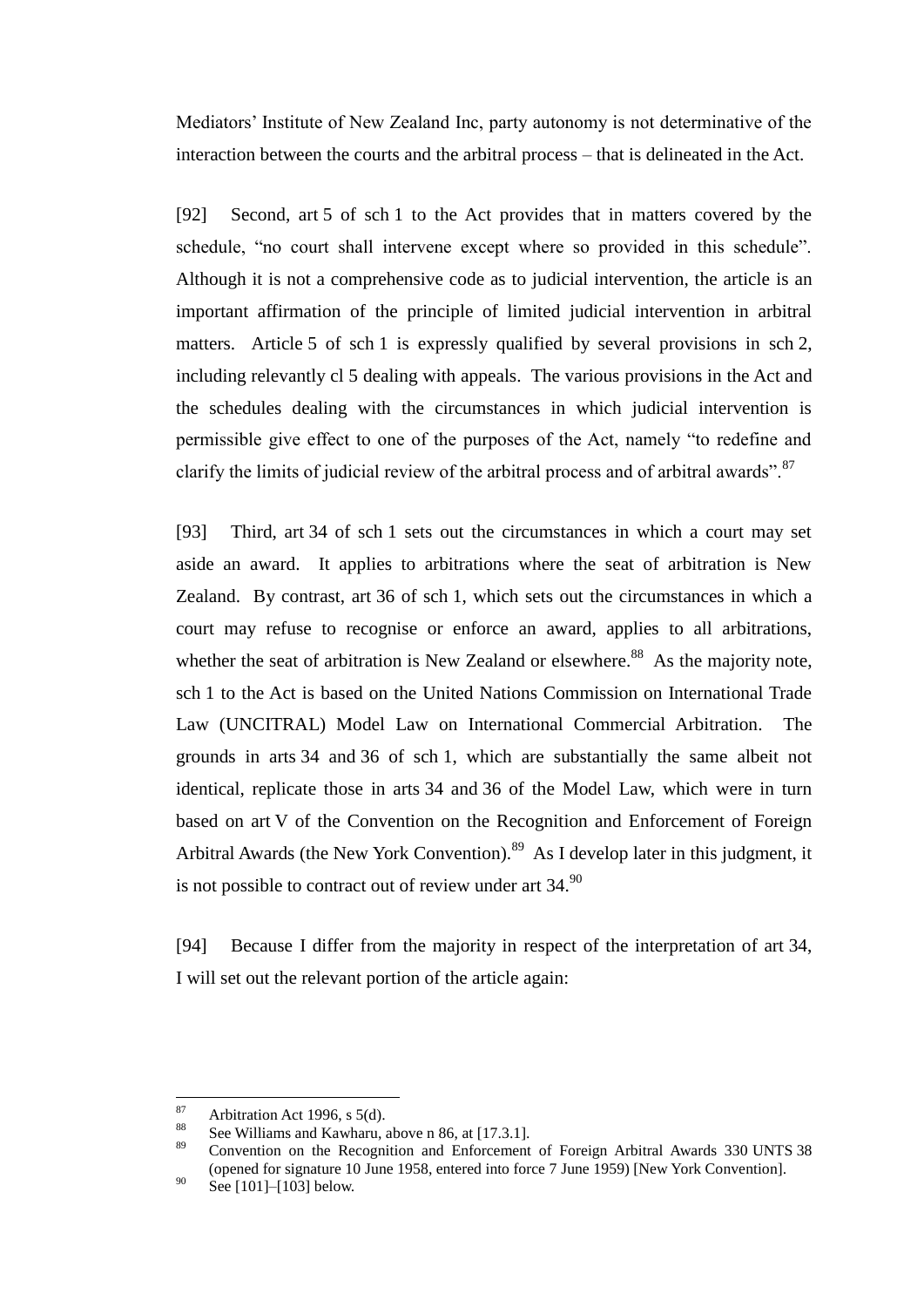#### **34 Application for setting aside as exclusive recourse against arbitral award**

- (1) Recourse to a court against an arbitral award may be made only by an application for setting aside in accordance with paragraphs (2) and (3).
- (2) An arbitral award may be set aside by the High Court only if—
	- (a) the party making the application furnishes proof that—
		- (i) a party to the arbitration agreement was under some incapacity, or the said agreement is not valid under the law to which the parties have subjected it, or, failing any indication on that question, under the law of New Zealand; or
		- (ii) the party making the application was not given proper notice of the appointment of an arbitrator or of the arbitral proceedings or was otherwise unable to present that party's case; or
		- (iii) the award deals with a dispute not contemplated by or not falling within the terms of the submission to arbitration, or contains decision on matters beyond the scope of the submission to arbitration, provided that, if the decisions on matters submitted to arbitration can be separated from those not so submitted, only that part of the award which contains decisions on matters not submitted to arbitration may be set aside; or
		- (iv) the composition of the arbitral tribunal or the arbitral procedure was not in accordance with the agreement of the parties, unless such agreement was in conflict with a provision of this schedule from which the parties cannot derogate, or, failing such agreement, was not in accordance with this schedule; or
	- (b) the High Court finds that–
		- (i) the subject matter of the dispute is not capable of settlement by arbitration under the law of New Zealand; or
		- (ii) the award is in conflict with the public policy of New Zealand.

[95] The point on which I differ from the majority concerns the relationship between arts  $34(2)(a)(i)$  and (iv). Relevantly, art  $34(2)(a)(i)$  confers a discretion on the court to set aside an award where the arbitration agreement is invalid under New Zealand law and art  $34(2)(a)(iv)$  confers a discretion where the agreed arbitral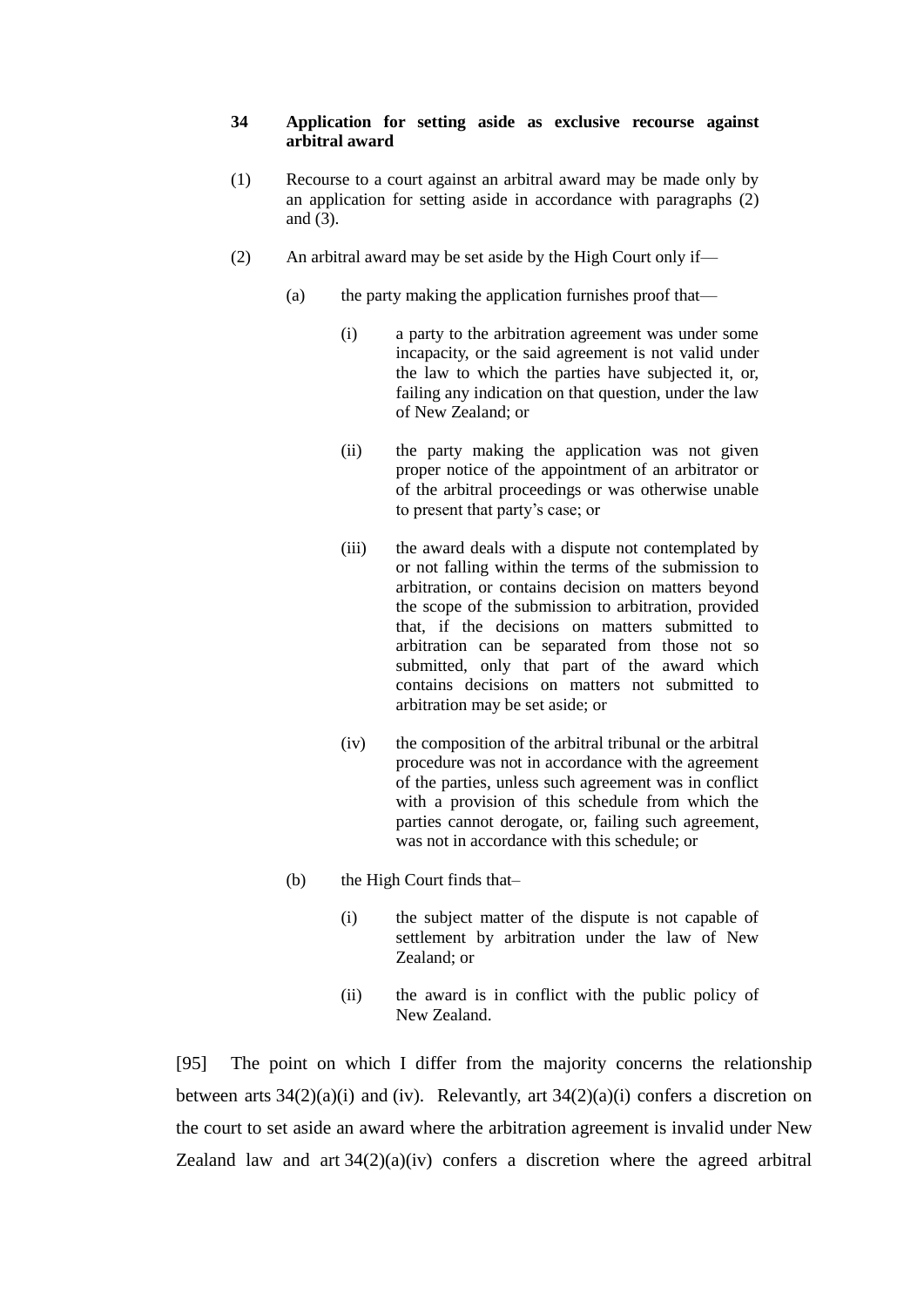procedure has not been followed, subject to the caveat that the agreed procedure must not conflict with a provision in sch 1 from which the parties to the arbitration are not free to derogate (a non-derogable provision).

- <span id="page-37-1"></span><span id="page-37-0"></span>[96] I make four points about art  $34(2)(a)(iv)$ :
	- (a) First, art 34(2)(a)(iv) does not distinguish between agreed procedures on the basis of their importance or materiality. The agreed procedure that has not been followed may be fundamental or relatively unimportant. It is clear from the travaux préparatoires to the Model Law that the intention was that the relative importance of the procedural failure would be relevant to the exercise of the court's discretion.<sup>91</sup>
	- (b) Second, the limitation in art  $34(2)(a)(iv)$  that a court may not set aside an award where an agreed procedure has not been followed if that agreed procedure conflicts with a non-derogable provision reflects a deliberate decision to limit party autonomy: where there is a nonderogable provision, the parties will not be entitled to adopt by agreement an alternative procedure and, if they do, they will not be entitled to have the award set aside where the arbitrator does not follow the agreed procedure but rather that in the non-derogable provision. In effect, art  $34(2)(a)(iv)$  treats those who go to arbitration as being bound by that which cannot be derogated from even though they chose some other procedure, whether through mistake or otherwise. This is to be contrasted with the position under art 36 in relation to refusing recognition or enforcement of an arbitral award. Under art  $36(1)(a)(iv)$  the court has the power to refuse to recognise or enforce an arbitral award where, among other things, the arbitral procedure was not in accordance with the agreement of the parties: there is no exception in relation to non-derogable provisions.

<sup>91</sup> <sup>91</sup> Howard M Holtzmann and Joseph E Neuhaus *A Guide to the UNCITRAL Model Law on International Commercial Arbitration: Legislative History and Commentary* (Kluwer Law and Taxation Publishers, Deventer (The Netherlands), 1989) at 921–922.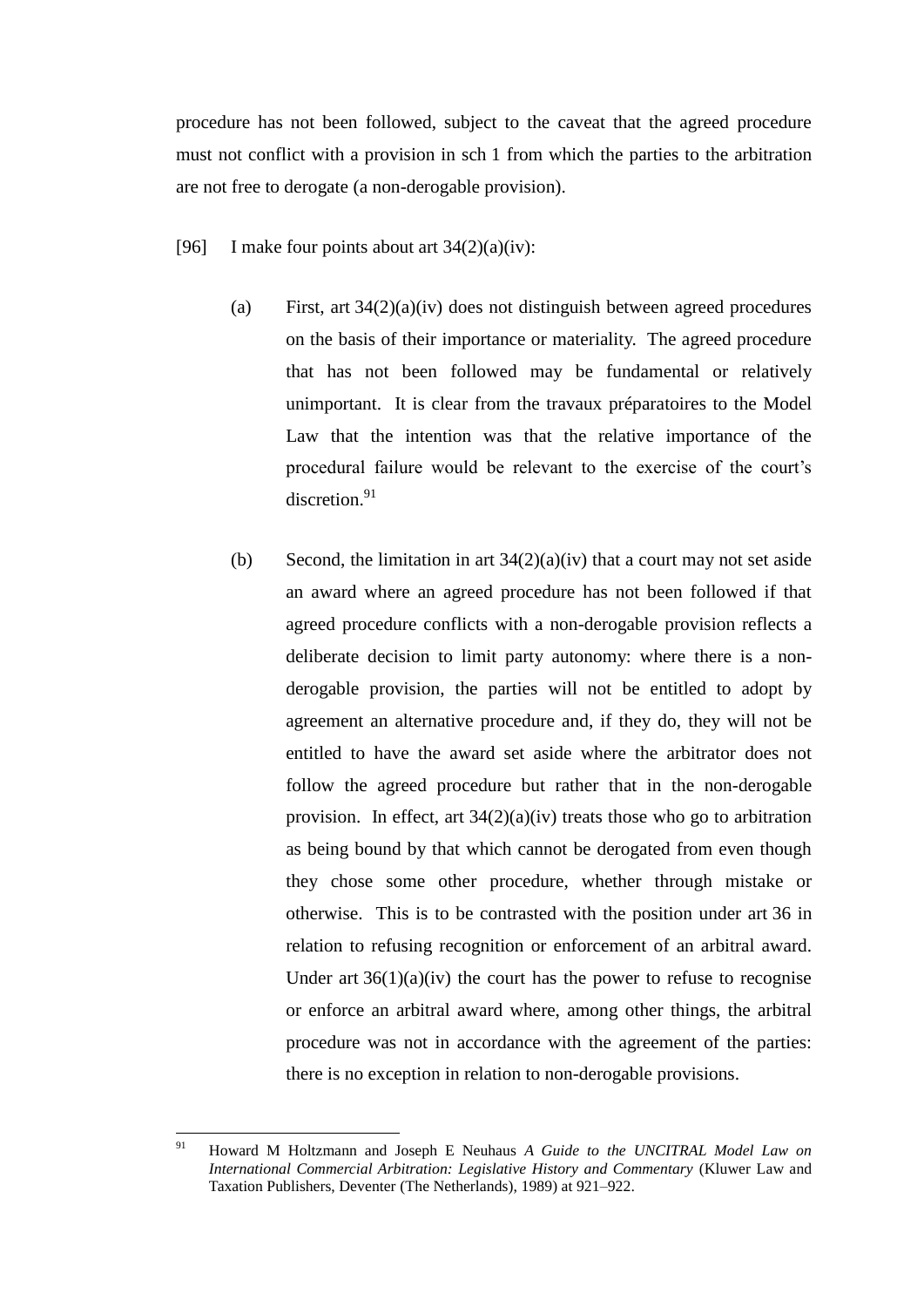- (c) Third, where an arbitration agreement contains an agreed arbitral procedure that is in conflict with a non-derogable provision, the arbitration agreement may well be invalid, on the same basis as the arbitration agreement in the present case is invalid. That is, the agreed procedure may, viewed objectively, be fundamental to the parties' agreement to arbitrate. This raises the question whether it is possible to circumvent the limitation contained in art  $34(2)(a)(iv)$  by invoking instead art  $34(2)(a)(i)$ .
- <span id="page-38-0"></span>(d) Fourth, art 34(2)(a)(iv) refers to an agreement about "arbitral procedure". There is a question whether this language is apt to include an agreement concerning appeals. Further, art  $34(2)(a)(iv)$ refers to a "conflict with a provision of this schedule" (ie, sch 1). In the present case, the conflict is with the appeal provision in sch 2, namely cl 5. Accordingly there is an issue as to the relevance of art  $34(2)(a)(iv)$  in the present circumstances. In brief, my answer is that, even if art  $34(2)(a)(iv)$  does not apply directly, the principle underlying it is relevant to the exercise of the court's discretion under art  $34(2)(a)(i)$  in the particular circumstances of this case.

[97] In discussing these points I will begin with the background to art  $34(2)(a)(iv)$ . As noted, arts 34 and 36 of sch 1 to the Act mirror arts 34 and 36 of the Model Law, which in turn have their origins in art V of the New York Convention. That article provides that recognition and/or enforcement of an award in a contracting state may be refused only if it is established that, among other things:  $92$ 

the composition of the arbitral authority or the arbitral procedure was not in accordance with the agreement of the parties, or, failing such agreement, was not in accordance with the law of the country where the arbitration took place.

While this language was retained in art  $36(1)(a)(iv)$  of the Model Law in relation to recognition and enforcement of arbitral awards, it was modified in art 34(2)(a)(iv) in relation to setting aside. The modification was that the words "*unless such agreement was in conflict with a provision of this schedule from which the parties* 

<sup>92</sup> New York Convention, art  $V(1)(d)$ .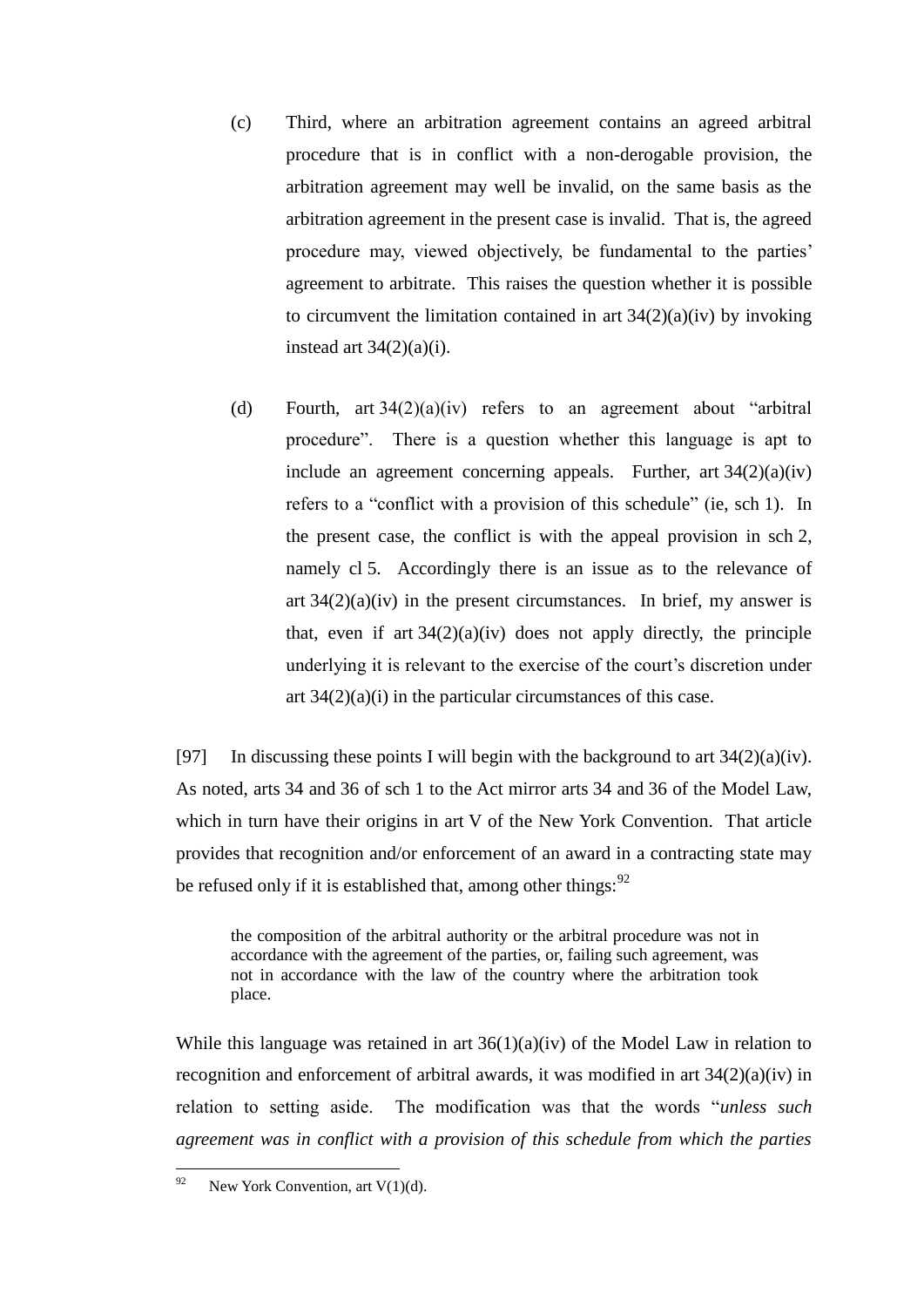*cannot derogate*" <sup>93</sup> were added and the words after "failing such agreement" were replaced with "was not in accordance with this Law". The language of both provisions was carried over into sch 1 except that "Law" in art  $34(2)(a)(iv)$  became "schedule". For ease of reference I will refer to the italicised words as the "added words".

[98] Holtzmann and Neuhaus explain the background to the introduction of the added words into art  $34(2)(a)(iv)$  as follows:<sup>94</sup>

The history of this new phrase begins in a footnote to the Secretariat's initial draft of what became Article 36, which was incorporated by reference into the early drafts of Article 34. That footnote noted that the view then prevailing among commentators was that the language of the New York Convention gave "absolute priority to the agreement of the parties, ie irrespective of whether such agreement was in conflict with a mandatory provision of the 'applicable' procedural law". The Secretariat said that it was clear that this rule could not possibly apply to the enforcement of *domestic* arbitral awards – the kind of awards with which Article 34 is concerned – presumably since the domestic courts would by definition be bound to apply the mandatory provisions of domestic procedural law.

The Working Group agreed; its Report stated, "It was understood – and possibly to be expressed in [the Model Law] – that the agreement [of the parties] was subject to the mandatory provisions of the law". This understanding was expressed in the Working Group's subsequent drafts of the provisions on recognition and enforcement of domestic awards and the subsequent drafts of Article 34, initially using the phrase "the mandatory provisions of this Law". The Working Group later redrafted the language to substitute for the term "the mandatory provisions of this Law" the phrase "a provision of this Law from which the parties cannot derogate," because the longer phrase was considered more readily understandable in all legal systems.

During the Commission's consideration of the Working Group's final draft – which was the same as the final text – a potential ambiguity was noted by several delegations. They said that the provision might still be interpreted not to allow an award to be set aside where the procedure set forth in the arbitration agreement had been followed, but where that procedure conflicted with the mandatory provisions of the Model Law. While no change was made to the text of the Law, the Commission Report recorded the understanding that where the agreement was in conflict with a mandatory provision of the Law, the provision of the Law would prevail.

[99] The result of this is that a court has a discretion under art  $34(2)(a)(iv)$  of sch 1

to set aside an award where:

<sup>93</sup>  $^{93}_{94}$  Emphasis added.

<sup>94</sup> Holtzmann and Neuhaus, above n [91,](#page-37-0) at 916–918 (citations omitted). See also at 1060–1061 for further discussion of the change in wording and the difficulties it creates.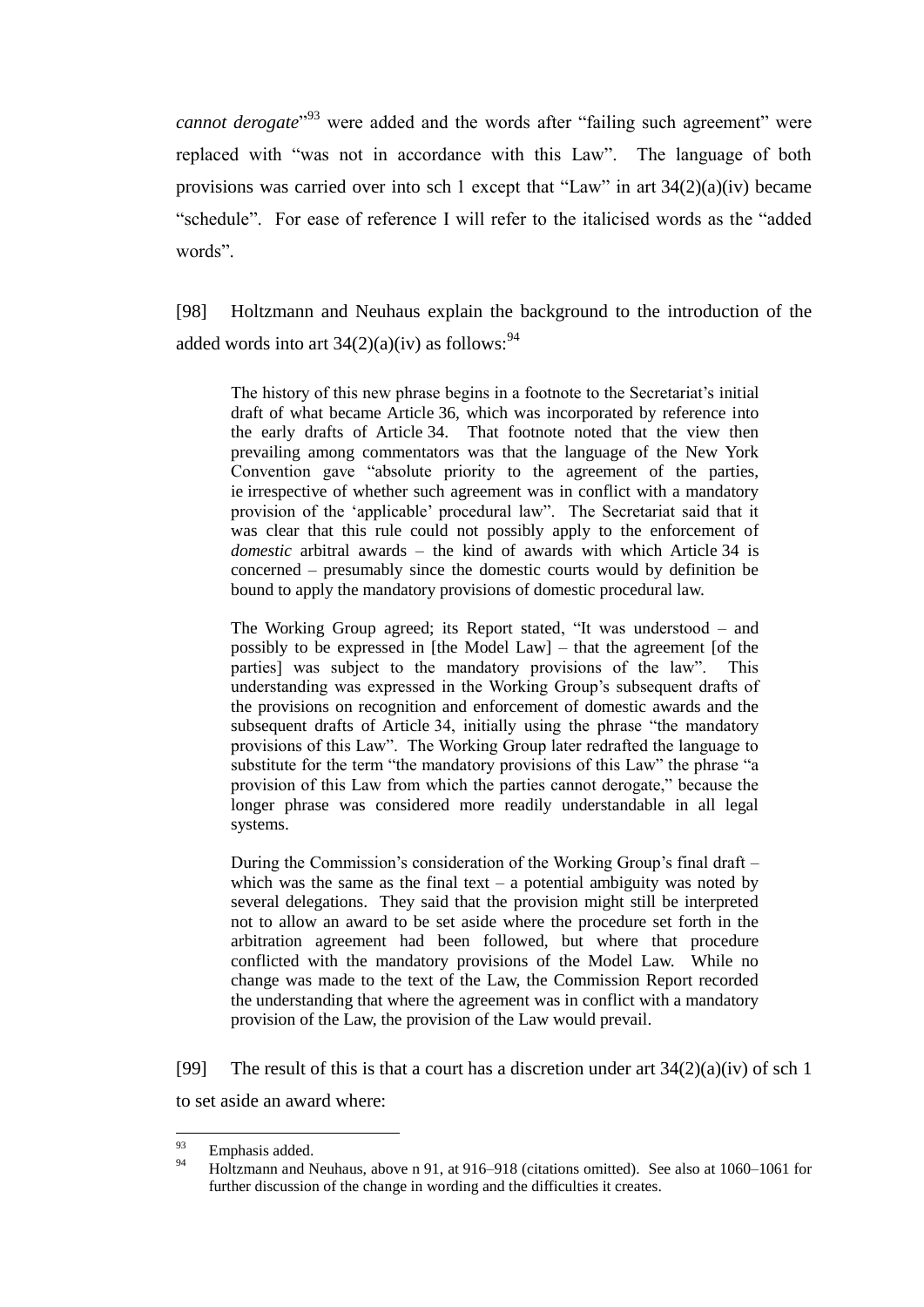- (a) there has been a failure to follow the agreed procedure except where that agreed procedure conflicts with a non-derogable provision in sch 1, in which case it is the non-derogable provision that must be applied, not the agreed procedure, and setting aside for noncompliance is not available; or
- (b) absent agreement, the procedure followed was not in accordance with sch 1 (ie, both derogable and non-derogable provisions).

In respect of agreed procedures that conflict with non-derogable provisions, then, art  $34(2)(a)(iv)$  limits party autonomy.

[100] Article 4 of sch 1 is also relevant in this context. It provides:

## **Waiver of right to object**

A party who knows that any provision of this schedule from which the parties may derogate or any requirement under the arbitration agreement has not been complied with and yet proceeds with the arbitration without stating that party's objection to such non-compliance without undue delay or, if a time limit is provided therefor, within such period of time, shall be deemed to have waived the right to object.

The language of art 4 indicates that compliance with a non-derogable provision of the schedule may not be waived. Discussing the equivalent art 4 of the Model Law, Holtzmann and Neuhaus say: <sup>95</sup>

Where there is no agreement on a procedural point, the procedural provisions of the Model Law take effect. Under Article 4, a party's right to insist on these provisions will be waived by failure to make a timely objection. A waiver under Article 4, however, applies only to the nonmandatory provisions of the Law, that is, those provisions which the parties may agree to the contrary. This qualification  $-\overline{}$  which was not part of the initial draft of the provision – was specifically included to "soften" its effect.

As with art  $34(2)(a)(iv)$ , then, art 4 places a limit on party autonomy.

<sup>95</sup> <sup>95</sup> At 197 (footnotes omitted). See the discussion in Williams and Kawharu, above n [86,](#page-34-1) at [17.4] where it is noted that a party "may not rely on defects of which it was aware during the course of the arbitral proceedings if that party went ahead with the arbitration without raising its objection to the defects, except where the defects derogate from mandatory provisions of the NZ Act".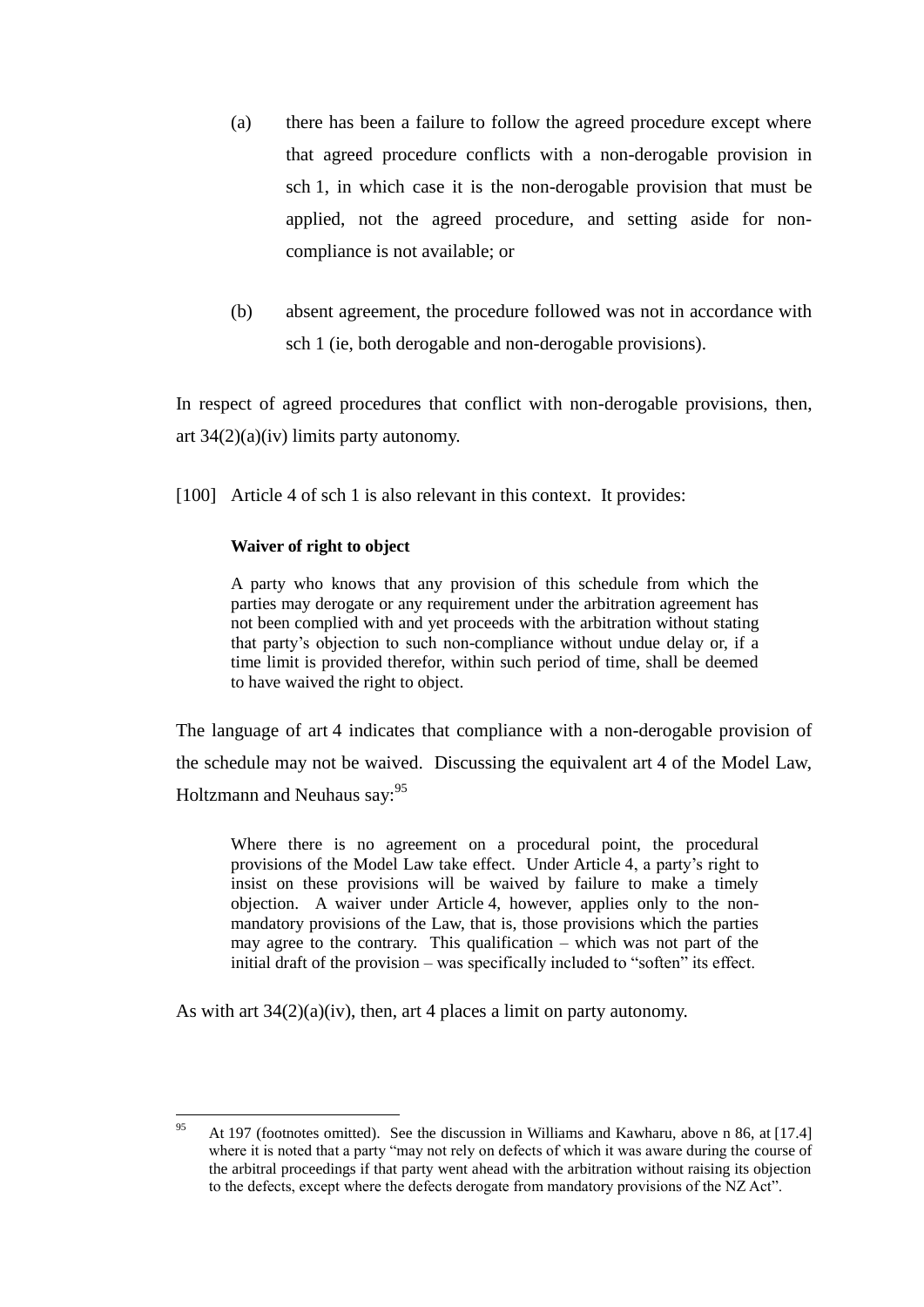<span id="page-41-0"></span>[101] The decision of the Court of Appeal in *Methanex Motunui Ltd v Spellman* provides a further illustration of a situation in which arbitration law limits party autonomy.<sup>96</sup> In that case, the Court of Appeal held that the parties to an arbitration agreement could not exclude review based on the grounds specified in art 34 of sch  $1.^{97}$  A dispute arose as to the calculation of economically recoverable reserves of the Maui gas field under a contract for the sale and purchase of gas between a consortium of mining interests (the vendor) and the Crown. The price of Maui gas which Methanex purchased from the Crown would be affected by the recalculation. The vendor and the Crown agreed that the issue would be submitted to arbitration. Methanex agreed to accept the result of the arbitration in return for the right to participate in it. The arbitration agreement purported to limit the grounds on which the arbitrator's determination could be challenged to situations of fraud.

[102] Following the arbitration, Methanex issued proceedings to have the arbitrator's determination set aside under art 34, alleging a breach of natural justice. It was met with a strike out application, based on the contention that it was not a party to the arbitration agreement and accordingly did not have standing to challenge the award. Further, it was argued that the grounds of the challenge were not within those permitted by the arbitration agreement.

<span id="page-41-1"></span>[103] The Court of Appeal upheld the findings of the High Court that Methanex was not a party to the arbitration and did not have standing to challenge the award.<sup>98</sup> However, on the assumption that Methanex did have standing, the Court of Appeal considered whether Methanex had an arguable case based on its allegation of breach of the rules of natural justice. Although it considered that Methanex had freely contracted to exclude review, that there were sound commercial reasons for that and that there was no unfairness, the Court concluded that the law did not permit parties to exclude review based on the grounds set out in art  $34.99$  The Court went on to hold on the facts that there was no breach of the rules of natural justice.<sup>100</sup>

<sup>96</sup> <sup>96</sup> *Methanex Motunui Ltd v Spellman* [2004] 3 NZLR 454 (CA).

 $^{97}_{98}$  At [108].

 $^{98}$  At [82] and [91].

 $^{99}$  At [107]–[108] and [116].

At  $[161]$ .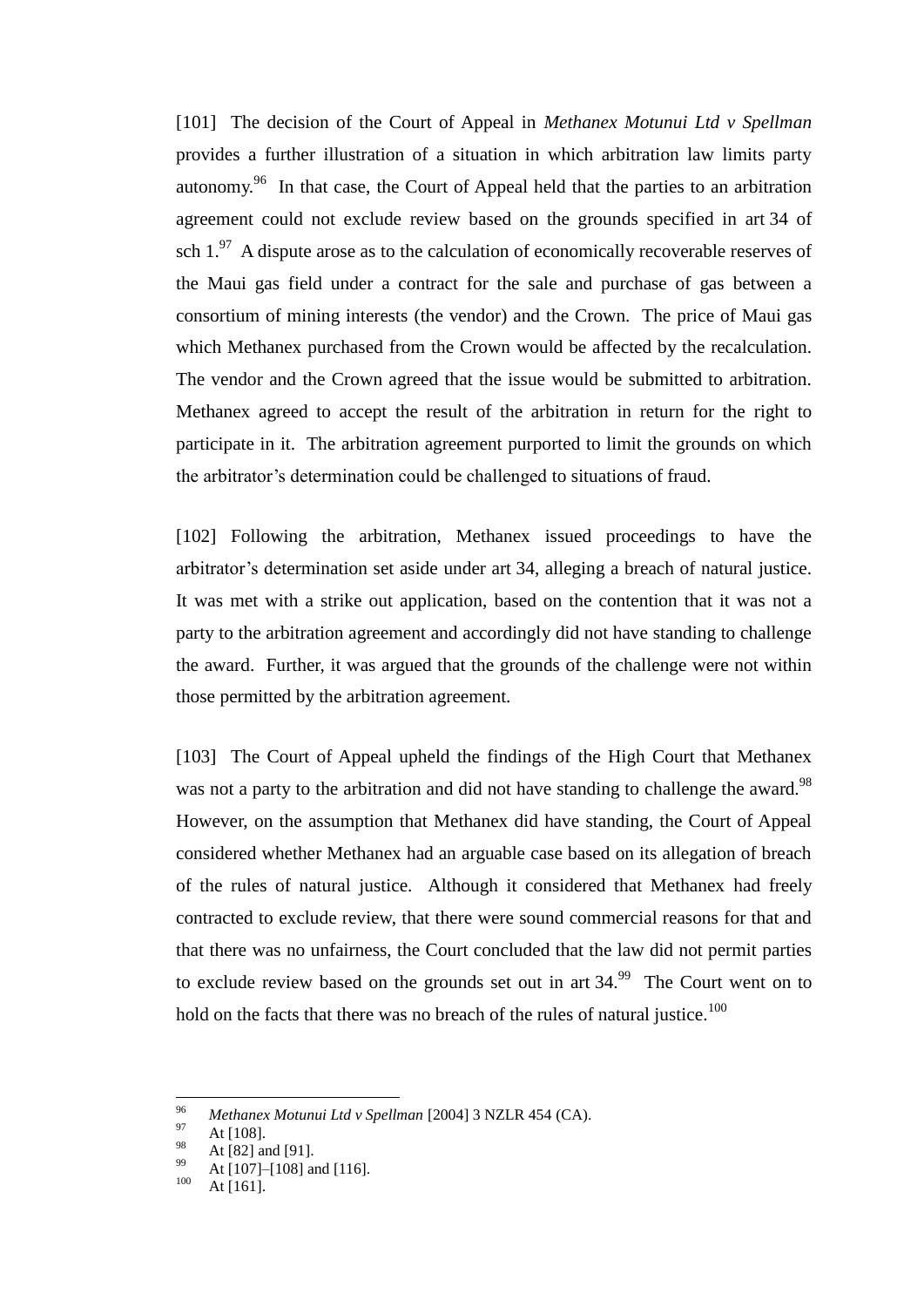[104] As I noted at [\[96\]\(](#page-37-1)a) above, another issue discussed during the drafting of art  $34(2)(a)(iv)$  of the Model Law was the materiality of procedural defects, in particular, whether setting aside would be available where the defect in the agreed procedure was minor. It was suggested that, in order to give rise to the possibility of setting aside, the error should be serious or material to the result. Ultimately, this suggestion was not adopted and it was agreed that the gravity or materiality of the error would be a factor going to the exercise of the court's discretion.<sup>101</sup>

[105] How is all this relevant to art  $34(2)(a)(i)$ ? First, I agree with the majority that the parties' attempt to create a right of appeal to the High Court on questions of fact as well as questions of law in cl 1.2 of the arbitration agreement was ineffective and, to that extent, the arbitration agreement was invalid, albeit not illegal.<sup>102</sup> Parties cannot by private agreement confer on the High Court a jurisdiction which, by statute, it does not have.

[106] Second, as I have said, it is clear from the travaux préparatoires that the drafters of the Model Law contemplated that procedural agreements falling within art  $34(2)(a)(iv)$  would range from the important to the relatively minor. Even where a procedural agreement was important to the parties, an arbitrator's refusal or failure to follow it would not be a basis for setting aside under art  $34(2)(a)(iv)$  if it conflicted with a non-derogable provision. The logic of this approach seems obvious enough – if parties choose to utilise arbitration to resolve their disputes, they will be treated as being bound by those aspects of the arbitral process from which they cannot legally derogate whatever they might agree.

<span id="page-42-0"></span>[107] Third, as I have mentioned, there is a question whether the reference to "agreed procedure" in art  $34(2)(a)(iv)$  is apt to include an agreement as to the appeal process. Further, art  $34(2)(a)(iv)$  in the Act refers to non-derogable provisions in sch 1, not sch 2. As a consequence, it may be that art  $34(2)(a)(iv)$  is not directly applicable to the present situation. While I consider the contrary view to be arguable, ultimately that need not be resolved because the principle underlying

<sup>101</sup> <sup>101</sup> Holtzmann and Neuhaus, above n [91,](#page-37-0) at 922.

<sup>102</sup> For discussion of the difference see John Burrows, Jeremy Finn and Stephen Todd *Law of Contract in New Zealand* (4th ed, LexisNexis, Wellington, 2012) at [13.2].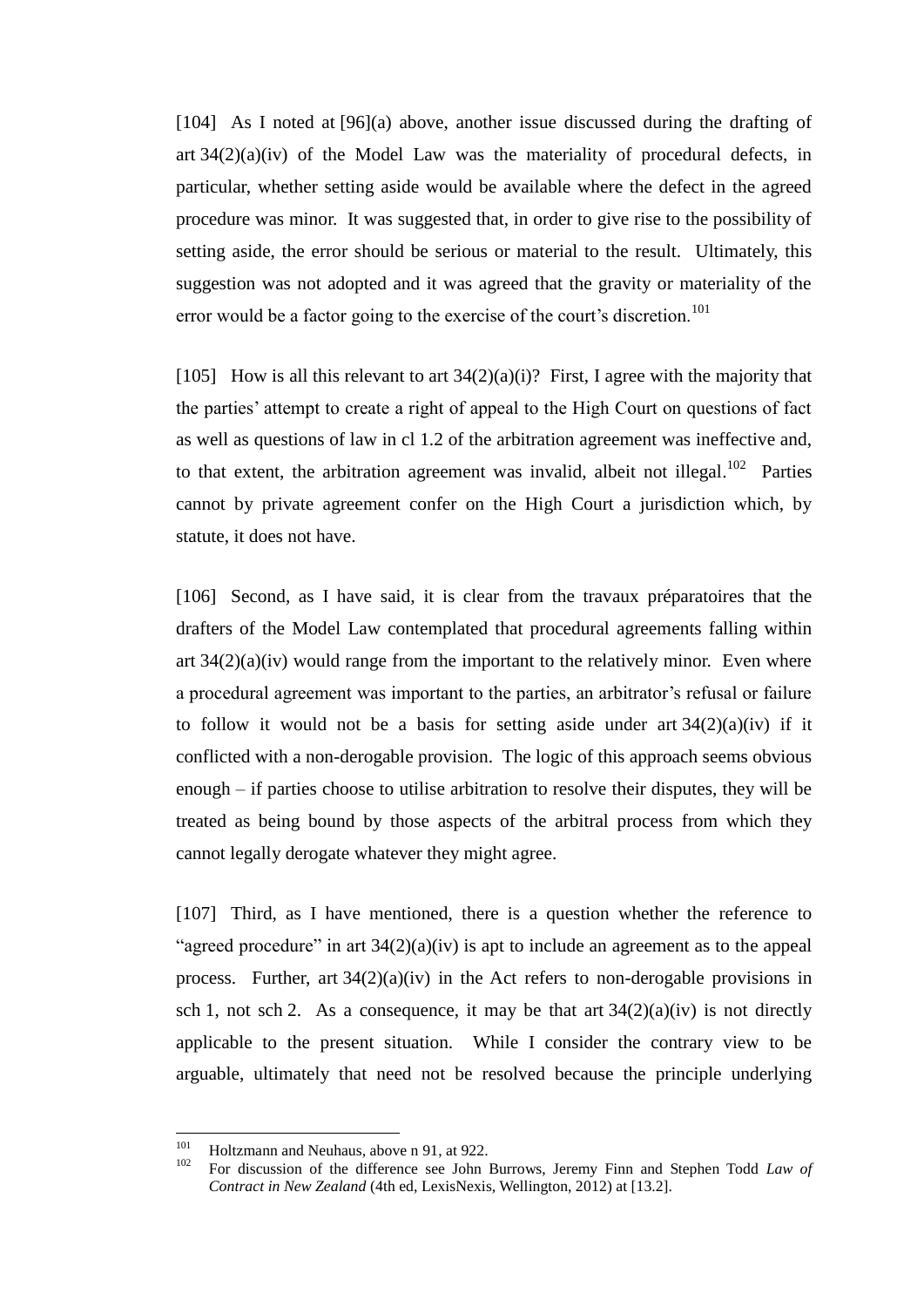art 34(2)(a)(iv) may, at least in some circumstances, be relevant to the exercise of the court's discretion under art 34(2)(a)(i), as I now endeavour to explain.

[108] Assume that an arbitration agreement contains an agreed procedure which is clearly essential to the parties but which conflicts with a non-derogable provision in sch 1 (rather than sch 2 as in the present case). The arbitrator follows the procedure set out in the non-derogable provision in preference to that agreed by the parties. The unsuccessful party in the arbitration applies to set aside the resulting award under art  $34(2)(a)(i)$ , on the basis that the arbitration agreement contains an invalid provision that (1) was, viewed objectively, essential to the parties and (2) cannot be severed from the remainder of the arbitration agreement. As a consequence, the unsuccessful party argues, the whole arbitration agreement is invalid.

<span id="page-43-0"></span>[109] In my view, where a court is asked to set aside an award under art  $34(2)(a)(i)$ on the basis that the parties to an arbitration agreement have agreed a process which is, objectively, fundamental to their agreement but is contrary to a non-derogable provision, it should take account of the principle underlying art  $34(2)(a)(iv)$ . In general, this will mean that the application to set aside should be declined.<sup>103</sup> The majority hold that art  $34(2)(a)(iv)$  provides a basis for setting aside an award only "where there is a valid and subsisting arbitration agreement setting out a procedure agreed by the parties, which has not been complied with".<sup>104</sup> In my view that is inconsistent with the manifest intention of the framers of art 34, who recognised that procedural agreements that were in conflict with non-derogable provisions might be important to the parties but, despite that, denied (in art  $34(2)(a)(iv)$ ) the availability of the setting aside remedy where non-derogable rather than agreed procedures were followed. In at least some cases in this category, the arbitration agreement would be invalid on the same basis as it is in the present case. As I see it, the effect of the majority's approach is, in cases where the agreed procedure is fundamental to the arbitration agreement, to allow parties to circumvent the limitation contained in art  $34(2)(a)(iv)$  by relying instead on art  $34(2)(a)(i)$ . As will be apparent, I do not agree that art  $34(2)(a)(iv)$  applies only where there is a valid arbitration agreement – that interpretation narrows, unjustifiably, the scope of art  $34(2)(a)(iv)$ .

<sup>103</sup>  $103$  I say "in general" to allow for the possibility of exceptional situations.

Above at  $[82]$ .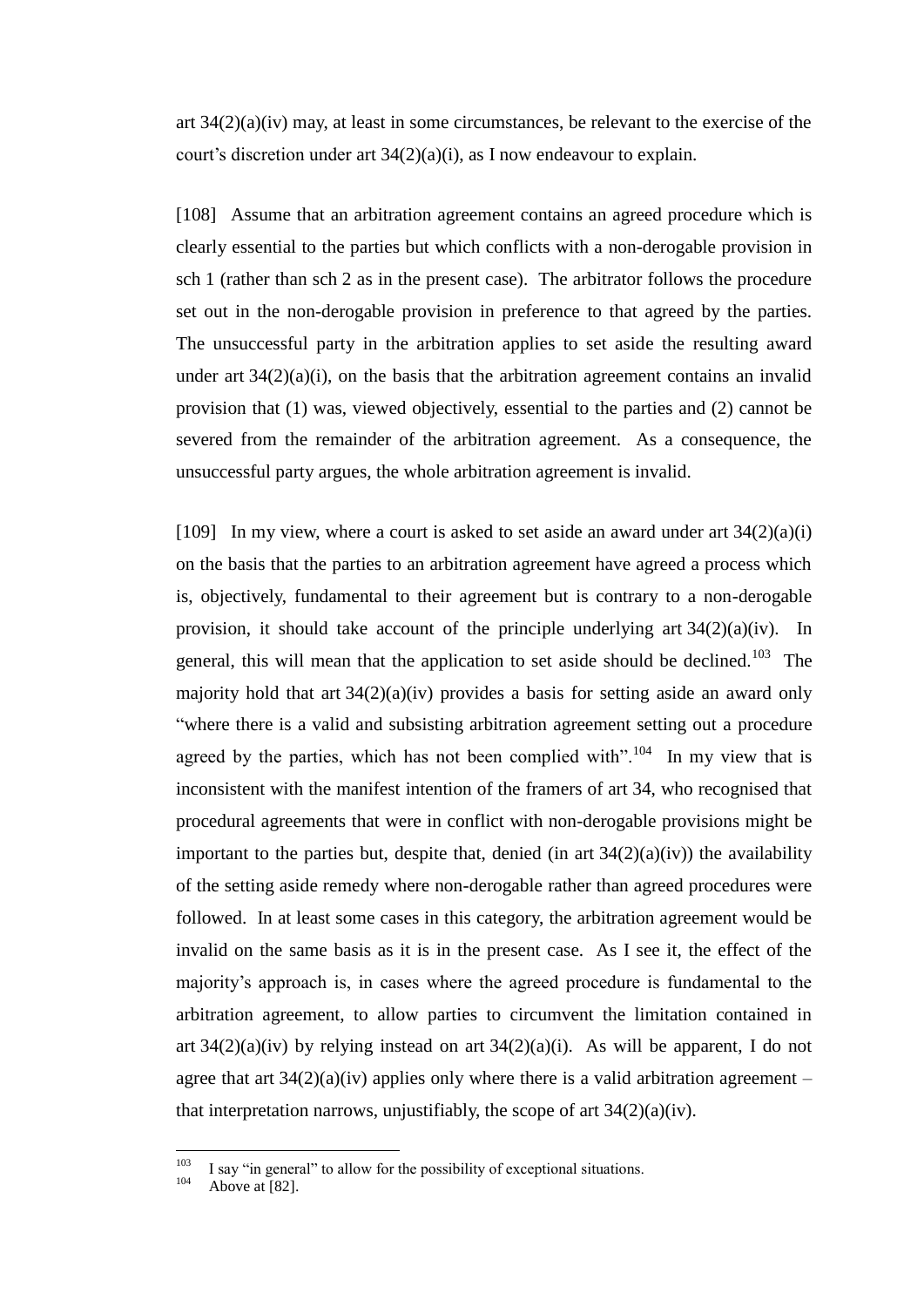[110] A somewhat similar issue arises under art  $36(1)(a)$ . Article  $36(1)(a)(i)$ provides that recognition or enforcement of an award may be refused where it is proved that:

a party to the arbitration agreement was under some incapacity; or the said agreement is not valid under the law to which the parties have subjected it, or, failing any indication on that question, under the law of the country where the award was made.

The art  $36(1)(a)(iv)$  ground reads as follows:

the composition of the arbitral tribunal or the arbitral procedure was not in accordance with the agreement of the parties, or, failing such agreement, was not in accordance with the law of the country where the arbitration took place.

As I have said, these provisions are ultimately derived from arts  $V(1)(a)$  and (d) of the New York Convention.

[111] In his treatise on the New York Convention, van den Berg addresses the interaction between arts  $V(1)(a)$  and  $(d)$ .<sup>105</sup> He says that the composition of the arbitral panel or aspects of arbitral procedure can only be a basis for non-recognition or non-enforcement if there has been no agreement on these matters, so that the law of the country where the arbitration took place must be applied: where there has been agreement, art  $V(1)(d)$  does not provide relief even though the agreed positions are inconsistent with the applicable law. He argues that, in this latter situation, a disgruntled party may not challenge the award under art  $V(1)(a)$  on the basis that the agreed position is not consistent with the applicable law, so that the arbitration agreement is invalid, as that would allow a court to refuse to recognise or enforce the award "through the backdoor" in circumstances where art  $V(1)(d)$  would not permit that outcome: the specific provision (art  $V(1)(d)$ ) governs rather than the general  $(\text{art V}(1)(a))$ .<sup>106</sup>

<sup>105</sup> <sup>105</sup> Albert Jan van den Berg *The New York Arbitration Convention of 1958* (Kluwer Law and Taxation Publishers, Deventer (The Netherlands), 1981) at 289–290.

 $106$  At 289.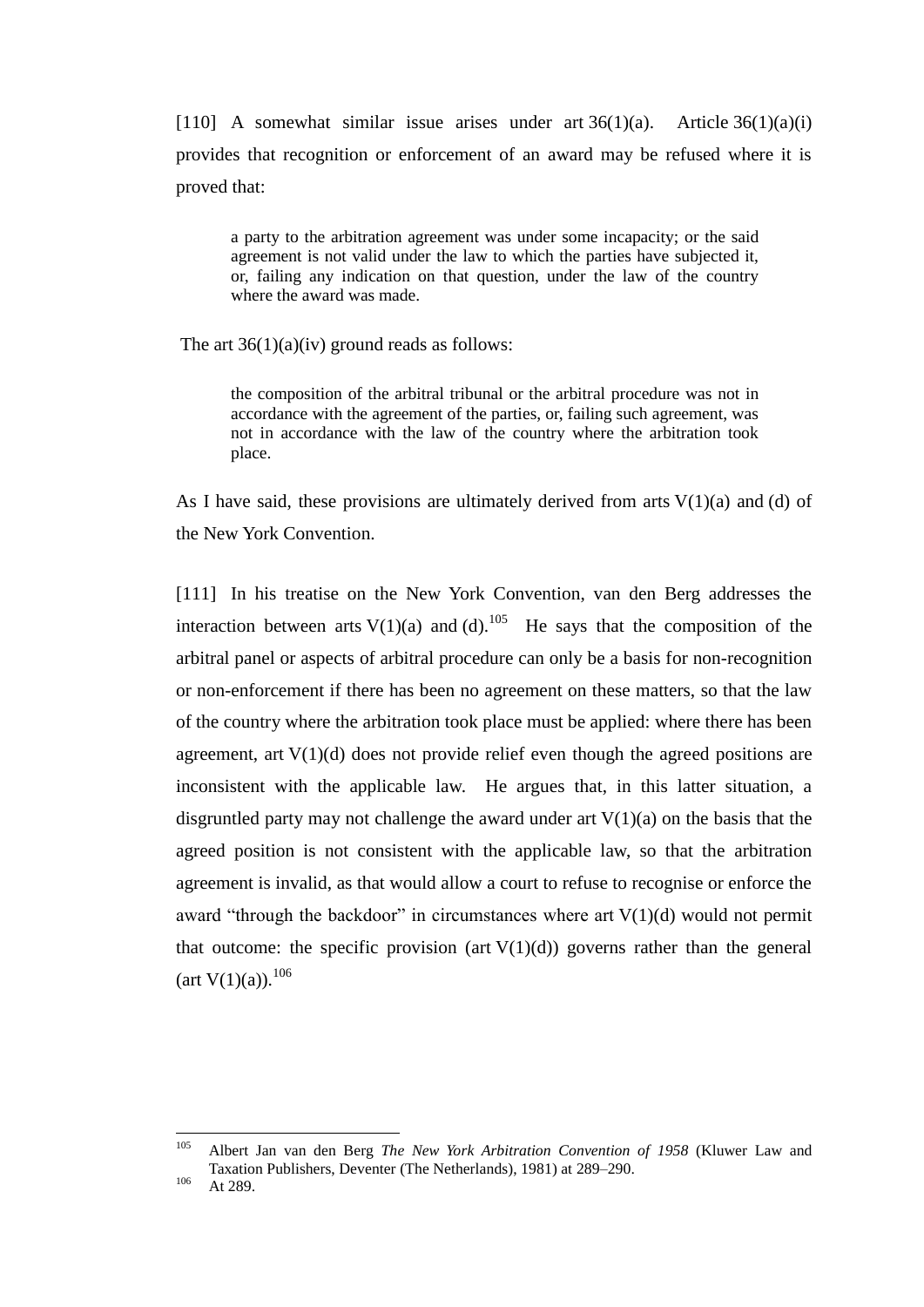# [112] The author illustrates the point with an example: $107$

Let us assume that an arbitration agreement provides for arbitration by two arbitrators in the Netherlands and that Dutch law governs the arbitration according to the conflict rules in Article  $V(1)(a)$ . Under Dutch law an arbitration agreement providing for two arbitrators is invalid as the law mandatorily prescribes an uneven number of arbitrators. In the enforcement proceedings of the Dutch award in another Contracting State the respondent cannot object to the enforcement on the basis of Article  $V(1)(d)$  as the composition of the arbitral tribunal was in accordance with the agreement of the parties. The respondent must then be deemed not to be entitled to bypass Article  $V(1)(d)$  by relying on Article  $V(1)(a)$ , arguing that the arbitration agreement is invalid under Dutch law.

He goes on to say that the respondent could seek the setting aside of the award before the Dutch courts on the basis of non-compliance with Dutch law. (That would, of course, be consistent with art  $34(2)(a)(iv)$  as the parties' agreement would be subject to any mandatory provisions of the relevant law.) If the Dutch court did set aside the award, a court in a contracting state would have the power not to recognise or enforce the award under art  $V(1)(e)$  (the equivalent being art  $36(1)(a)(v)$ . van den Berg justifies his view on the basis that art  $V(1)(d)$  gives primacy to the agreement of the parties; only if there is no agreement may resort be had to the law of the country where the arbitration took place; it is inconsistent with this to permit an argument under art  $V(1)(a)$  that the arbitration agreement is invalid because the agreed procedure was inconsistent with the law of the country where the arbitration took place.

<span id="page-45-0"></span>[113] In my view a similar analysis applies under art 34(2)(a). The parties to an arbitration agreement are free to agree their own procedure except in respect of nonderogable provisions. Where the arbitrator does not follow an agreed procedure, that will be a ground on which the court may exercise its discretion to set aside the award, except in relation to processes in non-derogable provisions in sch 1, which the arbitrator must follow in preference to any inconsistent agreed procedure. Where an arbitrator follows a procedure in a non-derogable sch 1 provision in preference to an inconsistent agreed procedure, setting aside is not available under art  $34(2)(a)(iv)$ . To this extent, party autonomy is restricted. Given that the drafters of the Model Law on which sch 1 is based contemplated that agreements as to arbitral procedures

<sup>107</sup> At 289–290 (citation omitted).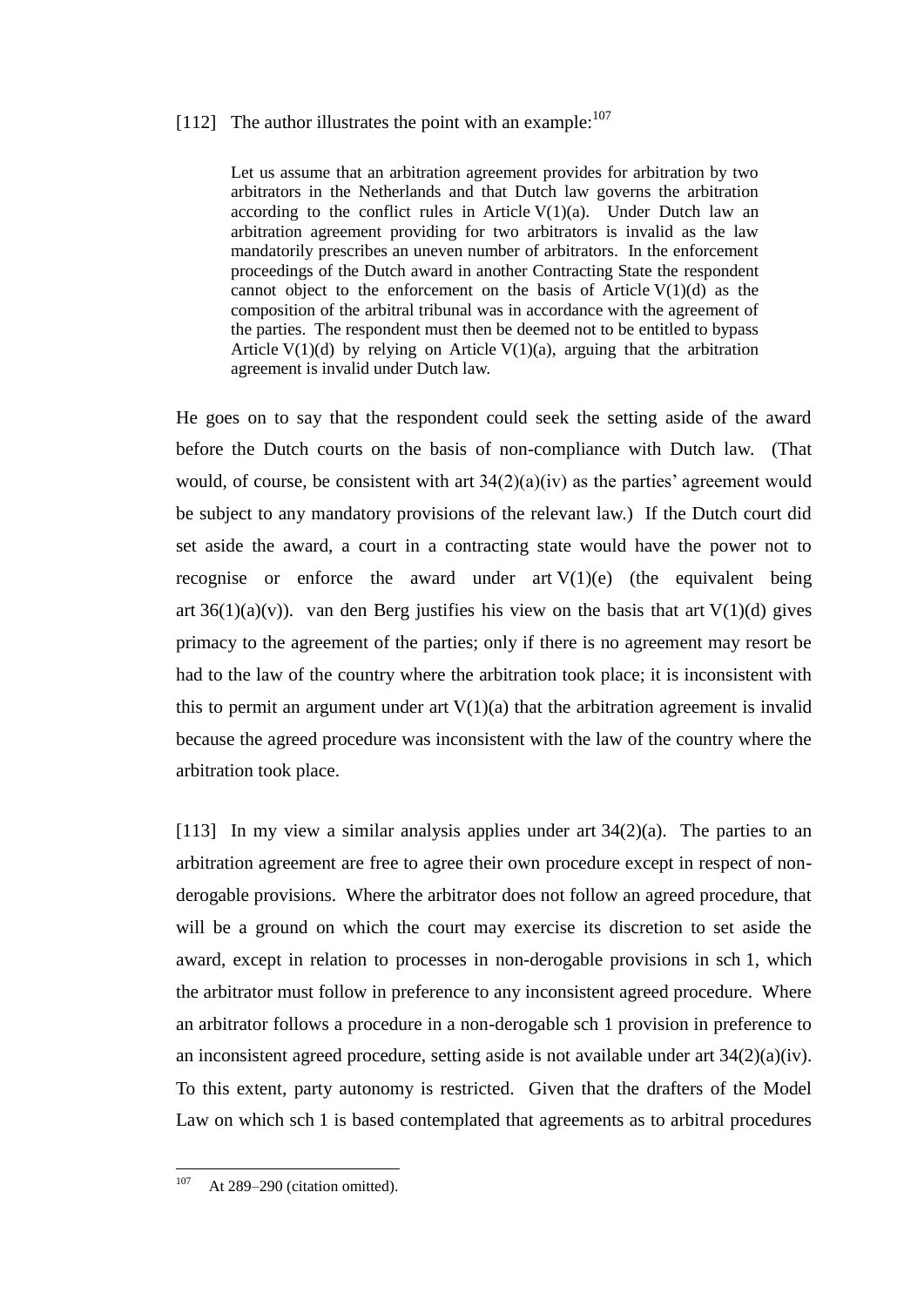might deal with matters of real importance to the parties, I think it is inconsistent with the limit in art  $34(2)(a)(iv)$  to permit resort to art  $34(2)(a)(i)$  where art  $34(2)(a)(iv)$  would deny relief.

<span id="page-46-0"></span>[114] Article  $34(2)(a)(iv)$  refers to non-derogable provisions in sch 1. In the present case, it is cl 5 in sch 2 that is the relevant non-derogable provision. Clause 5 applies "notwithstanding anything in articles 5 or 34 of Schedule 1". Like art 34, cl 5 imposes limits on the courts' ability to review arbitral decisions, in particular in relation to matters of fact, and, in respect of those limits, is non-derogable. If, as I believe to be the case, art  $34(2)(a)(iv)$  is intended to limit the ability of parties to arbitrations to have awards set aside on the basis of the arbitrator's failure to follow agreed procedures, there does not appear to be any reason of principle not to apply a similar analysis in respect of an agreed appellate process that is inconsistent with cl 5 of sch 2. Like art 34, cl 5 enables court intervention in the arbitral process and is linked to art 34 to the extent that it incorporates various of its provisions. Accordingly, I see the principle underlying art 34(2)(a)(iv) as being relevant in the present context.

<span id="page-46-1"></span>[115] How does that conclusion affect the application of art 34 in the present case? The majority have concluded that the arbitral agreement is invalid, so that art  $34(2)(a)(i)$  applies, and have held that the Court's power to set the award aside should be exercised. Relying in particular on what is said in *Dallah Real Estate and Tourism Holding Co v Ministry of Religious Affairs of the Government of*  Pakistan,<sup>108</sup> they conclude that the scope of the court's discretion under art  $34(2)(a)(i)$  is narrow – once a finding of invalidity has been made, the award will almost inevitably be set aside.<sup>109</sup> *Dallah* was an unusual case in that the award purported to impose an obligation to make a substantial payment on a non-party to the arbitration agreement. It was determined under s 103 of the Arbitration Act 1996 (UK) (the equivalent of art 36 of sch 1) and the international context assumed particular importance in their Lordships' reasoning. As Lord Collins said:<sup>110</sup>

<sup>108</sup> <sup>108</sup> *Dallah Real Estate and Tourism Holding Co v Ministry of Religious Affairs of the Government of Pakistan* [2010] UKSC 46, [2011] 1 AC 763.

 $^{109}$  See above a[t \[79\]–](#page-30-0)[\[80\].](#page-31-1)

<sup>(</sup>citations omitted).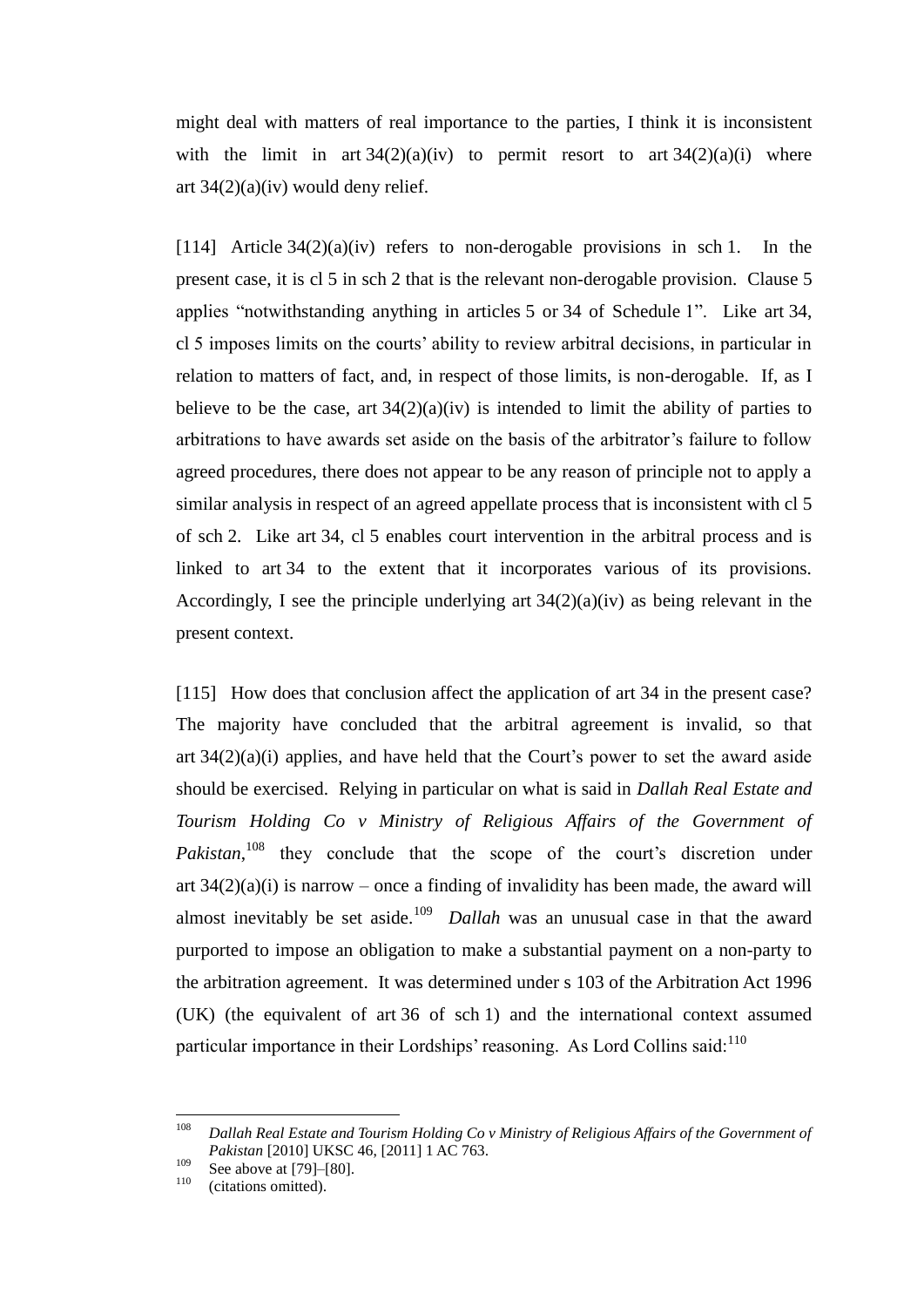$[127]$  Since section  $103(2)(b)$  [invalidity of arbitration agreement] gives effect to an international convention, the discretion should be applied in a way which gives effect to the principles behind the Convention. One example suggested by [van den Berg *The New York Arbitration Convention of 1958* at 265] is where the party resisting enforcement is stopped from challenge, as was adopted by Mance LJ in *Dardana Ltd v Yukos Oil Co*, para 8. But, as Mance LJ emphasised at para 18, there is no arbitrary discretion: the use of the word "may" was designed to enable the court to consider other circumstances, which might on some recognisable legal principle affect the prima facie right to have the award set aside arising in the cases listed in section 103(2). See also *Kanoria v Guiness*, para 25, per Lord Phillips CJ. Another possible example would be where there has been no prejudice to the party resisting enforcement: *China Agribusiness Development Corpn v Balli Trading*. But it is not easy to see how that could apply to a case where a party has not acceded to an arbitration agreement.

[116] Although the scope of the discretion under art 36(1) may be rather more limited than that under art 34(2) in some situations (because the considerations which bear upon the exercise of the court's power under arts 34(2) and 36(1) may differ as a consequence of the fact that in the former case the seat of arbitration will be New Zealand and in the latter another jurisdiction),  $111$  I agree with the general proposition that there is likely to be little scope for a court to refuse to set an award aside where the relevant arbitration agreement is invalid, in contrast to other grounds in art 34(2) where factors such as materiality and prejudice are likely to be relevant.

[117] In *Dallah*, Lord Collins regarded the various grounds on which recognition or enforcement of an award might be refused under art V of the New York Convention as fundamental to the arbitral process. His Lordship said that the discretion under art 36 should be applied in a way that gives effect to the principles behind the convention.<sup>112</sup> In my view, a similar analysis applies in the present case. The principle behind art  $34(2)(a)(iv)$  is that the parties will not be entitled to have an award set aside for failure to follow an agreed procedure where that agreed procedure is in conflict with a non-derogable provision in sch 1, no matter how important that agreed procedure was to them. In my view, a court should not allow the limitation contained in art  $34(2)(a)(iv)$  to be circumvented where there is an agreement as to arbitral procedure which is contrary to a non-derogable provision in

 $111$ Williams and Kawharu, above n [86,](#page-34-1) at [19.5] note that the High Court has to date approached the discretion under art 34 in a "relatively open way" but say that a more cautious approach should be adopted under art 36 where the enforcement of a foreign arbitral award is concerned.

<sup>112</sup> *Dallah Real Estate and Tourism Holding Co*, above n [108,](#page-46-1) at [102].